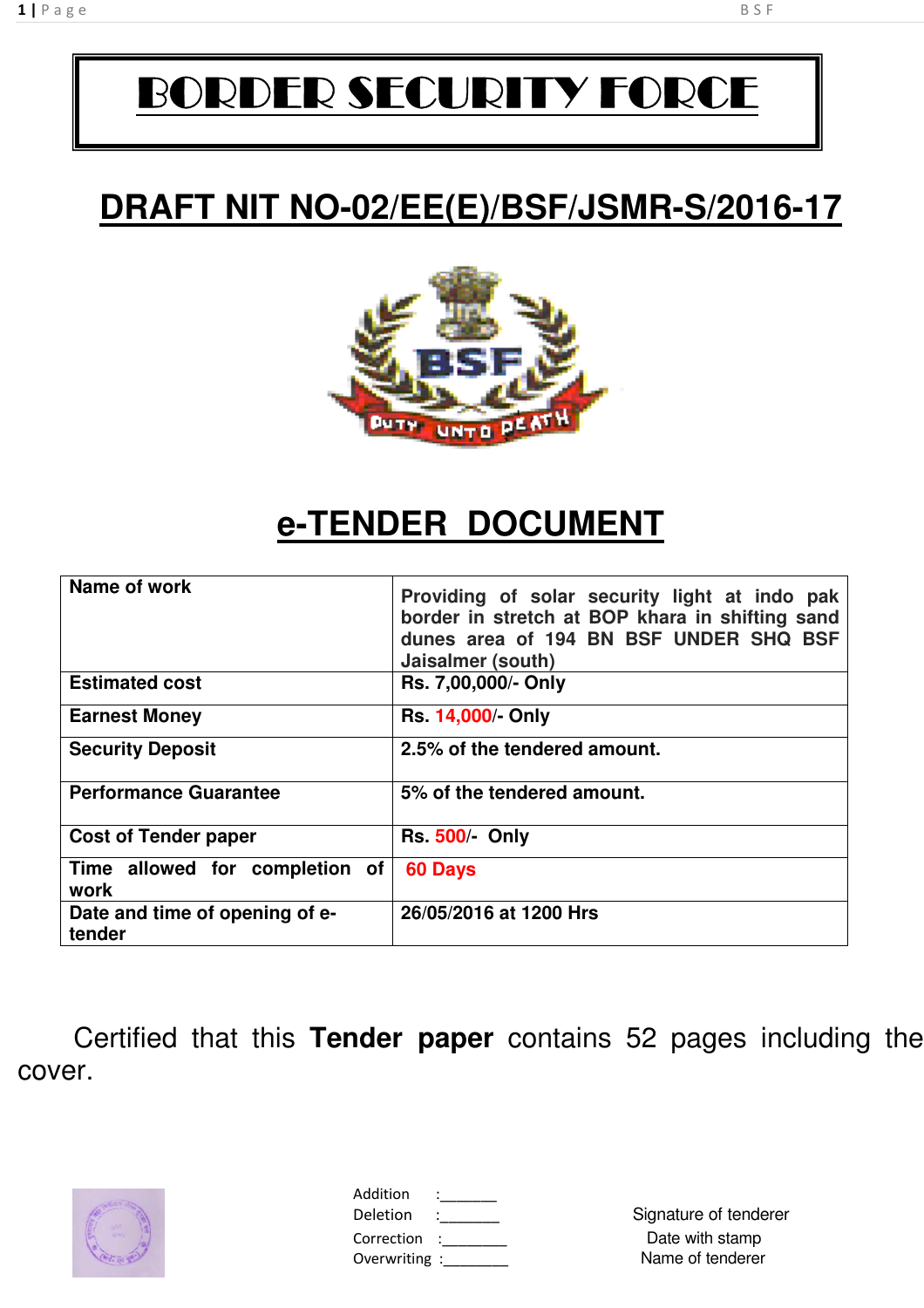|  | <b>INDEX</b> |  |
|--|--------------|--|
|  |              |  |

| Sr. No.        | <b>Description of Item</b>                                                                                                                  | <b>Schedule/Appendix</b> | Page No.  |
|----------------|---------------------------------------------------------------------------------------------------------------------------------------------|--------------------------|-----------|
| 1              | Press Notice (Notice Inviting e-tender)                                                                                                     | Schedule-I               | 3         |
| $\overline{2}$ | Information and instruction for bidders for e-<br>tendering forming part of bid document and to<br>be posted on website                     | Schedule-II              | $4 - 7$   |
| 3              | CPWD-6 for e-tendering                                                                                                                      | Schedule - III           | $8 - 11$  |
| 4              | CPWD-8                                                                                                                                      | Schedule-IV              | $12 - 19$ |
| 5              | Terms & Condition for solar LED Street<br>lighting having lithium ion battery system                                                        | Schedule - V             | $20 - 21$ |
| 6              | Detailed specification for LED Solar street<br>lighting lithium ion battery system                                                          | Schedule - VI            | $22 - 23$ |
| $\overline{7}$ | Commercial & additional terms & conditions                                                                                                  | Schedule-VII             | $24 - 31$ |
| 8              | General terms & conditions                                                                                                                  | Schedule-VIII            | 32-33     |
| 9              | Integrity pact                                                                                                                              | Schedule-IX              | 34-42     |
| 10             | <b>Schedule of Quantity</b>                                                                                                                 | Appendix $-1$            | 43        |
| 11             | Under taking by the contractor                                                                                                              | Appendix -2              | 45        |
| 12             | Experienced / past performance statement                                                                                                    | Appendix -3              | 46        |
| 13             | Format for submission of tender fees (non-<br>refundable)                                                                                   | Appendix -4              | 47        |
| 14             | Format for submission of EMD                                                                                                                | Appendix -5              | 48        |
| 15             | Guarantee / Warranty                                                                                                                        | Appendix -6              | 49        |
| 16             | Check list for submission of e-tender                                                                                                       | Appendix -7              | 50        |
| 17             | Customer's option to receive payment<br>through e-payment (ECS/EFT/Direct<br>credit/RTGS/NEFT/other payment<br>mechanism as approved by RBI | Appendix -8              | 51        |
| 18             | <b>Blank</b>                                                                                                                                | <b>NIL</b>               | 52        |



| Addition<br>Deletion        |  |
|-----------------------------|--|
| Correction<br>Overwriting : |  |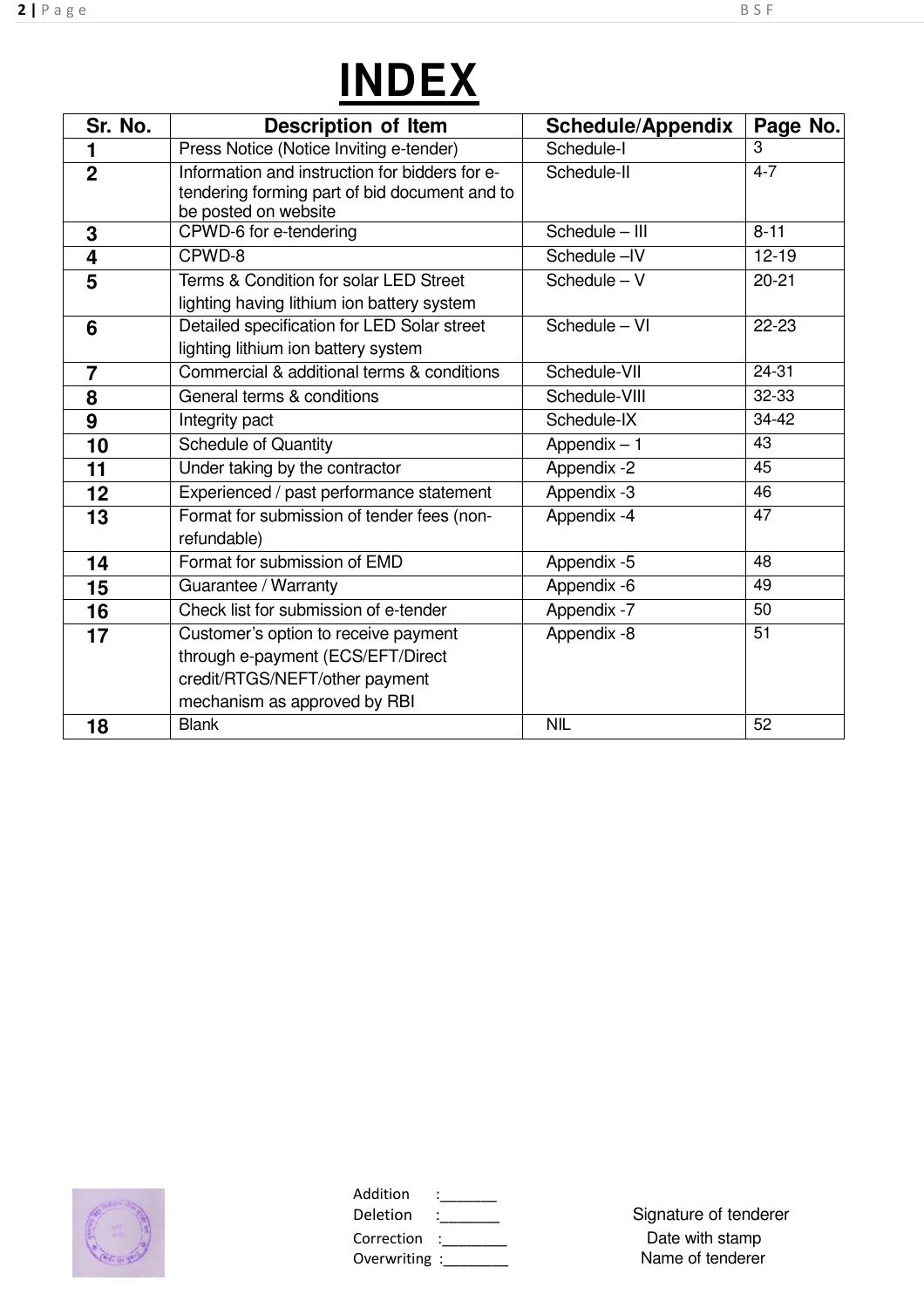# **SCHEDULE-I**

# **Press Notice**

### **NOTICE INVITING e-TENDERS**

**The Executive Engineer (E), FTR HQ BSF Mandore Road Jodhpur, Rajasthan invites item rate tenders on behalf of the President of India online e-tender on two bids system for the work mentioned below, From Specialized / Experienced firms (who will have to fulfil the experience of satisfactory completion of one work of 80% value of similar nature or Two works of 60% value of similar nature or Three works of 40% value of similar nature during last seven years ending 31 Mar' 2016, from Central/State Government Department/Central Autonomous Body/Central Public Sector Undertaking) or manufacturer /Authorized dealer separately for LED Solar street lights with Lithium ion phosphate Battery for the work of "Providing of solar security light at indo Pak border in stretch at BOP khara in shifting** sand dunes area of 194 BN BSF UNDER SHQ BSF Jaisalmer (south)**)" specification mentioned at tender documents schedule-V, provided he/they meet the eligibility criteria as stipulated in the NIT.** 

### **NIT No. 02/EE(E)/BSF/JSMR-S/2016-17**

Name of work:- Providing of solar security light at Indo-Pak border in stretch at BOP khara in shifting **sand dunes area of 194 BN BSF UNDER SHQ BSF Jaisalmer (south)** 

**Estimated cost: 7,00,000/-**

**Earnest Money:** ` **14,000 /- Period of completion :- 60 Days**

**Last time and Date of online submission of bid date 26/05/2016 upto 11:30 Hrs. Opening Time and Date of eligibility criteria and technical bid 26/05/2016 at 12:00 Hrs. Tender forms and other details can be obtained from the website www.bsf.nic .in and http://www. eprocure.gov.in**

**Not to be published**

**Executive Engineer (E) FTR HQ BSF, Mandore Road, Jodhpur, Rajasthan Pin-342026**



| Addition      |  |
|---------------|--|
| Deletion      |  |
| Correction    |  |
| Overwriting : |  |
|               |  |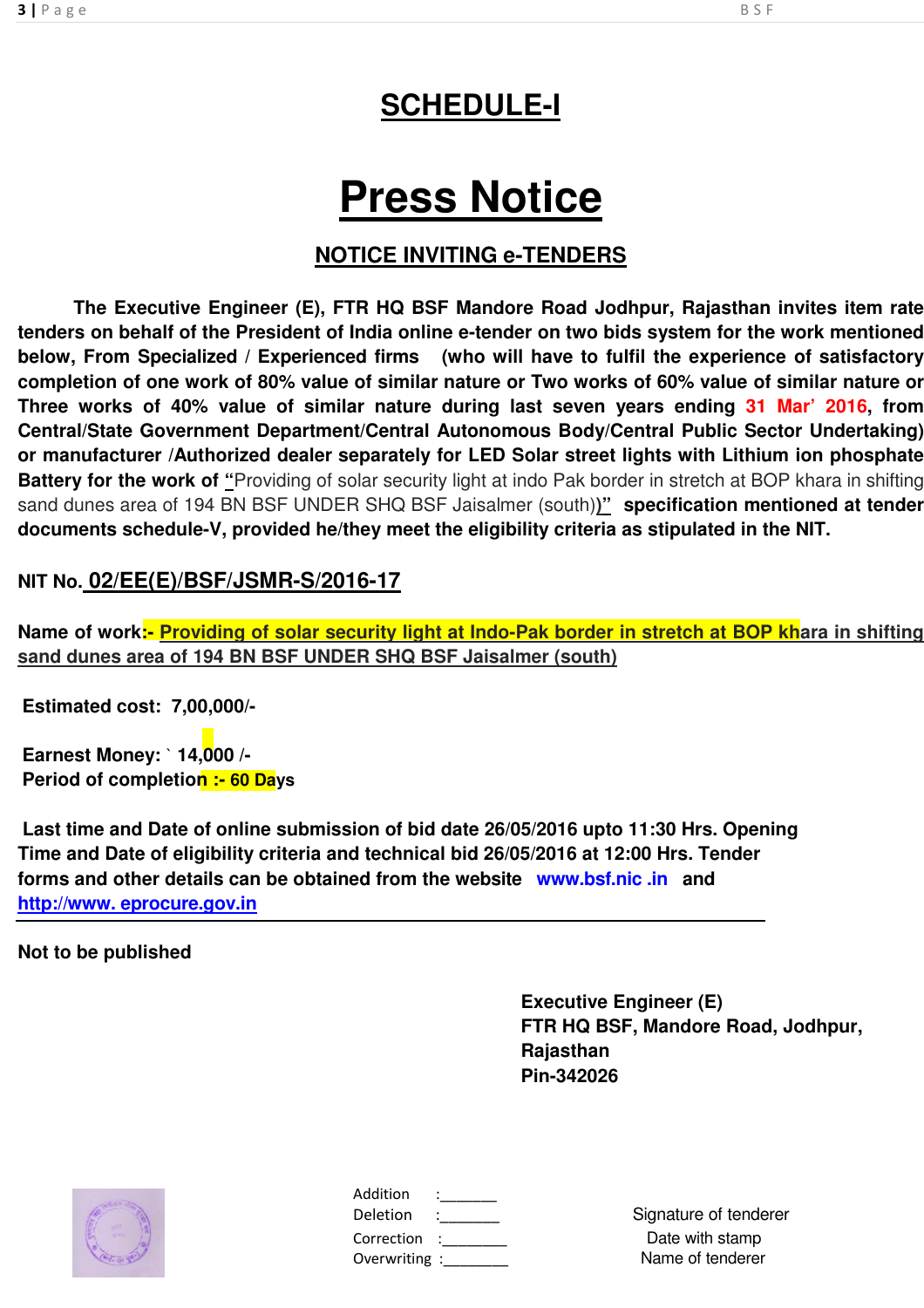.

### **SCHEDULE-II**

#### **INFORMATION AND INSTRUCTIONS FOR BIDDERS FOR e-TENDERING FORMING PART OF BID DOCUMENT AND TO BE POSTED ON WEBSITE**

**SECTOR HEAD QUARTER, BORDER SECURITY FORCE** 

(Engg Branch) Jaisalmer (S) -345001 (Tele/Fax No. 02992- 258425)

E-Mail – rajftr@bsf.nic.in

Dated \_\_\_\_\_\_\_ 2016

**The Executive Engineer (E), FTR HQ BSF Mandore Road Jodhpur, Rajasthan invites item rate tenders on behalf of the President of India online e-tender on two bids system for the work mentioned below, From Specialized / Experienced firms or authorized dealers (who will have to fulfil the experience of satisfactory completion of one work of 80% value of similar nature or two works of 60% value of similar nature or Three works of 40% value of similar nature during last seven years ending 31 Mar,2016, from Central/State Government Department/Central Autonomous Body/Central Public Sector Undertaking) or manufacturer /Authorized dealer separately for LED Solar street lights with Lithium ion phosphate Battery for the work of "Providing of solar security light at Indo-Pak border in stretch at BOP Khara in shifting sand dunes area of 194 BN BSF UNDER SHQ BSF Jaisalmer (south)" specification mentioned at tender documents schedule-V, provided he/they meet the eligibility criteria as stipulated in the NIT.** 

| g<br><u> ဟ</u> | g<br>늘                                                | Name of work & location                                                                                                                                                                                                               | ä<br>cost<br>Estimated<br>tender<br>$\overline{a}$ | Earnest money | cost<br>Tender | ৳<br>completion<br>Period | ৳<br>৳<br>time<br>등<br>ఱ<br>date<br>submissi<br>tender<br>Last | documents<br>ខ<br>ត<br>submitted<br>original<br>Bid<br>Ē<br>ᇹ<br>ᅙ<br>ments<br>Cost<br><u>مو</u><br>Period<br>Docu<br>EMD,<br>other<br>shall<br>whict | criteria<br>ō<br>ō<br>technical bid<br>date<br>eligibility<br>ā<br>open<br>Time<br><b>Due</b> |
|----------------|-------------------------------------------------------|---------------------------------------------------------------------------------------------------------------------------------------------------------------------------------------------------------------------------------------|----------------------------------------------------|---------------|----------------|---------------------------|----------------------------------------------------------------|-------------------------------------------------------------------------------------------------------------------------------------------------------|-----------------------------------------------------------------------------------------------|
|                | ഗ<br>(E)/B<br>ഗ്<br><b>F/JSMR</b><br>ΈE<br>2016<br>ସି | Providing of solar security light<br>at indo Pak border in stretch at<br>shifting<br>BOP<br>Khara<br>in<br>sand<br><b>BSF</b><br>194<br>ΒN<br>dunes<br>area<br>ΟĪ<br><b>UNDER</b><br><b>SHQ</b><br><b>BSF</b><br>Jaisalmer<br>(south) | 7,00,000.00                                        | 14,000.00     | 500.00         | 60days                    | ೆಸ<br>ဖ<br>26/05/201<br>ЭH<br>1130                             | ಕ ಕ<br><b>Before</b><br>∞ర<br>date<br>submission<br>ŏ<br>tender<br>Last<br>time<br>δ                                                                  | ೆಸ<br>ဖ<br>26/05/201                                                                          |

- **1.** Contractors who fulfil the following requirements shall be eligible to apply. Joint ventures are not accepted.
- **2.** Similar work shall mean works of providing of solar security lights. The value of executed works shall be Brought to current costing level by enhancing the actual value of work at simple rate of 7% per annum; calculated from the date of completion to last date of receipt of applications for bids.
- **3.** Should have had average annual financial turnover of 1 crore during the last three years ending 31st March (Scanned copy of Certificate from CA to be uploaded).
- **4.** Should not have incurred any loss in more than two years during the last five years ending 31st March 2016.
- **5.** Should have a solvency of Rs..... (Scanned copy of original solvency to be uploaded) (Solvency not required if applicant is a class I(Civil) registered contractor of CPWD and estimated cost is up to Rs. 25 Crore)\*
- **6.** The intending bidder must read the terms and conditions of CPWD-6 carefully. He should only submit his bid if he considers himself eligible and he is in possession of all the documents required.



Addition Correction : Correction : Correction : Correction is a Date with stamp Overwriting : example of tenderer

Deletion : Signature of tenderer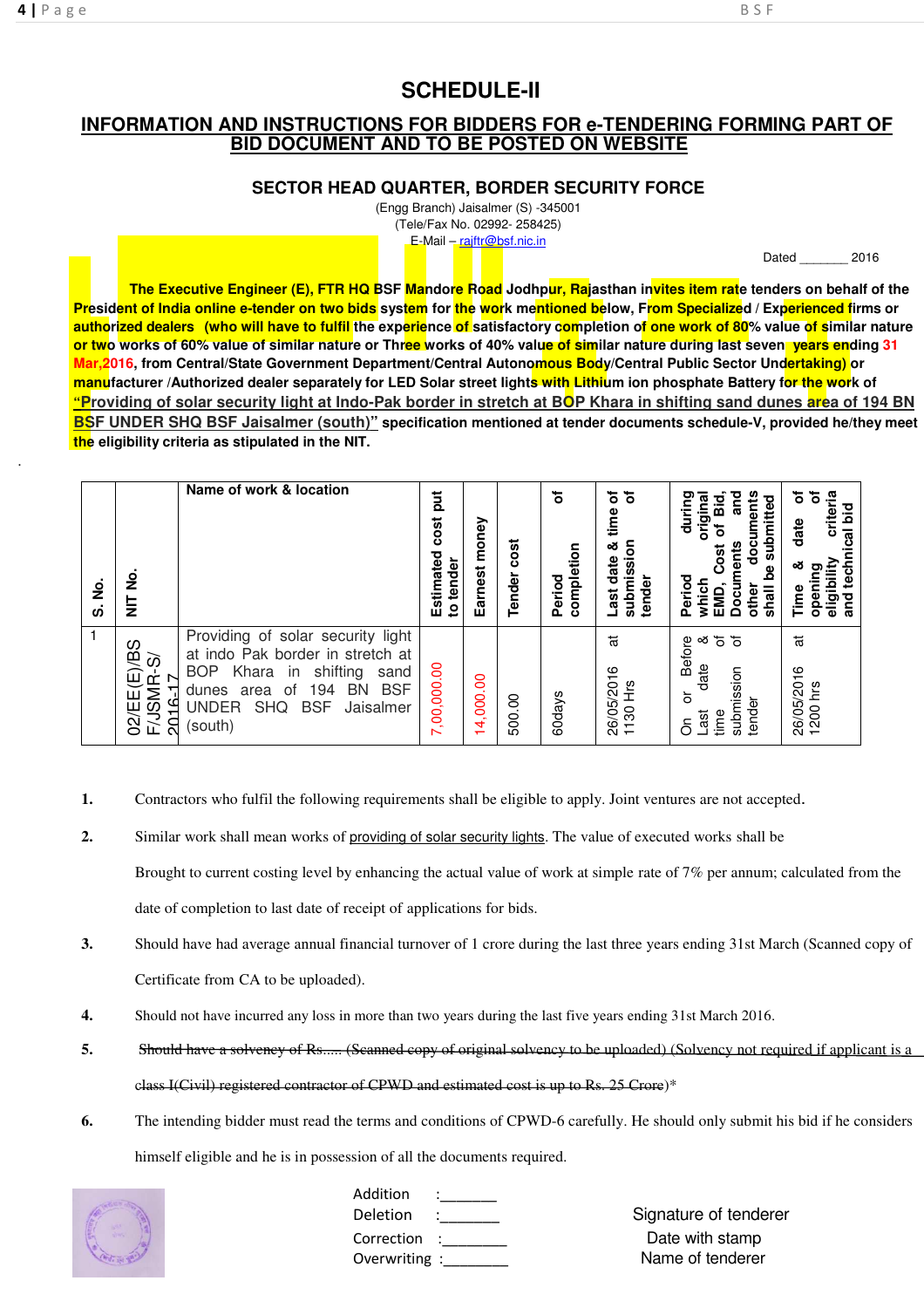- **7.** Information and Instructions for bidders posted on website shall form of bid document.
- **8.** The bid document consisting of plans, specifications, the schedule of quantities of various types of items to be executed and the set of terms and conditions of the contract to be complied with and other necessary documents can be seen and downloaded from website www.bsf.nic .in and http://www.eprocure.gov.in free of cost.
- **9.** Those contractors not registered on the website mentioned above, are required to get registered beforehand. If needed they can be imparted training on online bidding process as per details available on the website.
- **10.** The intending bidder must have valid class-III digital signature to submit the bid.
- **11.** On opening date, the contractor can login and see the bid opening process. After opening of bids he will receive the competitor bid sheets.
- **12.** Contractor can upload documents in the form of JPG format and PDF format.
- **13.** Certificate of Financial Turnover: At the time of submission of bid, contractor may upload Affidavit/ Certificate from CA mentioning Financial Turnover of last 3 years or for the period as specified in the bid document and further details if required may be asked from the contractor after opening of technical bids. There is no need to upload entire voluminous balance sheet.
- **14.** Contractor must ensure to quote rate of each item. The column meant for quoting rate in figures appears in pink colour and the moment rate is entered, it turns sky blue. In addition to this, while selecting any of the cells a warning appears that if any cell is left blank the same shall be treated as "0".
- **15.** Therefore, if any cell is left blank and no rate is quoted by the bidder, rate of such item shall be treated as "0" (ZERO).
- **16.** The Technical bid shall be opened first on due date and time as mentioned above. The time and date of opening of financial bid of contractors qualifying the technical bid shall be communicated to them at a later date.
- **17.** The department reserves the right to reject any prospective application without assigning any reason and to restrict the list of qualified contractors to any number deemed suitable by it, if too many bids are received satisfying the laid down criterion.
- **18.** The tender document consisting of plans, specifications, the schedule of quantities of varioustypes of items to be executed and the set of terms and conditions of the contract to be compiled withand other necessary documents can be seen from website www.bsf.nic.in and http://www.eprocure.gov.in free of cost.
- **19.** The enlistment/registgration of the contractors should be valid on the last date of submission of tenders.
- **20.** In case only the last date of submission of tender is extended, the enlistmentn/registration of contractor should be valid on the original date of submission of tenders.
- **21.** Those contractors not registered on the website mentioned above,are required to get registered beforehand . If needed they can be imparted training on online tendering process as per details available on the website. The intending bidder must have valid Class-III digital signature to submit the bid.
- **22.** Earnest Money in the form of Treasury Challan or Demand Draft or Pay order or Banker`s cheque or Deposit at Call Receipt (drawn in favour of the DIG Secrtor HQ JSMR (S) or Bank Gurantee of any Scheduled Bank shall be scanned and uploaded to the e-tendering website within the



| Addition     |  |
|--------------|--|
| Deletion     |  |
| Correction   |  |
| Overwriting: |  |
|              |  |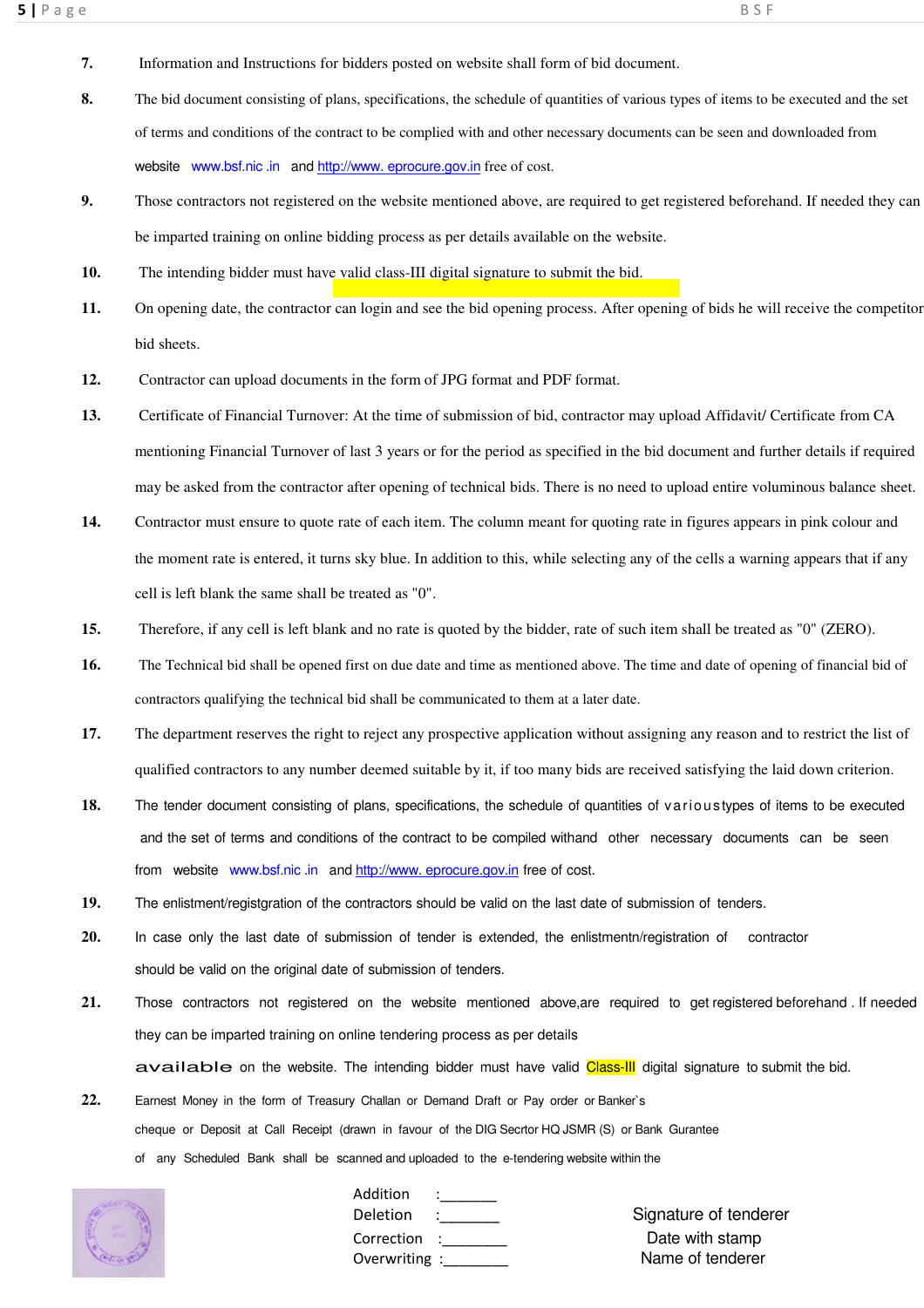period of tender submission and original should be deposited in office of the DIG Secrtor HQ JSMR(S)

- **23.** A part of earnest money is acceptable in the form of bank guarantee also. In such case,50%of earnest money or Rs.20 lakh, whichever is less, will have to be deposited in shape prescribed above, and balance in shape of Bank Guarantee. Interested contractor who wish to participate wish to participate in thetender has also to make following payments in the form of Demand Draft or Pay order or Banker`sCheque of any Scheduled Bank and to be scanned and uploaded to the e-tendering website within the period of tender submission:
- **24.** Cost of Tender Document -Rs. 500/-(non refundable) drawn in favour of the DIG SHQ BSF JSMR (S)
- **25.** Treasury Challan or Demand Draft or Pay order or Banker`s Cheque or deposit at call Receipt or Bank Guarantee of any Scheduled Bank against EMD, Cost of Tender Document shall be placed in single sealed envelope superscripted as "Earnest money . Cost of tender document with name of work and due date of opening of the bid also mentioned thereon.
- **26.** Attested Copies Specialized / Experienced firms (who will have to fulfil the experience of satisfactory completion of one work of 80% value of similar nature or Two works of 60% value of similar nature or Three works of 40% value of similar nature during last Five years ending 31 Mar' 2016 ) or Manufacturer/Authorized Dealer, Sale Tax/VAT etc. as required shall be scanned and uploaded on the e-tendering web site within the period of tender submission certified copy of each shall be deposited in a separate envelop marked as "Other Documents".
- **27.** Both the envelopes shall be placed in another envelope with due mention of Name of work, date & time of opening of tenders and to be submitted in the office of Engineering branch SHQ BSF JSMR(S) during the period mentioned above.
- **28.** Online tender documents submitted by intending bidders shall be opened only of those whose Earnest Money Deposit, Cost of Tender Document and other documents placed in the envelope are found in order.

| Schedules |                |                                                                                                                                       |  |  |
|-----------|----------------|---------------------------------------------------------------------------------------------------------------------------------------|--|--|
| (i)       | Schedule-I     | Press Notice (Notice Inviting e-tender)                                                                                               |  |  |
| (iii)     | Schedule-II    | Information and instruction for bidders for e-tendering forming part of bid<br>document and to be posted on website                   |  |  |
| (iii)     | Schedule - III | CPWD-6 for e-tendering                                                                                                                |  |  |
| (iv)      | Schedule-IV    | CPWD-8                                                                                                                                |  |  |
| (v)       | $Schedule - V$ | Terms & Condition for solar LED Street lighting having lithium ion phosphate<br>battery system                                        |  |  |
| (vi)      | Schedule - VI  | Detailed specification for LED Solar street lighting having lithium ion<br>phosphate battery system                                   |  |  |
| (vii)     | Schedule-VII   | Commercial & additional terms & conditions                                                                                            |  |  |
| (viii)    | Schedule-VIII  | General terms & conditions                                                                                                            |  |  |
| (ix)      | Schedule-IX    | Integrity pact                                                                                                                        |  |  |
|           |                | Appendixes (to be filled and submitted by tenderer)                                                                                   |  |  |
| (i)       | Appendix $-1$  | Schedule of Quantity                                                                                                                  |  |  |
| (ii)      | Appendix -2    | Under taking by the contractor                                                                                                        |  |  |
| (iii)     | Appendix -3    | Experienced / past performance statement                                                                                              |  |  |
| (iv)      | Appendix -4    | Format for submission of tender fees (non-refundable)                                                                                 |  |  |
| (v)       | Appendix -5    | Format for submission of EMD                                                                                                          |  |  |
| (vi)      | Appendix -6    | Guarantee / Warranty                                                                                                                  |  |  |
| (vii)     | Appendix -7    | Check list for submission of e-tender                                                                                                 |  |  |
| (xiii)    | Appendix -8    | Customer's option to receive payment through e-payment (ECS/EFT/Direct<br>credit/RTGS/NEFT/other payment mechanism as approved by RBI |  |  |





| Addition    |  |
|-------------|--|
| Deletion    |  |
| Correction  |  |
| Overwriting |  |
|             |  |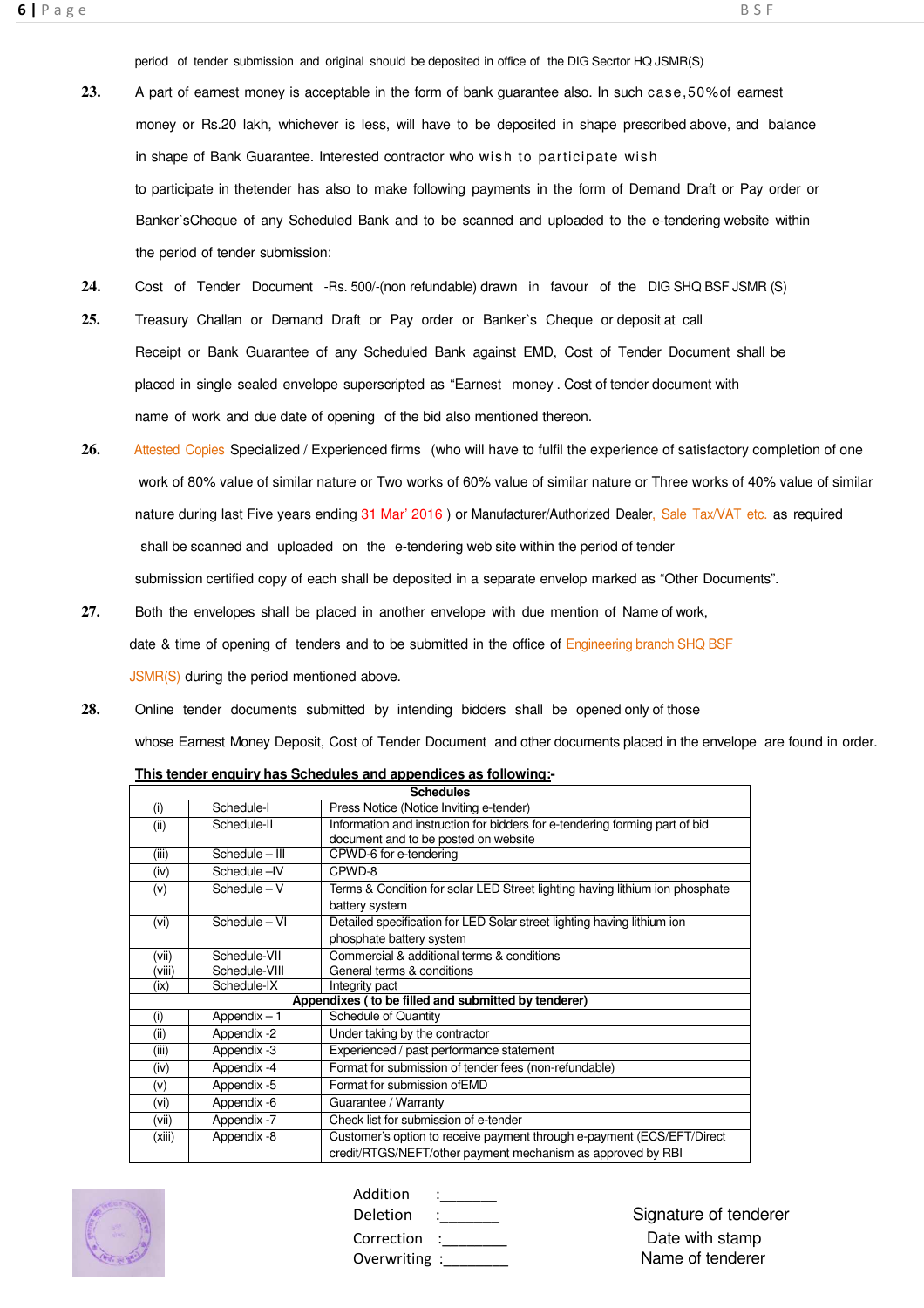**List of Documents to be scanned and uploaded within the period of bid submission:-**

- **1. Treasury Challan / Demand Draft / Pay Order or Banker's Cheque / Deposit at Call Receipt / Bank Guarantee of any Scheduled Bank against EMD and Tender fees (Non-refundable) in favour of DIG SHQ BSF JSMR(S).**
- **2. An Undertaking that "The Physical EMD shall be deposited by me/us with the SHQ BSF JSMR (South) on or before opening date of technical-cum-commercial bid, otherwise department may reject the tender and also take action to withdraw my/our enlistment."**
- **3. Certificate of work Experience (Copy of Specialized / Experienced firms (who will have to fulfill the experience of satisfactory completion of one work of 80% value of similar nature or Two works of 60% value of similar nature or Three works of 40% value of similar nature during last Five years ending 31 Mar' 2016) or Manufacturer/Authorized Dealer of LED Solar street light operated with Lithium ion phosphate battery)**

**or** 

- **Manufactures/Authorised dealer registration of the firm.**
- **4. Certificate of Registration for Sales Tax / VAT and acknowledgement of up to date filed return, if required.**
- **5. Certificate of Financial Turnover from CA.**
- **6. Affidavit as per provisions of clause 1.2.3 of CPWD-6.**
- **7. Under taking by the contractor.**
- **8. Format for submission of EMD.**
- **9. Format for submission of tender fees ( non refundable).**
- **10. Check list for Tenderer.**
- **11. ECS Format.**

#### **Note :-**

- a) A training will be organized on Central public procurement portal for interested bidders on or befor four days from the last date of opening of Technical-cum-commercial bid.
- b) All details regarding the subject tender are availble on our website www.bsf.nic.in and https://www.eprocure.gov.in. any charges / modification in the tender enquiry will be intimated through above websites only. Bidders are therefore, requested to visit our websites regulary to keep themselves updated.
- c) Manual bids will not be accepted.
- d) For submission of E-bids, bidders are required to get themselves registered with eprocure.gov.in website alongwith class III digital signature certificates issued by CCA under IT Act – 2003.
- e) Earnest money and tender fee (non refundable) should reach to Engg branch, SHQ JSMR(S) on or before end date of Technical-cumcommercial bid submission, falling which offer will be liable for rejection. Bidders, however , have to attach scanned copies of Earnest Money alongwith their  $e$  – tender.
- f) Any queries relating to the process of online bid submission or queries relating to CPP portal in general may be directed to the 24x7 CPP portal Helpdesk on Toll free No. 18002337315.



| Addition     |  |
|--------------|--|
| Deletion     |  |
| Correction   |  |
| Overwriting: |  |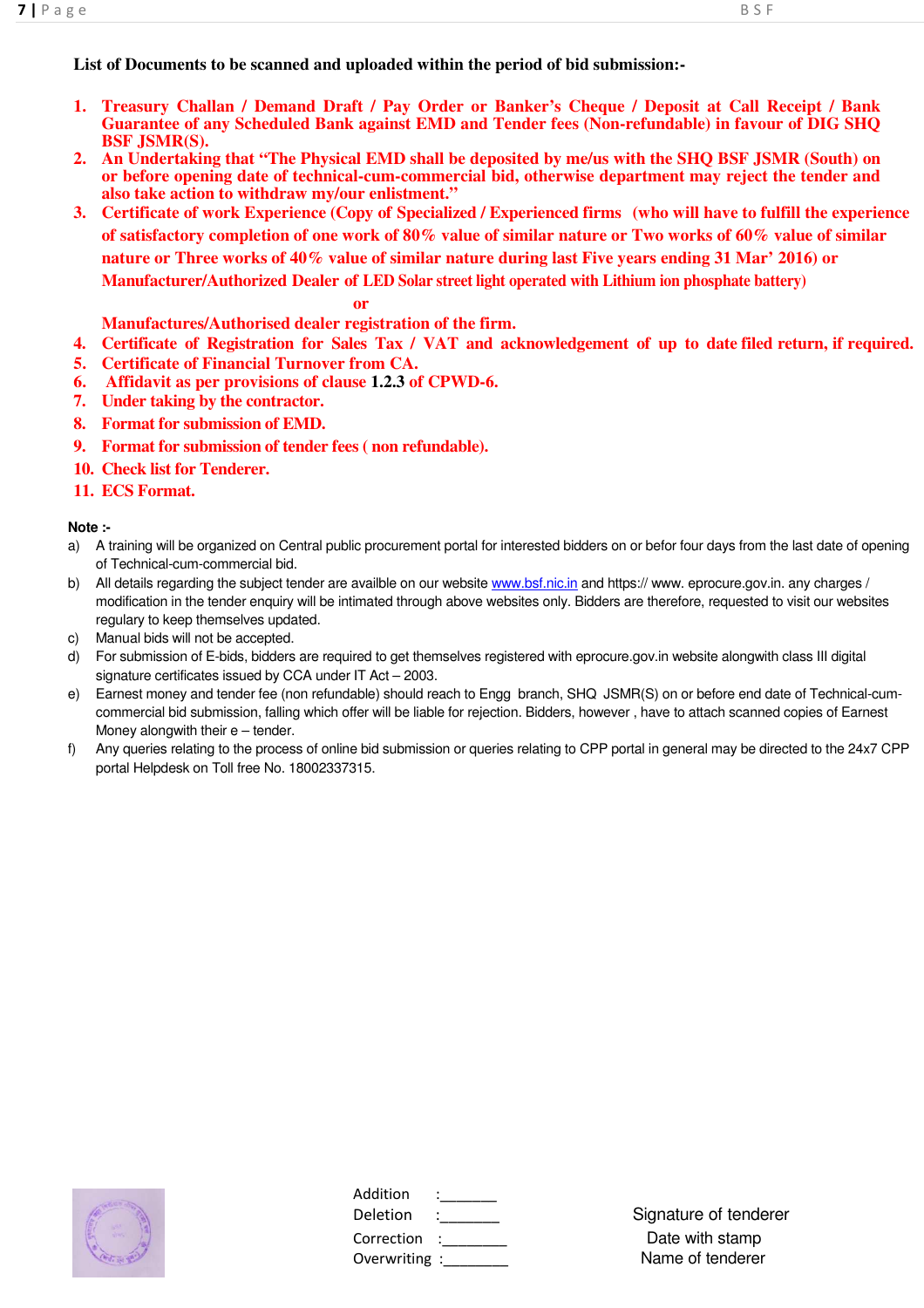# **SCHEDULE-III**

### **CPWD-6 for e-tendering**

The Executive Engineer (E), FTR HQ BSF Mandore Road Jodhpur, Rajasthan invites item rate tenders on behalf of the President of India online e-tender on two bids system for the work mentioned below, From Specialized / Experienced firms (who will have to fulfil the experience of satisfactory completion of one work of 80% value of similar nature or Two works of 60% value of similar nature or Three works of 40% value of similar nature during last seven years ending 31 Mar' 2016, from Central/State Government Department/Central Autonomous Body/Central Public Sector Undertaking) or manufacturer /Authorized dealer **separately for LED Solar street lights with lithium ion phosphate battery**, for the work of "**Providing of solar security light at Indo Pak border in stretch at BOP khara in shifting sand dunes area of 194 BN BSF UNDER SHQ BSF Jaisalmer (south)**" specification mentioned at tender documents schedule-V, provided he/they meet the eligibility criteria as stipulated in the NIT.

 The enlistment/registration of the contractors should be valid on the last date of submission of tenders. In case the last date of submission of tender is extended, the enlistment/registration of contractor should be valid on the original date of submission of tenders.

The work is estimated to cost **Rs. 7,00,000/-** This estimate, however, is given merely as a rough guide.

 The authority competent to approve NIT for the combined cost and belonging to the major discipline will consolidate NITs for calling the tenders. He will also nominate Division which will deal with all matters relating to the invitation of tenders.

 For composite tender, besides indicating the combined estimated cost put to tender, should clearly indicates the estimated cost of each component separately. The eligibility of tender will correspond to the combined estimate cost of different components put to tender.

Intending tenderer is eligible to submit the bid provided he has definite proof from the appropriate authority, which shall be to the satisfaction of the competent authority, of having satisfactorily completed similar works of magnitude specified below: -

Criteria of eligibility for submission of tender documents :-

- a) Specialized / Experienced firms (who will have to fulfil the experience of satisfactory completion of one work of 80% value of similar nature or Two works of 60% value of similar nature or Three works of 40% value of similar nature during last seven years ending 31 Mar' 2016, from Central/State Government Department/Central Autonomous Body/Central Public Sector Undertaking) or manufacturer /Authorized dealer **separately for LED Solar street lights with lithium ion phosphate battery**
- b) **The value of executed works shall be brought to current costing level by enhancing the actual value of work at simple rate of 7% per annum, calculated from the date of completion to the last date of submission of bid.**
- c) **To become eligible for issue of bid, the bidders shall have to furnish an affidavit as under:-**

**I/We undertake and confirm that eligible similar works(s) has/have not been got executed through another contractor on back to back basis. Further that, if such a violation comes to the notice of Department, then I/we shall be debarred for bidding in BSF in future forever. Also, if such a violation comes to the notice of Department before date of start of work, the Engineer-in-Charge shall be free to forfeit the entire amount of Earnest Money Deposit/Performance Guarantee. (Scanned copy to be uploaded at the time of submission of bid)**



| Addition<br>Deletion :                | $\frac{1}{2}$ . The set of $\frac{1}{2}$ | Signature of tende                  |
|---------------------------------------|------------------------------------------|-------------------------------------|
| Correction :<br>Overwriting :________ |                                          | Date with stamp<br>Name of tenderer |

Deletion : Signature of tenderer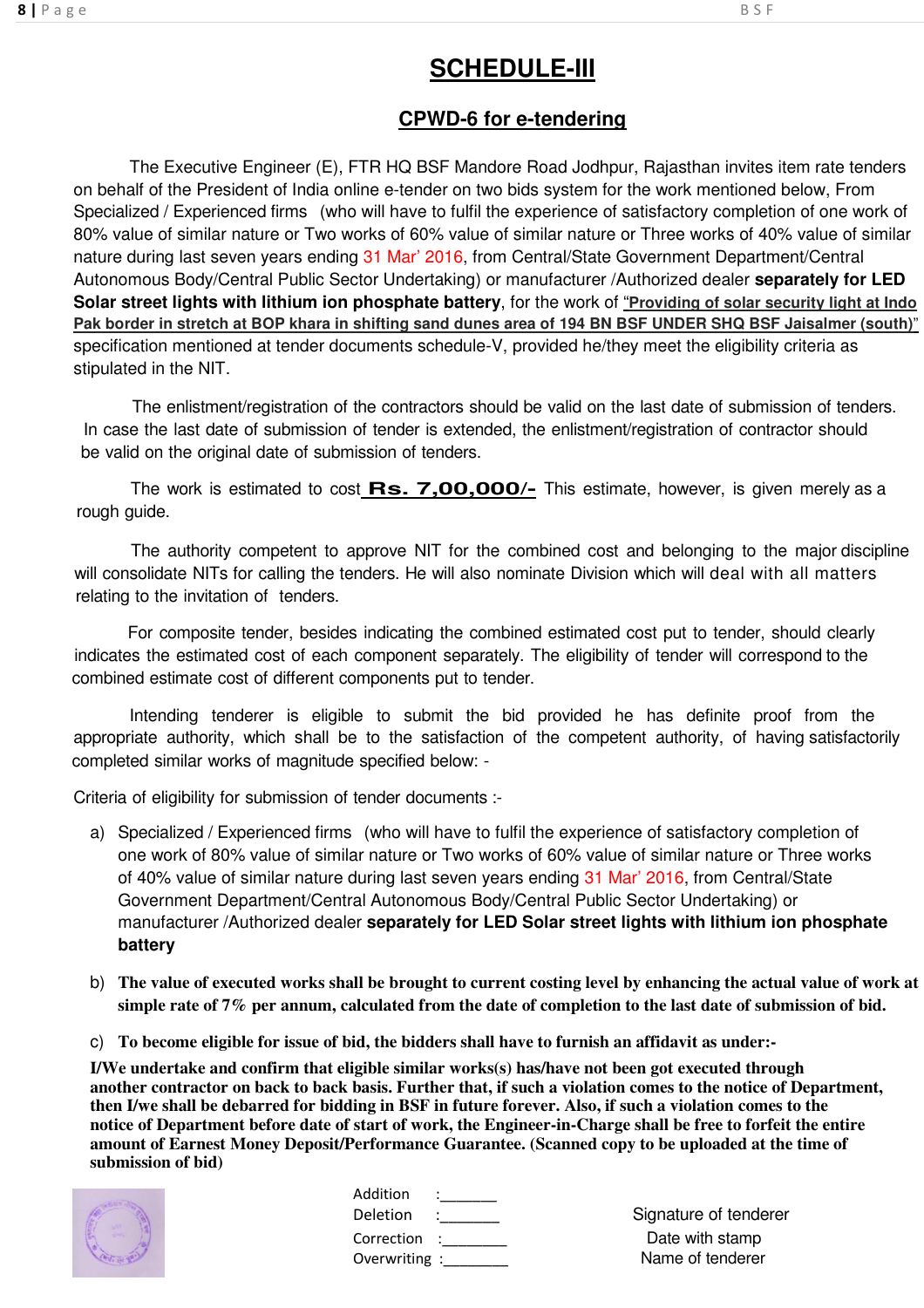- **2.** Agreement shall be drawn with the successful tenderer on prescribed Form No. CPWD-8 (or other Standard Form as mentioned) which is available as a Govt. of India Publication.Tendered shall quote his rates as per various terms and conditions of the said form which will form part of the agreement..
- **3.** The time allowed for carrying out the work will be 60 Days from the date of start as defined in schedule "F" or from the first date of handing over of the site, whichever is later, in accordance with the phasing, if any, indicated in the tender documents.
- **4.** The site for the work is available. **Yes.**
- 5. The tender document consisting of plans, specifications, the schedule of quantities of various types of items to be executed and the set of terms and conditions of the contract to be complied with and other necessary documents except Standard General Conditions of contract form can be seen from the web Site **www.bsf.nic.in and http://www.eprocure.Gov.in.**
- 6. After submission of the bid the contractor can re-submit revised bid any number of times but before last time and date of submission of tender as notifies.
	- 7. While submitting the revised bid, contractor can revise the rate of one or more item(s) any number of times (he need not re-enter rate of all the items) but before last time and date of submission of tender as notified.
	- 8. Earnest Money in the form of Treasury Challan or Demand Draft or Pay order or Banker`s Cheque or Deposit at Call Receipt (drawn in favour of **DIG SHQ BSF JSMR(S)** or Bank Gurantee f any Scheduled Bank shall be scanned and uploaded to the e-tendering website within the period of tender submission and original should be deposited in office of **Engineering branch SHQ BSF JSMR(S)**

Interested contractor who wish to participate in the tender has also to make following payments in the form of Demand Draft/Pay order or Banker`s Cheque of any Scheduled Bank and to be scanned and uploaded to the e tendering website within the period of tender submission:

#### **Cost of Tender Document - Rs. 500/- (Non-Refundable)** drawn in favour of **DIG SHQ BSF JSMR(S)**

Treasury Challan or Demand Draft or Pay Order or Banker`s Cheque or Deposit at call receipt or Bank Guarantee against EMD, Cost of Tender Document shall be placed in single sealed envelope superscripted as"Earnest Money, Cost of Tender Document with name of work and due date of opening of the bid also mentioned thereon.

 Copy of Enlistment Order and certificate of work experience and other documents asspecified in the press notice shall be scanned and uploaded to the e-tendering website within the period of tender tender submission and certified copy of each shall be deposited in a separate envelop marked as "Other Documents".

Both the envelopes shall be placed in another envelope with due mention of Name of work, date & time of opening of tenders and to be submitted in the office of **Engineering branch SHQ BSF JSMR(S)** during the period mentioned above. Online tender documents submitted by intending bidders shall be opened only of those bidders, whose Earnest Money Deposit, Cost of Tender Document and other documents placed in the envelope are found in order



| ie eriveidhe are iomid |  |
|------------------------|--|
| Addition               |  |
| Deletion               |  |
| Correction             |  |
| Overwriting :          |  |
|                        |  |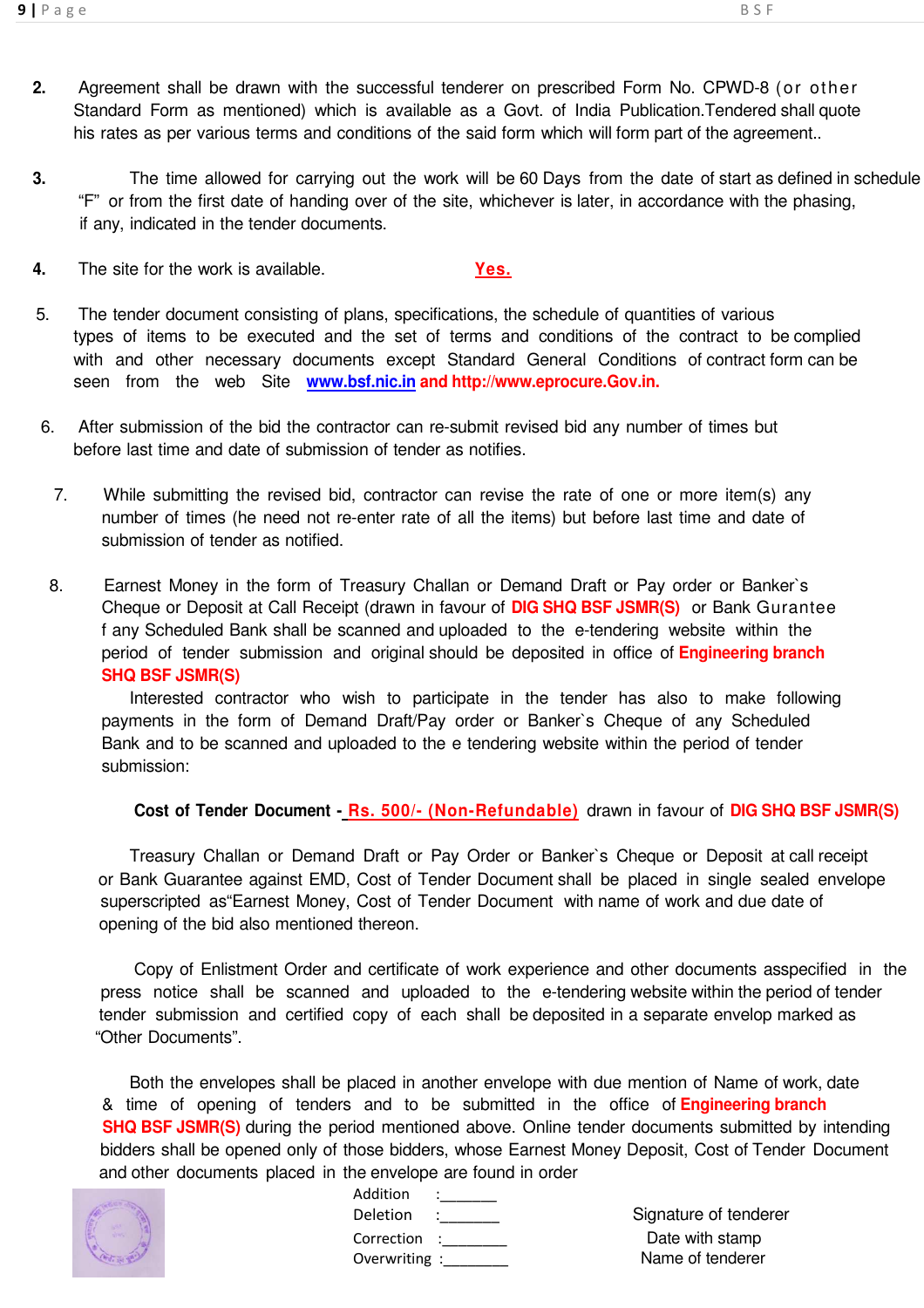#### **The bid submitted shall be opened at 12:00 PM on 26/05/2016**

- 9. The contractor whose tender is accepted will be required to furnish performance guarantee of 5% (Five Percent) of the tendered amount with in the period specified in Schedule F. This guarantee shall be in the form of cash (in case guarantee amount is less than Rs. 10000/-) or Deposit at Call receipt of any scheduled bank/Banker's cheque of any scheduled bank/ demand Draft of any scheduled bank/Pay order of any Scheduled Bank of any scheduled bank (in case guarantee amount is less than Rs. 1,00,000/-) or Government Securities or Fixed Deposit Receipts or Guarantee Bonds of any Scheduled Bank or the State Bank of India in accordance with the prescribed form. In case the contractor fails to deposit the said performance guarantee within the period as indicated in Schedule 'F' including the extended period if any, the Earnest Money deposited by the contractor shall be forfeited automatically without any notice to the contractor.
	- 10. Intending Tenderers are advised to inspect and examine the site and its surroundings and satisfy themselves before submitting their tenders as to the nature of the ground and sub-soil (so far as is practicable), the form and nature of the site, the means of access to the site, the accommodation they may require and in general shall themselves obtain all necessary information as to risks, contingencies and other circumstances which may influence or affect their tender. A tenderer shall be deemed to have full knowledge of the site whether he inspects it or not and no extra charge consequent on any misunderstanding or otherwise shall be allowed. The tenderer shall be responsible for arranging and maintaining at his own cost all materials, tools & plants, water, electricity access, facilities for workers and all other services required for executing the work unless otherwise specifically provided for in the contract documents. Submission of a tender by a tenderer implies that he has read this notice and all other contract documents and has made himself aware of the scope and specifications of the work to be done and of conditions and rates at which stores, tools and plant, etc. will be issued to him by the Government and local conditions and other factors having a bearing on the execution of the work.
	- 11. The competent authority on behalf of the President of India does not bound itself to accept the lowest or any other tender and reserves to itself the authority to reject any or all the tenders received without the assignment of any reason. All tenders in which any of the prescribed condition is not fulfilled or any condition including that of conditional rebate is put forth by the tenderer shall be summarily rejected.
	- 12. Canvassing whether directly or indirectly, in connection with tenderers is strictly prohibited and the tenders submitted by the contractors who resort to canvassing will be liable to rejection.
	- 13. The competent authority on behalf of President of India reserves to himself the right of accepting the whole or any part of the tender and the tenderer shall be bound to perform the same at the rate quoted.
	- 14. The contractor shall not be permitted to tender for works in the BSF Circle (Division in case of contractors of Horticulture / Nursery category) responsible. for award and execution of contracts, in which his near relative is posted a Divisional Accountant or as an officer in any capacity between the grades of Superintending Engineer and Junior Engineer (both inclusive). He shall also intimate the names of persons who are working with him in any capacity or are subsequently employed by him and who are near relatives to any gazette



| Addition      |  |
|---------------|--|
| Deletion      |  |
| Correction    |  |
| Overwriting : |  |
|               |  |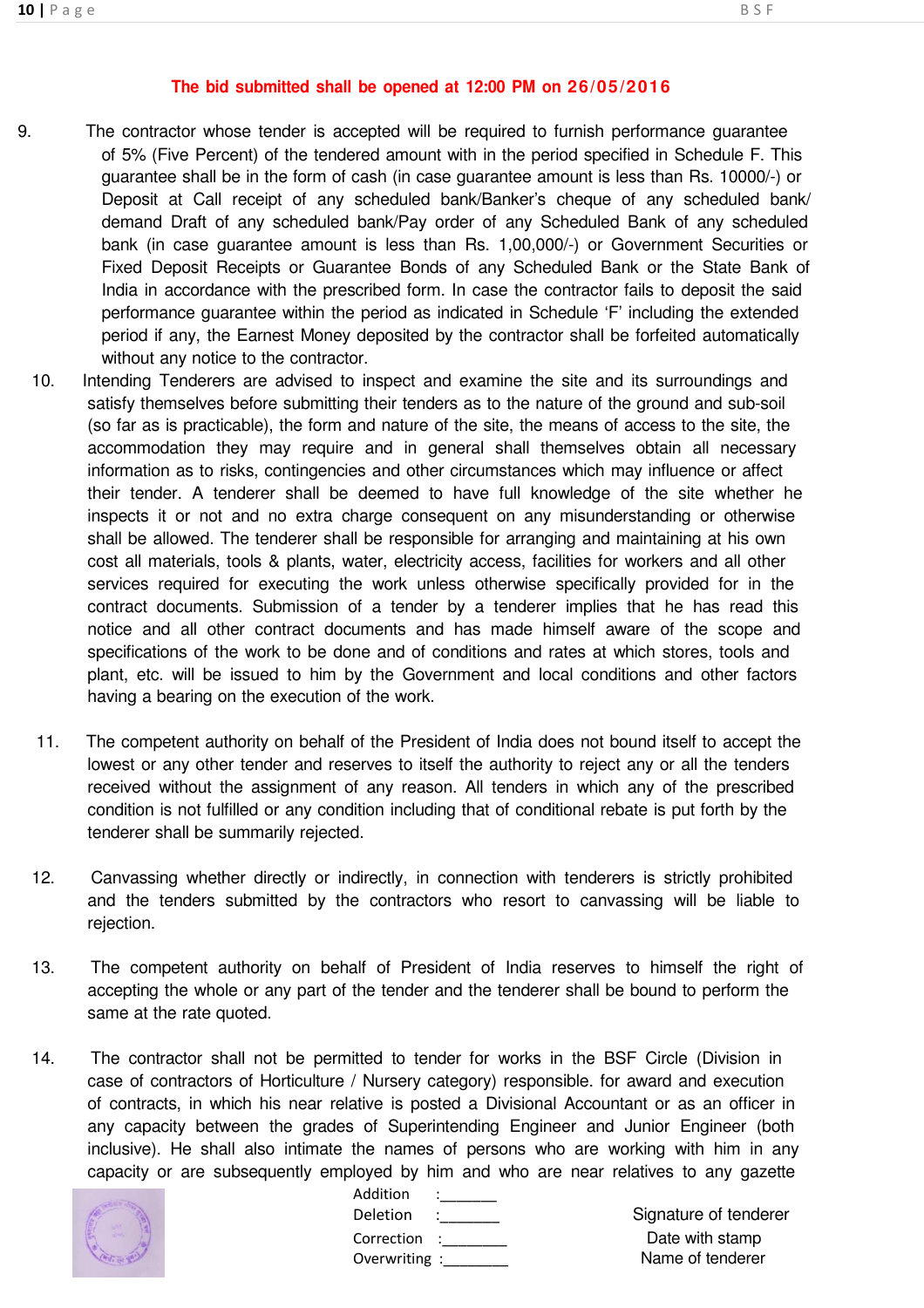- 15. No Engineer of gazette rank or other Gazetted Officer employed in Engineering or Administrative duties in an Engineering Department of the Government of India is allowed to work as a contractor for a period of one year after his retirement from Government service, without the previous permission of the Government of India in writing. This contract is liable to be cancelled if either the contractor or any of his employees is found any time to be such a person who had not obtained the permission of the Government of India as afore said before submission of the tender or engagement in the contractor's service.
- 16. The tender for the works shall remain open for acceptance for a period of ninety (90) days from the date of opening of tenders, if any tenderer withdraws his tender before the said period or issue of letter of acceptance, whichever is earlier, or makes any modifications in the terms and conditions of the tender which are not acceptable to the department, then the Government shall, without prejudice to any other right or remedy, be at liberty to forfeit 50% of the said earnest money as aforesaid. Further the tenderer shall not be allowed to participate in the retendering process of the work.
- 17. This notice inviting Tender shall form a part of the contract document. The successful tenderer /contractor, on acceptance of his tender by the Accepting Authority shall within 15 days from the stipulated date of start of the work, sign the contract consisting of:
	- a) The Notice Inviting Tender, all the documents including additional conditions, specifications and drawings, if any, forming part of the tender as uploaded at the time of invitation of tender and the rates quoted online at the time of submission of bid and acceptance thereof together with any correspondence leading thereto.
	- b) Standard C.P.W.D. Form 8 or other Standard C.P.W.D. Form as mentioned.
- 18. In case any discrepancy is noticed between the documents as uploaded at the time of submision of the bid online and hard copies as submitted physically in the office of DIG SHQ BSF JSMR(S), then the bid submitted shall become invalid and the Government shall, without prejudice to any other right or remedy, be at liberty to forfeit 50% of the said earnest money as aforesaid. Further the tenderer shall not be allowed to participate in the retendering process of the work.



| Addition      |  |
|---------------|--|
| Deletion      |  |
| Correction    |  |
| Overwriting : |  |
|               |  |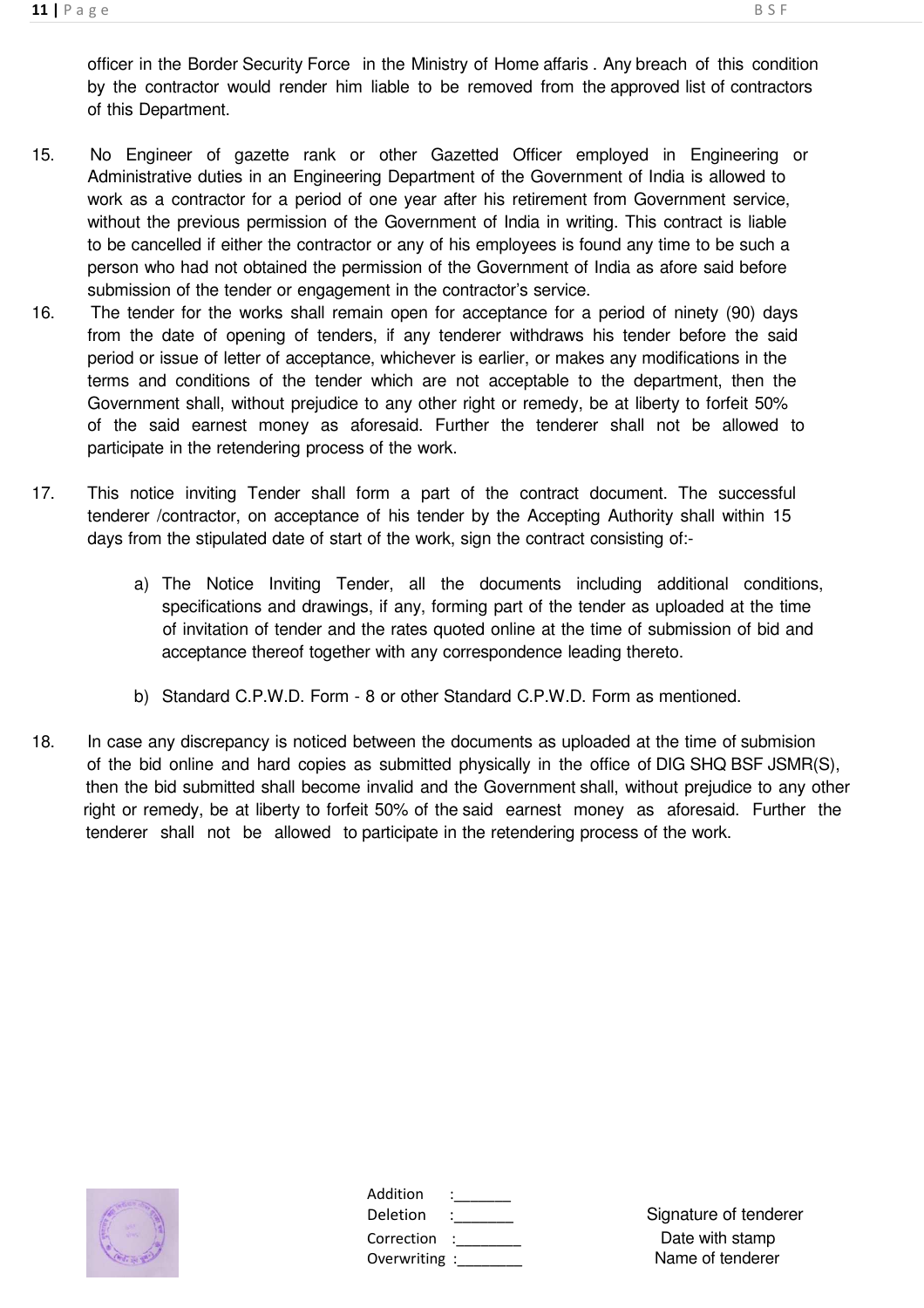#### **GOVERNMENT OF INDIA Border Security Force Item Rate Tender & Contract for Works**

Tender for the work of: - **Providing of solar security light at indo pak border in stretch at BOP khara in shifting sand dunes area of 194 BN BSF UNDER SHQ BSF Jaisalmer (south)** 

(i) To be submitted by **11:30** Hours on 26/05/2016 to **Engineering branch SHQ BSF JSMR(S).**

(ii) To be opened in presence of tenderers who may be present at **12:00** hours on

26/05/2016 in the office of **Engineering branch SHQ BSF JSMR(S) through e-tendering.**

#### **TENDER**

I/We have read and examined the notice inviting tender, schedule, A, B, C, D, E & F Specifications applicable, Drawings & Designs, General Rules and Directions, Conditions of Contract, clauses of contract, Special conditions, Schedule of Rate & other documents and Rules referred to in the conditions of contract and all other contents in the tender document for the work.

I/We hereby tender for the execution of the work specified for the President of India within the time specified in Schedule 'F' viz., schedule of quantities and in accordance in all respect with the specifications, designs, drawing and instructions in writing referred to in Rule-1 of General Rules and Directions and in Clause 11 of the Conditions of contract and with such materials as are provided for, by, and in respect of accordance with, such conditions so far as applicable.

We agree to keep the tender open for ninety (90) days from the due date of its opening and not to make any modification in its terms and conditions.

A sum of **Rs.14,000/-** is hereby forwarded in cash/receipt treasury Challan / deposit at call receipt of a scheduled bank/fixed deposit receipt of scheduled bank/demand draft of a scheduled bank/bank guarantee issued by a scheduled bank as earnest money. If I/We, fail to furnish the prescribed performance guarantee within prescribed period. I/We agree that the said President of India or his successors, in office shall without prejudice to any other right or remedy, be at liberty to forfeit the said earnest money absolutely. Further, if I/We fail to commence work as specified, I/We agree that President of India or the successors in office shall without prejudice to any other right or remedy available in law, be at liberty to forfeit the said earnest money and the performance guarantee absolutely, otherwise the said earnest money shall be retained by him towards security deposit to execute all the works referred to in the tender documents upon the terms and conditions contained or referred to those in excess of that limit at the rates to be determined in accordance with the provision contained in **Clause 12.2 and 12.3** of the tender form. Further, I/We agree that in case of forfeiture of Earnest Money & Performance Guarantee as aforesaid. I/We shall be debarred for participation in the re-tendering process of the work.



| Addition    |  |
|-------------|--|
| Deletion    |  |
| Correction  |  |
| Overwriting |  |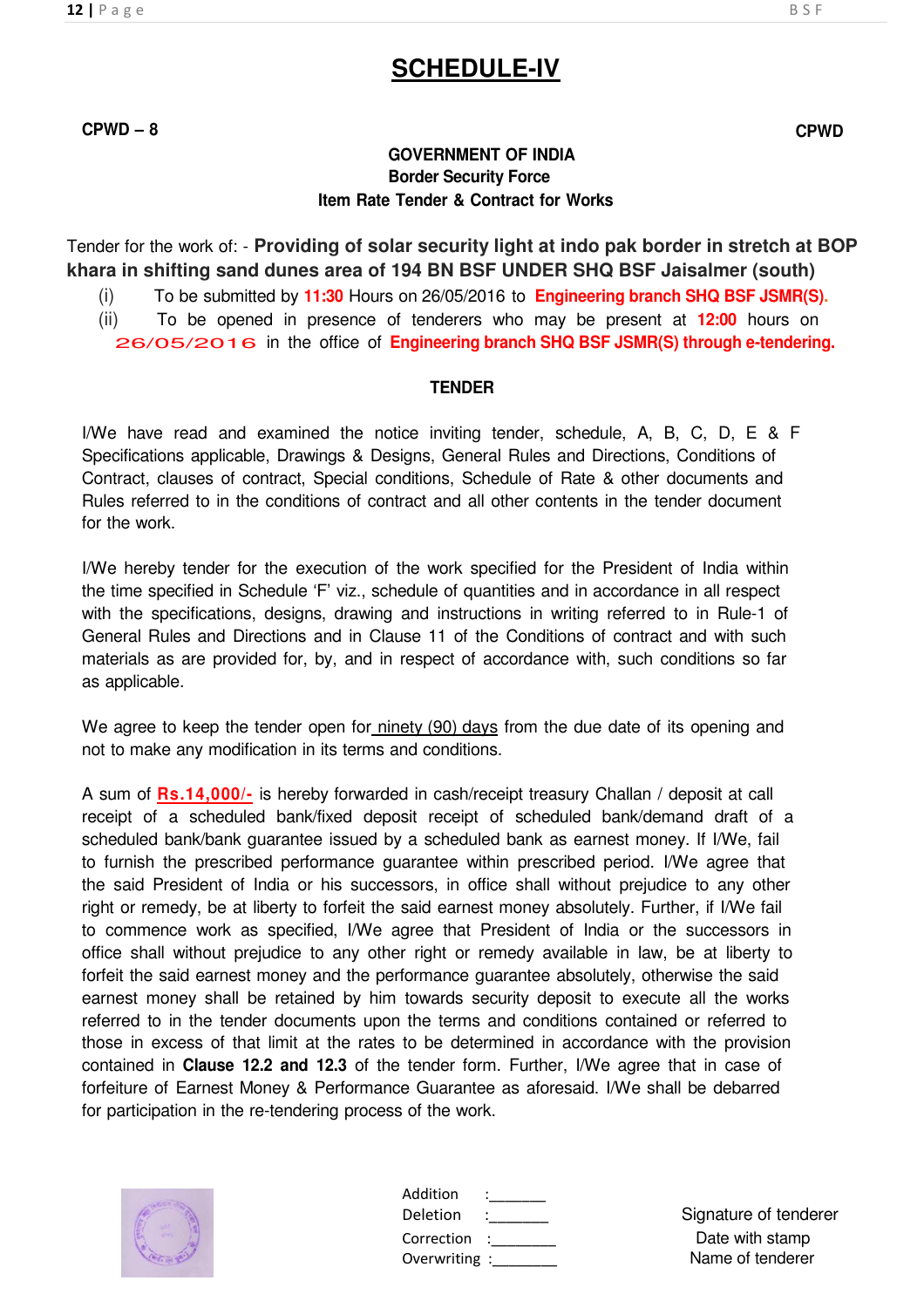I/We undertake and confirm that eligible similar work(s) has/have not been got executed through another contractor on back to back basis. Further that, if such a violation comes to

the notice of Department, then I / we shall be debarred for tendering in BSF in future forever. Also, if such a violation comes to the notice of Department before date of start of work, the Engineer-in-Charge shall be free to forfeit the entire amount of Earnest Money Deposit/Performance Guarantee.

I/We hereby declare that I/We shall treat the tender documents drawings and other records connected with the work as secret/confidential documents and shall not communicate information/derived there from to any person other than a person to whom I/We am/are authorized to communicate the same or use the information in any manner prejudicial to the safety of the State.

**Dated: -**

**Signature of Contractor**

**Witness: -**

**Postal Address: -**

**Address: -**

**Occupation: -**



|               | Signature of tende                                                                                                                                                                                                                                                                                                                                          |
|---------------|-------------------------------------------------------------------------------------------------------------------------------------------------------------------------------------------------------------------------------------------------------------------------------------------------------------------------------------------------------------|
| Correction :  | Date with stamp                                                                                                                                                                                                                                                                                                                                             |
| Overwriting : | Name of tenderer                                                                                                                                                                                                                                                                                                                                            |
|               | $\frac{1}{2}$ $\frac{1}{2}$ $\frac{1}{2}$ $\frac{1}{2}$ $\frac{1}{2}$ $\frac{1}{2}$ $\frac{1}{2}$ $\frac{1}{2}$ $\frac{1}{2}$ $\frac{1}{2}$ $\frac{1}{2}$ $\frac{1}{2}$ $\frac{1}{2}$ $\frac{1}{2}$ $\frac{1}{2}$ $\frac{1}{2}$ $\frac{1}{2}$ $\frac{1}{2}$ $\frac{1}{2}$ $\frac{1}{2}$ $\frac{1}{2}$ $\frac{1}{2}$<br>$\ddot{\phantom{a}}$ : $\phantom{a}$ |

Deletion : Signature of tenderer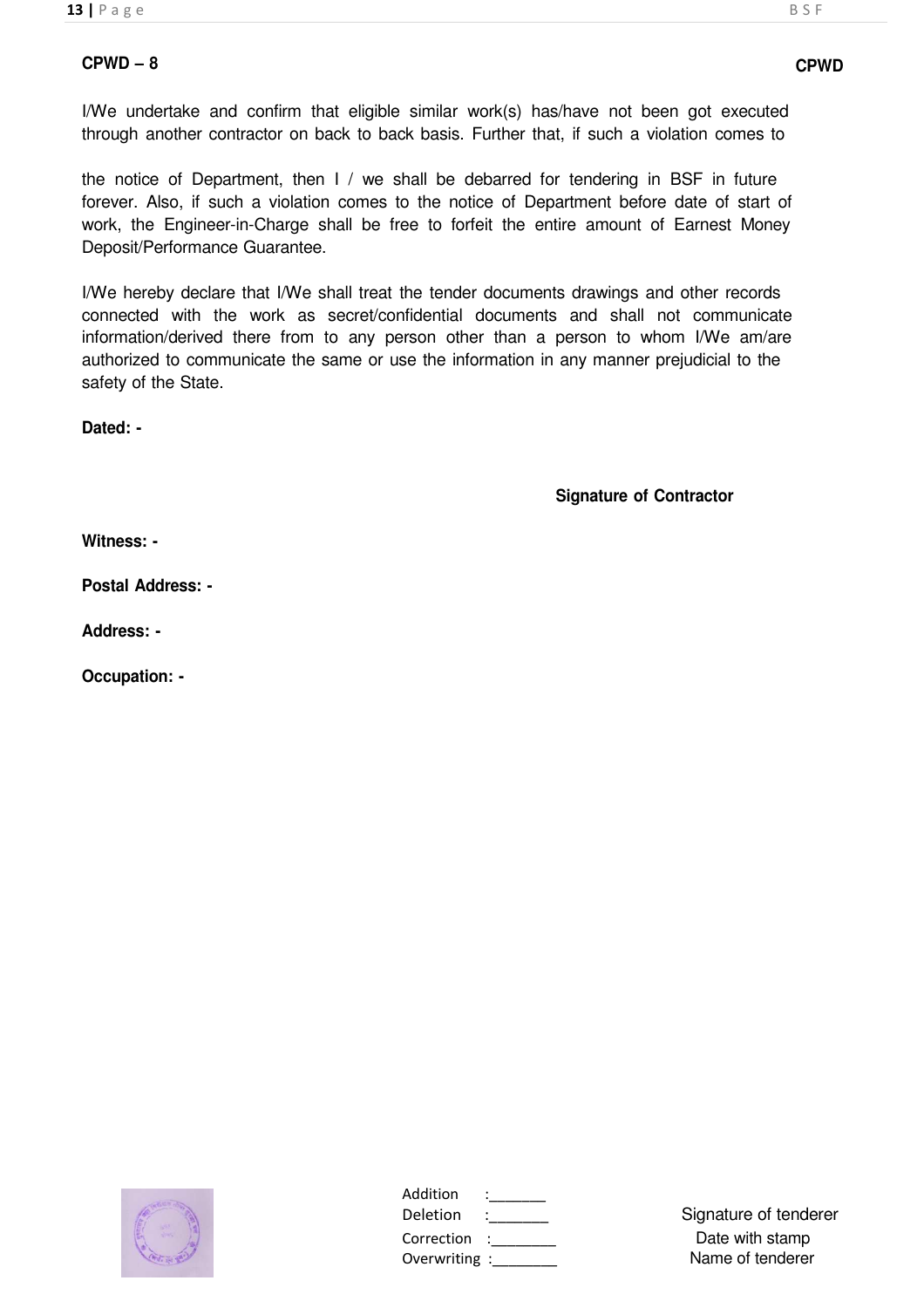#### **ACCEPTANCE**

The above tender (as modified by you as provided in the letters mentioned hereunder) is accepted by me for an on behalf of the President of India for a sum of Rs. ……………………………..…………………. (Rupees………………………………………………………………………………………………… …………………………)

The letters referred to below shall form part of this contract agreement:-

| (a) |  |  |  |
|-----|--|--|--|
| (b) |  |  |  |
| (c) |  |  |  |

**For & on behalf of President of India**

**Signature ………………………………………**

**Dated: Designation ………………………………….**

Executive Engineer Ftr HQ BSF Jodhpur



| Signature of tende                                         |
|------------------------------------------------------------|
| Date with stamp                                            |
| Name of tenderer                                           |
| $\mathcal{L}=\mathcal{L}$<br>Correction :<br>Overwriting : |

Deletion :\_\_\_\_\_\_\_ Signature of tenderer Name of tenderer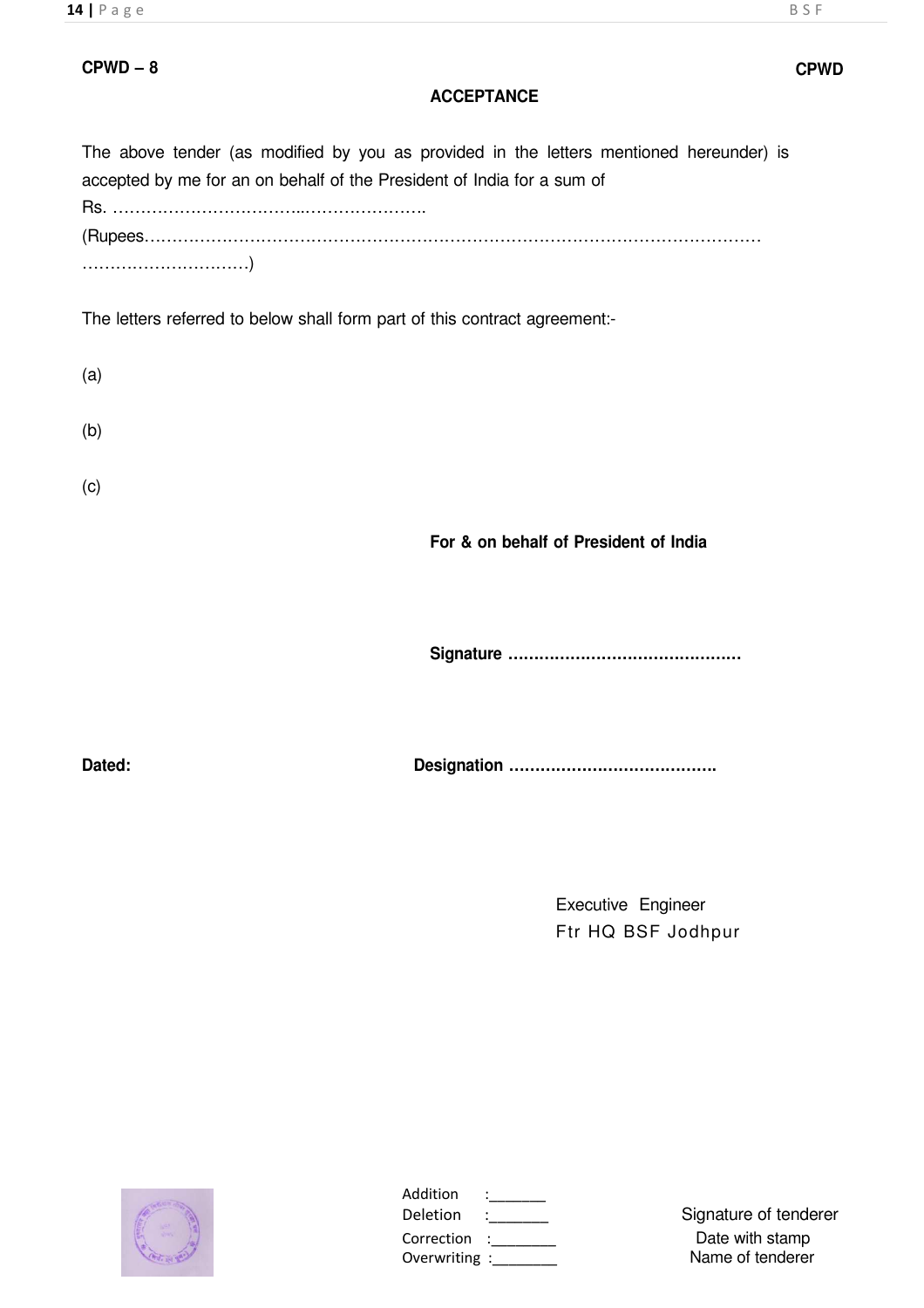#### **PROFORMA OF SCHEDULES**

(Separate Performa for Civil, Electrical & Horticultural Works in case of Composite Tenders)

(Operative Schedules to be supplied separately to each intending tenderer)

#### **SCHEDULE 'A'**

**Schedule of quantities (as per PWD-3) As per schedule of work & terms &**

**conditions attached.**

#### **SCHEDULE 'B'**

#### **Schedule of materials to be issued to the contractor: -**

| S. No. | Description of item | Quantity   | in<br>Rates     | Place of issue |
|--------|---------------------|------------|-----------------|----------------|
|        |                     |            | figures<br>&    |                |
|        |                     |            | words at which  |                |
|        |                     |            | material<br>the |                |
|        |                     |            | will be charged |                |
|        |                     |            | the<br>to       |                |
|        |                     |            | contractor      |                |
|        | $\overline{2}$      | 3          | 4               | 5              |
|        |                     | <b>NIL</b> |                 |                |
|        |                     |            |                 |                |
|        |                     |            |                 |                |
|        |                     |            |                 |                |
|        |                     |            |                 |                |
|        |                     |            |                 |                |

#### **SCHEDULE 'C'**

**Tools and plants to be hired to the contractor: -**

| S. No. | Description |            | Hire charges per | Place of issue |
|--------|-------------|------------|------------------|----------------|
|        |             | Day        |                  |                |
|        | 2           | ≏          |                  |                |
|        |             | <b>NIL</b> |                  |                |
|        |             |            |                  |                |
|        |             |            |                  |                |
|        |             |            |                  |                |
|        |             |            |                  |                |



| Addition    |  |
|-------------|--|
| Deletion    |  |
| Correction  |  |
| Overwriting |  |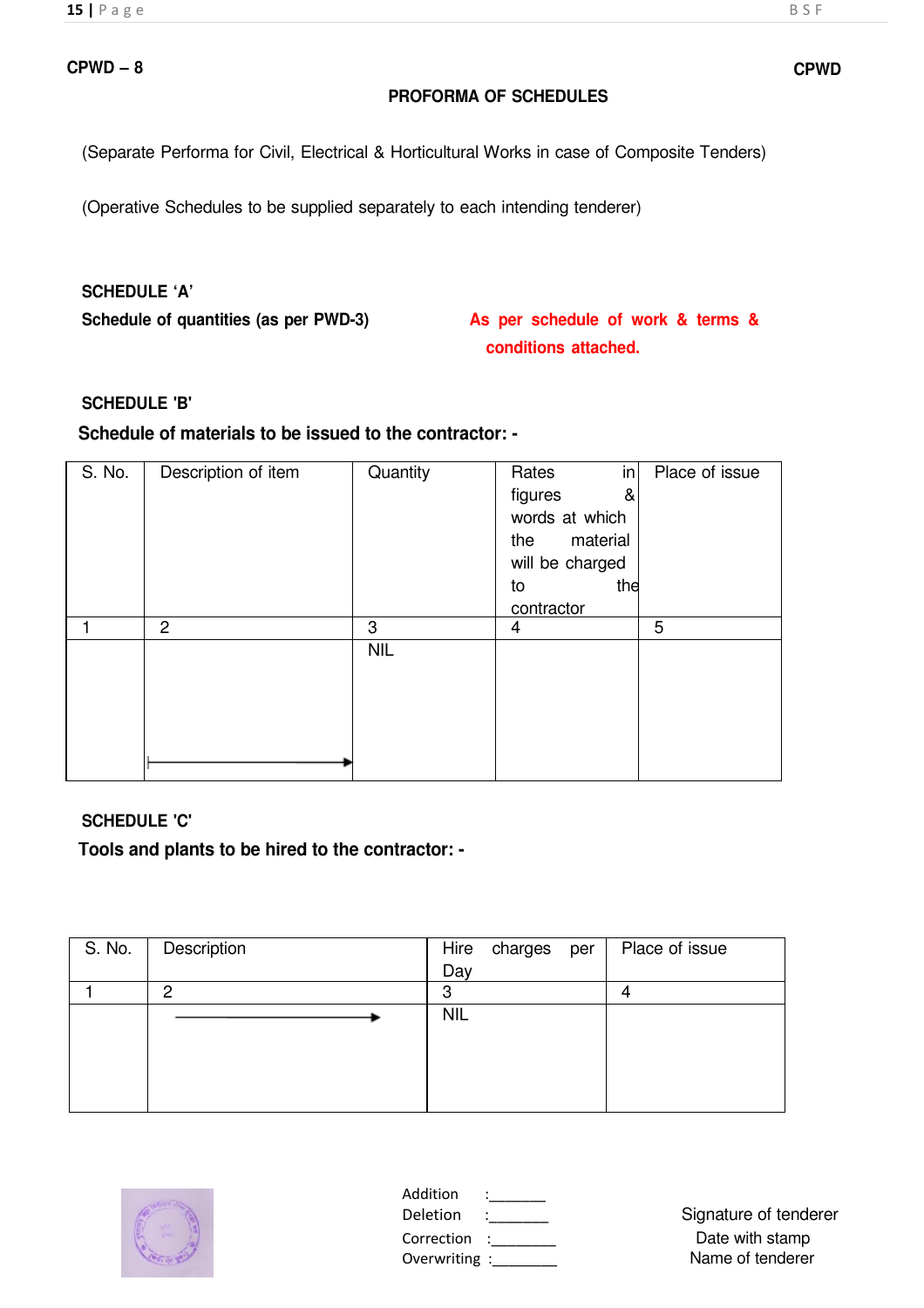#### **SCHEDULE 'D'**

**Extra schedule for specific requirements/document for the work, if any: -**

**Special Conditions, Technical Specifications for LED Solar street light having lithium ion phosphate battery, Terms & Conditions Enclosed. SCHEDULE 'E'** 

**Reference to General Conditions of contract: - General conditions of contract for CPWD works-2014 with amendment issued upto date of submission of tender.**

**Name of Work:** - Providing of solar security light at Indo-Pak border in stretch at BOP khara in shifting sand dunes area of 194 BN BSF UNDER SHQ BSF Jaisalmer (south)

| <b>Estimated cost of work</b> | $: 7,00,000/$ -.          |
|-------------------------------|---------------------------|
| (i) Earnest Money             | $:$ Rs.14,000/-           |
| (ii) Performance Guarantee    | $: 5\%$ of tendered value |
| (iii) Security Deposit        | : 2.5% of tendered value  |

**SCHEDULE 'F'**

**GENERAL RULES & DIRECTIONS: - As per specification**

Officer inviting tender **Executive Engineer (Elect) Ftr HQ BSF Jodhpur**

Maximum percentage for quantity of items of work to be executed beyond which rates are to be determined in accordance with **Clauses 12.2 & 12.3: -** See below.

#### **Definitions: -**

**2(v)** Engineer -in- Charge: - **Executive Engineer (Elect) Ftr HQ BSF Jodhpur**

**2(viii)** Accepting Authority: - **Executive Engineer (Elect) Ftr HQ BSF Jodhpur**

**2(x)** Percentage on cost of materials and Labour to cover all overheads and profits: **15%**

**2(xi)** Standard Schedule of Rates: **Market Rates.**

**2(xii)** Department: - Central Public Works Department.



| Addition      |  |
|---------------|--|
| Deletion      |  |
| Correction    |  |
| Overwriting : |  |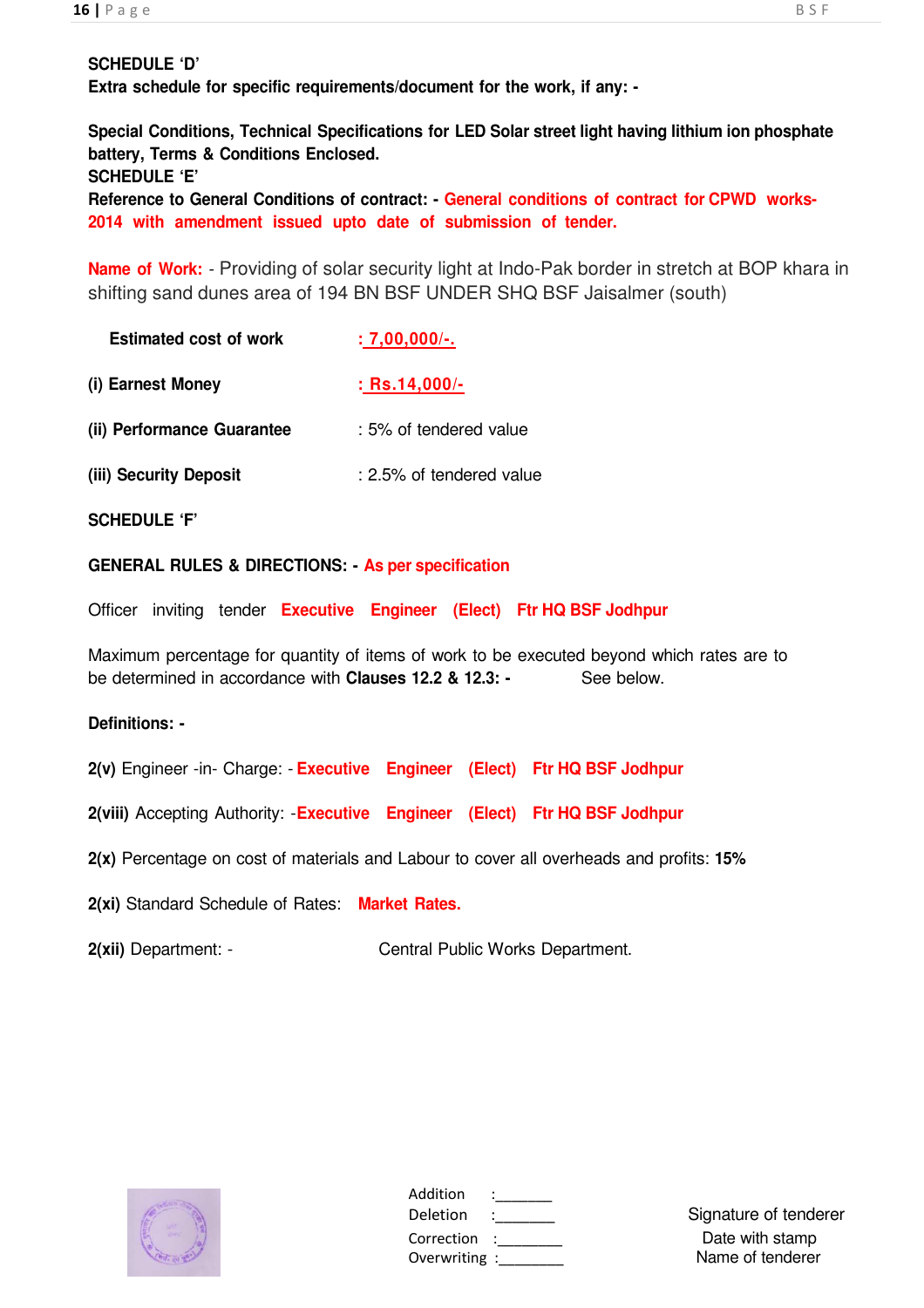## **9(ii)** Standard CPWD Contract Form **GCC 2014, CPWD Form 8 modified & corrected up to date of submission of tender. Clause 1** i) Time allowed for submission of Performance Guarantee from the date of issue of letter of acceptance **15** days

 **(ii)** Maximum allowable extension beyond the period provided in (i) above **07** days

### **Clause 2**

Authority for fixing compensation under **Clause- 2: - Superintending Engineer (Elect), FHQ BSF, New Delhi.**

### **Clause 2A**

Whether Clause 2A shall be applicable:- **No**

#### **Clause 5**

Number of days from the date of issue of letter of acceptance for reckoning date of start: - **From next day after the date of issue of letter for commencement of work**

### **MIile stone(s) as per table given below :**

| S.N | <b>Description of mile</b><br>stone (physical) | Time allowed in days<br>(from date of start) | Amount to be with held<br>in case of non<br>achievement of mile<br>stone |
|-----|------------------------------------------------|----------------------------------------------|--------------------------------------------------------------------------|
|     |                                                |                                              |                                                                          |
|     |                                                |                                              |                                                                          |
|     | Not applicable                                 |                                              |                                                                          |
|     |                                                |                                              |                                                                          |
|     |                                                |                                              |                                                                          |
|     |                                                |                                              |                                                                          |

Time allowed for execution of work: - **\_60 Days.**

Authority to decide:

- i) Extension of time **Executive Engineer (Elect), Ftr HQ BSF Jodhpur** (Engineer in Charge or Engineer in Charge of Major Component in case of Composite Contracts, as the case may be)
- (ii) Rescheduling of mile stones...... **Not Applicable.............................................** (Superintending Engineer in Charge or Superintending Engineer in Charge of Major Component in case of Composite Contracts, as the case may be)



| Addition               |  |
|------------------------|--|
| Deletion<br>Correction |  |
| Overwriting :          |  |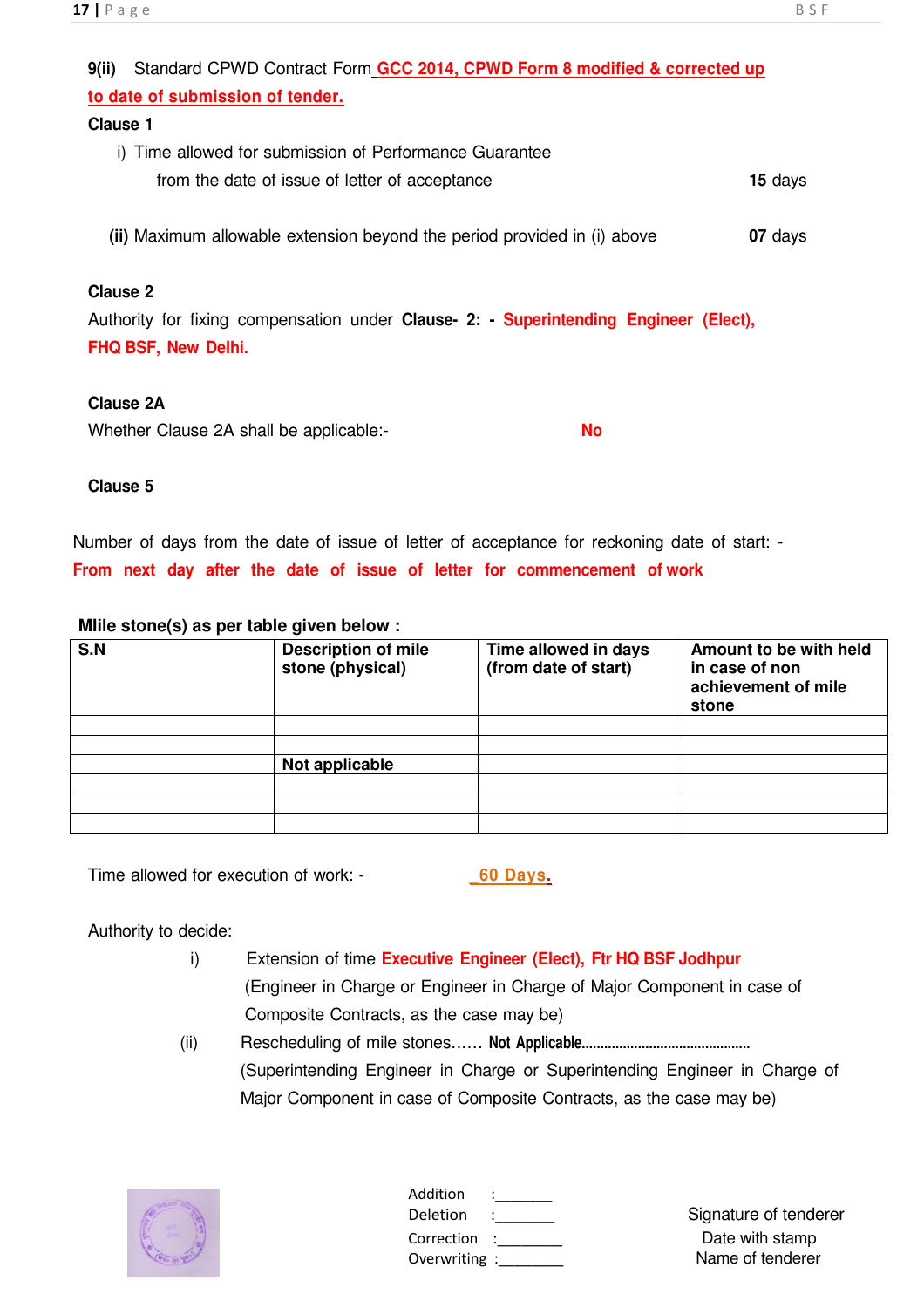#### **Clause 6, 6A**

|  | Clause applicable - (6 or 6A): - |  |  |
|--|----------------------------------|--|--|
|--|----------------------------------|--|--|

#### **Clause 7**

Gross work to be done together with net payment /adjustment of advances for material collected, if any, since the last such payment for being eligible to interim payment

#### **Not Applicable**

#### **Clause 10A List of testing equipment to be provided by the contractor at site lab: - Not Applicable Clause 10B (ii)** Whether **Clause 10 B (ii)** shall be applicable **No Clause 10C** Component of labour expressed as percent of value of work **= -- Clause 10CA** S.N Material covered under this clause Nearest materials (other than cement , reinforcement bars and the structural steel) for which all India wholesale price index to be followed Base price of all materials covered under clause 10 CA Not applicable

**"Base Price of all the materials covered under clause 10 CA is to be mentioned at the time of approval of NIT"** 

**Clause 10 CC: -** to be applicable in contracts with stipulated period of completion exceeding the period shown in next column: - **NA**

Schedule of component of other Materials, Labour, POL etc. for price escalation. Component

of civil (except materials covered under **clause 10CA)** /Electrical construction Materials

expressed as percentage of total value of work. : -  $X \text{ m}$  (N/A) %

#### **Component of Labour: -**

expressed as percent age of total value of work.  $:$   $\rightarrow$  Y (N/A) %

#### **Component of P.O.L.: -**

expressed as percentage of total value of work. : - Z (N/A) %

#### **Clause 11**

Specifications to be followed

for execution of work: - **As per General Specifications for LED Solar street light having lithium ion** 

#### **phosphatebattery.**

#### **Clause 12**

**12.2. & 12.3** Deviation Limit beyond which clauses12.2 & 12.3 shall apply for building work:-

#### **15% (Fifteen percent)**



| Addition    |  |
|-------------|--|
| Deletion    |  |
| Correction  |  |
| Overwriting |  |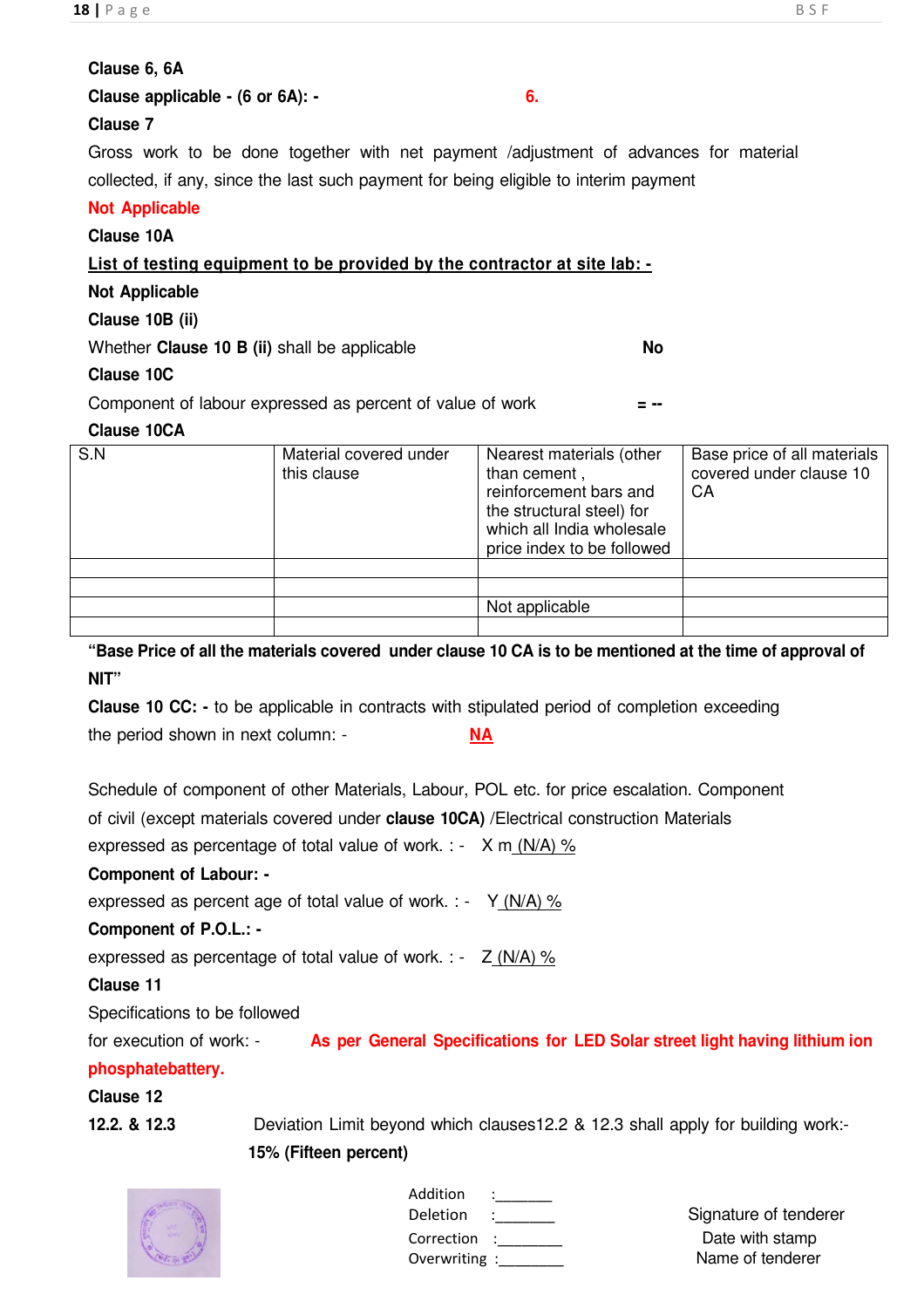#### **Clause 16**

Competent Authority for deciding reduced rates: - **Superintending Engineer (Elect), FHQ BSF, New Delhi.**

#### **Clause 18**

List of mandatory machinery, tools & plants to be deployed by the contractor at site:-

#### **As per requirement at site and as per direction of Engineer-in-charge.**

#### **Clause 36 (i)**

Assistant Engineers retired from Government services that are holding Diploma will be treated at par with Graduate Engineers.

**Requirement of Technical Representative(s) and recovery Rate: -**

| S.No. | <b>Minimum</b><br><b>Qualification of</b><br><b>Technical</b><br>Representative | <b>Discipline</b> | <b>Designation</b><br>(Principal<br>Technical /<br><b>Technical</b><br>Representative) | <b>Minimum</b><br><b>Expenditure</b> | <b>Number</b> | Rate at which<br>recovery shall<br>be made from<br>the contractor<br>in the event of<br>not fulfilling |
|-------|---------------------------------------------------------------------------------|-------------------|----------------------------------------------------------------------------------------|--------------------------------------|---------------|--------------------------------------------------------------------------------------------------------|
|       |                                                                                 |                   |                                                                                        |                                      |               | provision of<br>clause 36 (i)                                                                          |
|       |                                                                                 |                   |                                                                                        |                                      |               | <b>Words</b><br><b>Figures</b>                                                                         |
|       |                                                                                 |                   |                                                                                        |                                      |               |                                                                                                        |
| 2.    |                                                                                 |                   |                                                                                        | N/A                                  |               |                                                                                                        |
|       |                                                                                 |                   |                                                                                        |                                      |               |                                                                                                        |
| 3.    |                                                                                 |                   |                                                                                        |                                      |               |                                                                                                        |
| 4.    |                                                                                 |                   |                                                                                        |                                      |               |                                                                                                        |
| 5.    |                                                                                 |                   |                                                                                        |                                      |               |                                                                                                        |

### **Clause 42 :- N/A.**

### **RECOVERY RATES FOR QUANTITIES BEYOND PERMISSIBLE VARIATION: -**

| S. No.         | Description                  | shall be made from the contractor | Rates in figures and words at which recovery |
|----------------|------------------------------|-----------------------------------|----------------------------------------------|
|                |                              | beyond<br><b>Excess</b>           | beyond<br>Less<br>use                        |
|                |                              | permissible                       | permissible variation                        |
|                |                              | variation                         |                                              |
|                | Cement                       |                                   |                                              |
| $\overline{2}$ | Steel reinforcement          | Not Applicable                    | Not Applicable                               |
| 3              | Structural sections          |                                   |                                              |
| 4              | Bitumen issued free          |                                   |                                              |
| 5              | Bitumen issued at stipulated |                                   |                                              |
|                | fixed price                  |                                   |                                              |
|                | Total of Sub Head I          |                                   |                                              |

| Addition<br>$\bullet$<br><b>Deletion</b><br>٠ | Signature of tenderer               |
|-----------------------------------------------|-------------------------------------|
| Correction<br>Overwriting :                   | Date with stamp<br>Name of tenderer |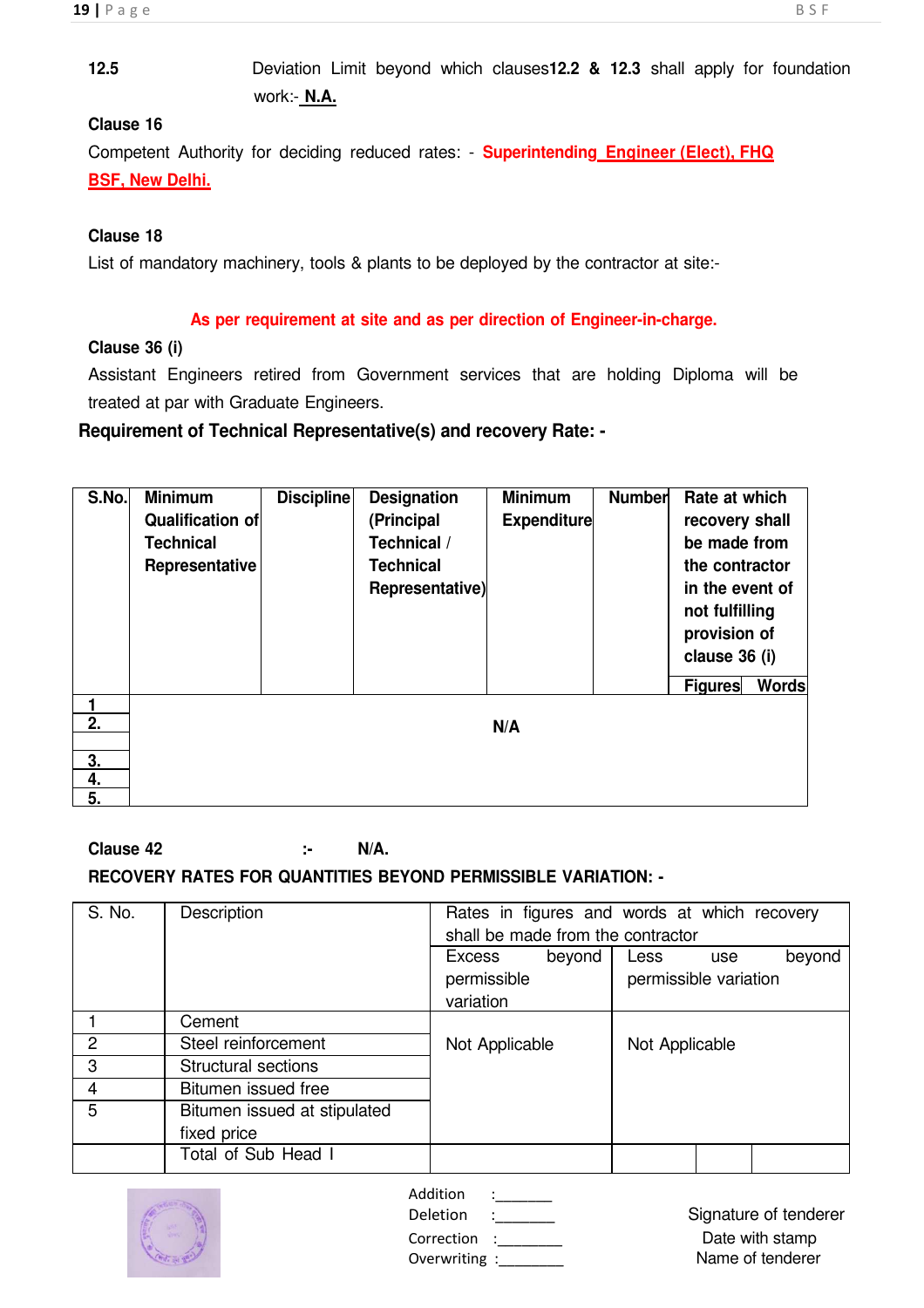### **Schedule-V**

### **TERMS & CONDITIONS FOR SOLAR LED STREET LIGHTING HAVING LITHIUM ION BATTERY SYSTEM**

#### **I. DEFINITION**

Solar Mono Crystalline photovoltaic **separately for LED Solar street lights with lithium ion phosphate battery** and control electronics circuit, inter-connecting wireless / cables, module mounting hardware, Operation, instruction and maintenance manual.

#### II. **DUTY CYCLE**

The system should be designed to automatically switch ON at dusk, operate throughout the night and automatically switch OFF at the dawn.

#### **III. MINIMUM REQUIRED FOR LED LAMP ARE AS UNDER:-**

- i) The 12 Volt 40 watt, Min 4400 lm, LED lamp will be of light emitting diode type, threaded type, with a rating of 40 W having inbuilt body sensor + light control (MPPT system).
- ii) The light output from the LED lamp should be around 120 lumens/watt. Also please see specification at Appendix-'B'.
- iii) The LED lamp should be housed in a weather proof assembly, with a reflector on its back. While fixing the assembly, the LED lamp should be held in a base up configuration.

#### **IV. BATTERY**

#### i) **Lithium Ion Phosphate**.

- ii) The battery will have a nominal rating of 12.8 v, 75 Ah, (at c / 10) discharge rate having efficiency of not less than 99%.
- iii) 95 % of the rated capacity of the battery should be between fully charged & load cut off conditions.

#### **V. PV MODULE (S)**

- i) The PV module (s) shall contain mono crystalline silicon solar cells.
- ii) The power output of the module (s) should be a minimum of 150 WP. Either two Modules of minimum 75 WP output each or one module of 150 WP output should be Used.
- iii) The operating voltage corresponding to the power output mentioned above should be 12 v.
- iv) The open circuit voltage of the PV modules should be at least 12 Volts.
- v) The terminal box on the module should have a provision for opening for replacing the Cable, if required.
- vi) A strip containing the following details should be laminated inside the module so as to be clearly visible from the front side:-

Name of the manufacturer or distinctive Logo :-Model or type No.  $\qquad \qquad :$ 



| Addition    |  |
|-------------|--|
| Deletion    |  |
| Correction  |  |
| Overwriting |  |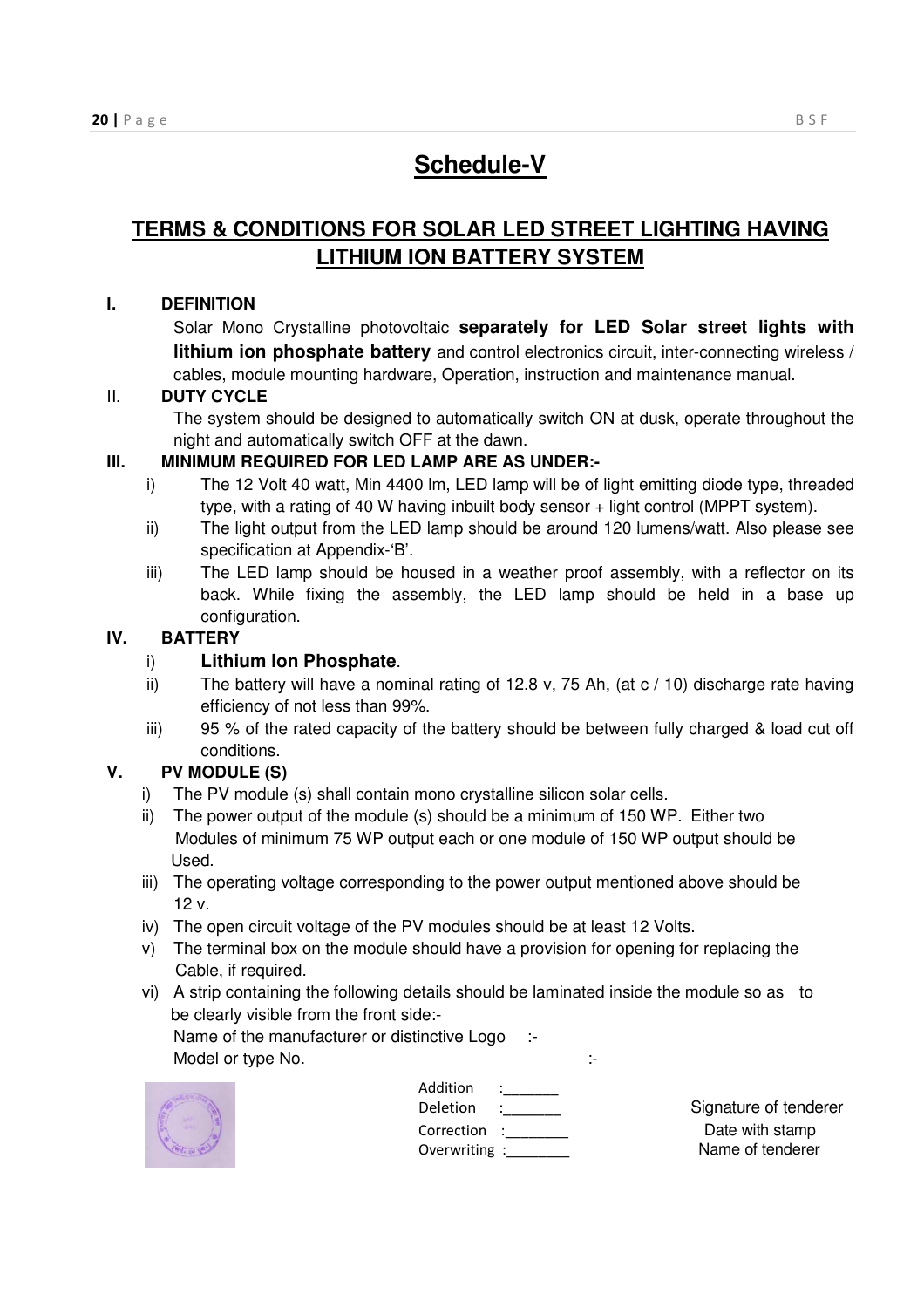| Serial No.   | .<br>. |
|--------------|--------|
| Year of make | -      |

**1. Name & Address of the Manufacturer/ Supplier of the system. :-** 

#### **VI. MECHANICAL HARDWARE**

- I. A metallic frame structure (with corrosion resistance paint) to be fixed on the roof to hold the SPV module (s). the frame structure should have provision to adjust its angel of inclination to the horizontal between 0 and 45, so that the module (s) can be oriented at the specified tilt angle.
- **VII. FORMAT FOR WARRANTY CARD TO BE SUPPLIED WITH EACH SOLAR LED LIGHTING SYSTEM**

|    | 2. Name & Address of the Purchasing Agencies.        | ÷.                          |
|----|------------------------------------------------------|-----------------------------|
| 3. | Date of supply of the system.                        | ÷                           |
| 4. | Details of PV Modules (s) supplied in the system     |                             |
|    | Make (Name of the manufacturer)                      | $\mathcal{C}^{\mathcal{C}}$ |
|    | Model                                                | $\overline{\phantom{a}}$    |
|    | Serial No (s)                                        | $\mathcal{L}$               |
|    | Wattage of the PV Module (s)                         | ÷,                          |
|    | Warranty valid up to                                 | ÷.                          |
|    | 5. Details of Battery                                |                             |
|    | Make (Name of the manufacturer)                      | ÷,                          |
|    | Model                                                | ÷.                          |
|    | Batch/ Serial No (s)                                 | $\mathbb{R}^2$              |
|    | Rated V & AH capacity at C / 20/ C/ 10 rates at 20 C | $\mathcal{L}$               |
|    | Warranty valid up to.                                | t÷.                         |
|    | 6. Details of Electronic & other items               |                             |
|    | Make (Name of the manufacturer)                      |                             |
|    | Model                                                | ÷.                          |
|    | Serial No (s)                                        |                             |
|    | Warranty valid up to.                                |                             |
|    |                                                      |                             |

#### **7. Designation & Address of the person to be Contacted for claiming warranty obligations.** :-

**(Signature)** 

**Name of Contractor & Name of firm with seal** 



| Addition    |  |
|-------------|--|
| Deletion    |  |
| Correction  |  |
| Overwriting |  |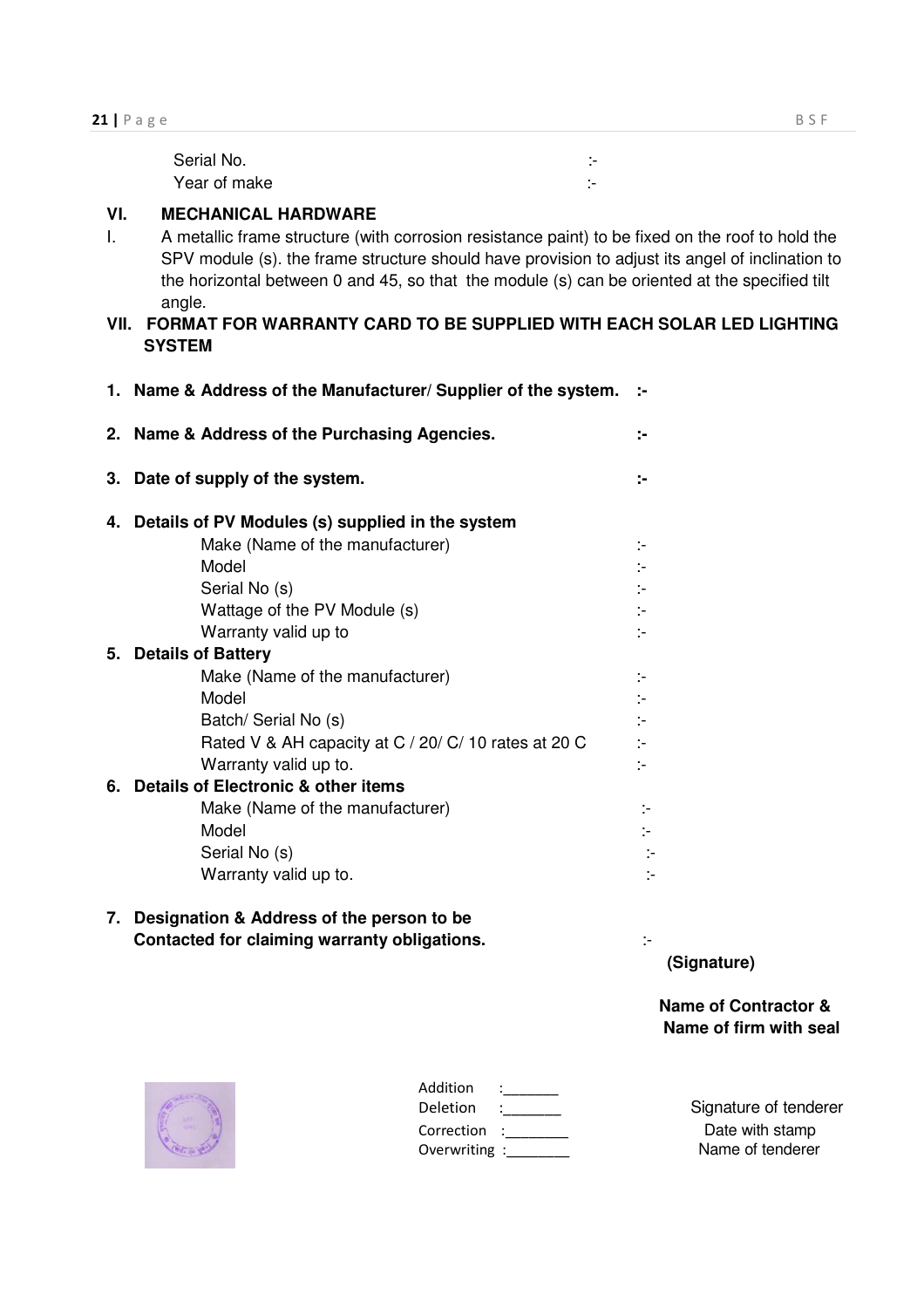### **Schedule –VI**

### **DETAILED SPECIFICATION FOR LED SOLAR STREET LIGHTING HAVING LITHIUM ION PHOSPHATE BATTERY SYSTEM**

#### **1. LED LAMPS**

| (i) Operating Voltage          | : 12 Volt                                                              |
|--------------------------------|------------------------------------------------------------------------|
| (ii) Power consumption         | : 40 W                                                                 |
| (iii) LED Lamp Efficiency      | :min 90 %                                                              |
| (iv) Illumination (E)          | : 4400 lm                                                              |
| (vi) Working Temperature       | : - 20 to 60 degree Centigrade                                         |
| (vii) Working life             | : Min 50000 Hrs                                                        |
|                                | (viii) Light body & lamp shade Aluminium alloy + Tempered glass and PC |
|                                | having inbuilt body sensor + light control (MPPT system)               |
| (ix) IP Rating                 | $:$ IP 65                                                              |
| <b>Makes</b><br>(x)            | : Philips/CG/Bajaj/ other MNRE                                         |
|                                | Approved make                                                          |
| 2. PHOTOVOLTAIC MODULE         |                                                                        |
| i) Module Rating               | : ICE61215EN, 150wP                                                    |
| ii) Module Type                | : Mono Crystalline                                                     |
| (iii) Cell Efficiency          | : Min 15% to 18%                                                       |
| (iv) Encapsulation             | : Mono Crystalline solar panel                                         |
| (v) Counter Sunk               | N/A                                                                    |
| (v) Module Manufacturing line  | : Automatic / semi- Automatic                                          |
| (vi) Makes                     | : Wari/Luminious /Axxon and other                                      |
|                                | approved make by MNRE.                                                 |
| <b>3. CHARGE CONTROLLER</b>    |                                                                        |
| (i) System Voltage             | : 12 volt                                                              |
| (ii) Charge Controller         | : 10 Amp to 20 Amps                                                    |
| (iii) Makes                    | : Wari/luminious/ Tapan/Axxon and                                      |
|                                | other approved make by MNRE.                                           |
| <b>4. BATTERY</b>              |                                                                        |
| (i) Nominal Voltage            | : 12.8 Volt.                                                           |
| (ii) Nominal Capacity          | $:75$ Ah                                                               |
| (iii) Battery Bank             | : 900 wh                                                               |
| (iv) Battery Type              | : Separately Lithium ion phosphate                                     |
| (v) Make                       | : Axxon/ Evolute/ Prime                                                |
| Addition<br><b>CARLIS HOWA</b> |                                                                        |
|                                | $\sim$ $\sim$                                                          |



| Addition    |  |
|-------------|--|
| Deletion    |  |
| Correction  |  |
| Overwriting |  |
|             |  |

Signature of tenderer Correction in the U.S. Correction in the U.S. Correction in the U.S. Correction in the U.S. Correction in the<br>Correction of the U.S. Correction in the U.S. Correction in the U.S. Correction in the U.S. Correction in the<br>Co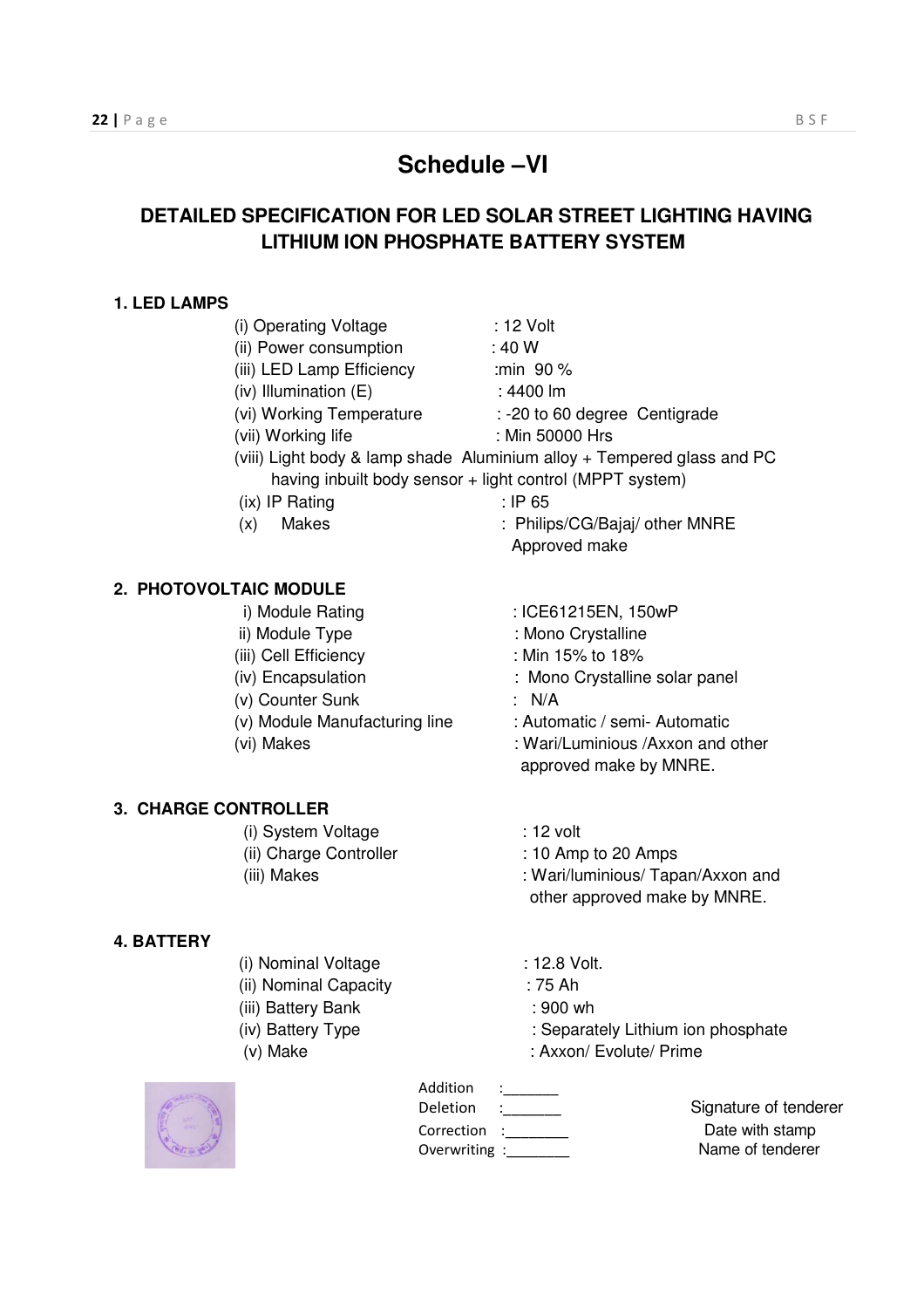#### **5. POLE**

(ii) Thickness : 3 mm

(iii) Diameter : 65 mm

- (iv) Size of foundation : 220mmX220mmX1000mm
- (iv) Material : GI
- 

(i) Height : 6 mtrs.

- -
- 
- (v) Make : Tata/Jindal

#### **6. Pole foundation**

- (i) C.C. foundation in M-20 grade (1:1.5:3) with base plate of Size 20 mm X 220mm X 12mm.
- (ii) Foundation bolt of size 20mm dia and bolt length 700mm long Anchor bolt.



| Addition     |  |
|--------------|--|
| Deletion     |  |
| Correction   |  |
| Overwriting: |  |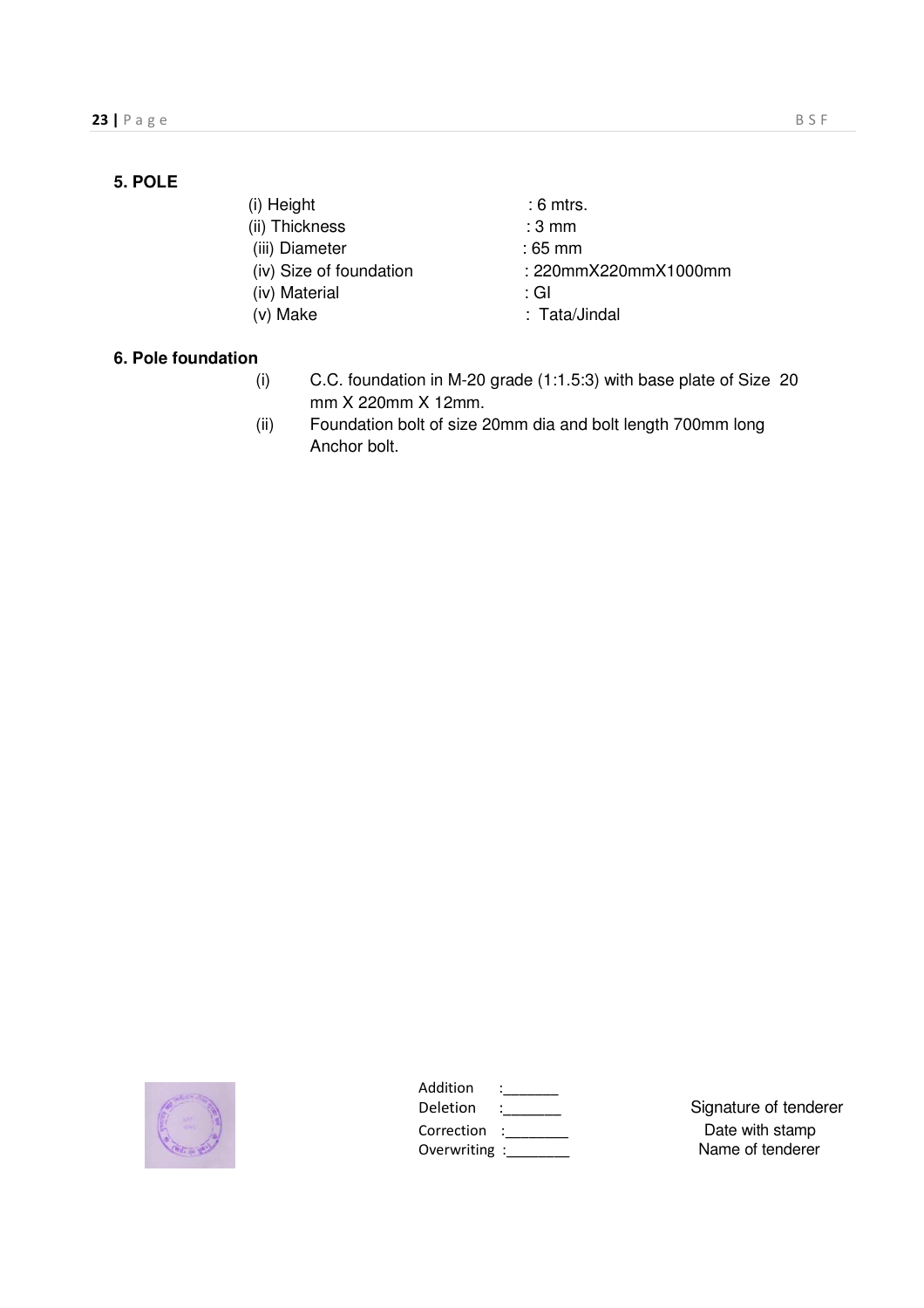### **Schedule –VII**

# **Commercial and Additional Conditions**

**Name of Work:- Providing of solar security light at indo pak border in stretch at BOP khara in shifting sand dunes area of 194 BN BSF UNDER SHQ BSF Jaisalmer (south)** 

#### **1.0 General**

**1.1 This specification covers manufacture, testing as may be necessary before despatch, delivery at site, all preparatory work, assembly and installation, commissioning putting into operation of Lifts & Escalators.** 

#### **1.2 Loacation**

**The Solar LED street light with Lithium Ion Phosphate battery will be installed at** Indo-Pak border in stretch at BOP Khara in shifting sand dunes area**.** 

- **1.3 The work shall be executed as per CPWD General Specification for Electrical Works (Part I Internal & External) as per relevant IS, Manufacturer and as per directions of Engineerin-Charge. These additional specifications are to be read in conjunction with above and in case of variations, specifications given in this Additional conditions shall apply. However, nothing extra shall be paid on account of these additional specifications and conditions as the same are to be read along with schedule of quantities for the work.**
- **1.4 The tenderer should in this own interest visit the site and familiarise himself with the site conditions before tendering.**
- **1.5 No T&P shall be issued by the Department and nothing extra shall be paid on account of this.**
- **2.0 Commercial Conditions**
- **2.1 Type of contract The work to be awarded by this tender shall be treated as indivisible works contract.**
- **2.2 Submission and opening of Tenders:**
- **2.2.1 The tender is in two parts:** 
	- **(a) Part I Technical-cum-commercial Bid**
	- **(b) Part II Price Bid**
- **2.2.2 Price bid shall be opened of those tenderer whose Technical-cum-commercial bid will be approved by the competent authority. The date of sale, receipt and opening of the sealed technical -cum-commercial bids.** 
	- **(i) Complete technical particulars of all equipment & materials as per list attached.**



| .           | . |
|-------------|---|
| Addition    |   |
| Deletion    |   |
| Correction  |   |
| Overwriting |   |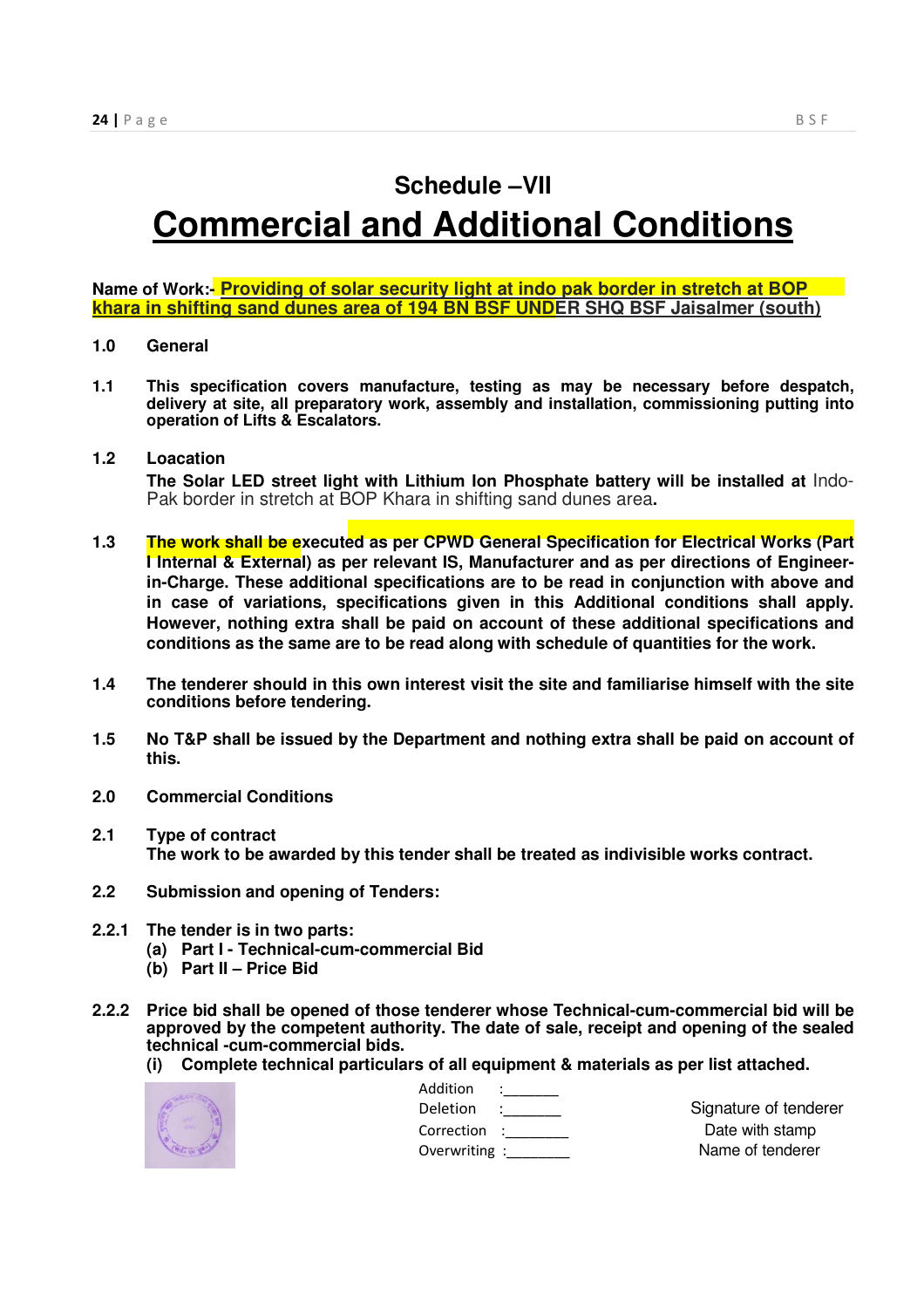- **2.2.3 The tenderes are advised not to deviate form the technical specifications/items, commercial terms and conditions of NIT like terms of payment, guarantee, arbitration clause, escalation etc.**
- **2.2.4 The technical-cum-commercial bid only shall be opened first by the board of officer detailed by DIG SHQ BSF Jaisalmer (S) or IG BSF Jodhour on the due date and time, as specified in form CPWD-6 in the presence of tenderers or their authorised representatives who wish to remain present.**
- 2.2.5 **Scrutiny/ evaluation of the Technical-cum-commercial bid shall be submitted to FTR HQ BSF Jodhour for acceptance by Executive Engineer (Electrical) FTR HQ BSF Jodhpur in consultation with any agency as deemed necessary. In case it is found that the technicalcum-commercial bid of a tenderer is not in line with NIT specifications, requirements and/or contains many deviations, the Executive Engineer (Electrical) FTR HQ BSF Jodhpur has empowered to reserves the right to reject the technical-cum-commercial bid of such firms (s) without making any reference to the tenderer (s) after approval of IG BSF Jodhpur.**
- **2.2.6 Necessary clarifications required by the department shall have to be furnished by the tenderer within the time given by the department for the same. The tenderer will have to depute his representative to discuss with the officer (s) of the department as and when so desired. In case in the opinion of the department a tenderer is taking undue long time in furnishing the desired clarifications, his bid will be rejected without making any reference.**
- **2.2.7 After obtaining clarifications from all the tenderers, the department may modify the technical & commercial conditions/ specifications if required, and will intimate the tenderers who are technical cum commercial bids are acceptable. The part-II of the tender i.e. price bid will be opened only these firms. The date and time of opening of price-bid will be intimated in advance.**
- **2.2.8 The part II of the tender i.e. price bid will be opened by the Board of officers detailed by the DIG SHQ BSF JSMR-S or IG BSF Jodhpur in the presence of the representatives of the tenderers who wish to be present.**
- **2.2.9 The contractor shall be required to submit the price bid in a sealed envelope containing two separate sealed envelope as under:** 
	- **(i) First envelope: Technical and commercial bid.**
	- **(ii) Second envelope: Price Bid (Part II of tender). The name of work and the words**  "Price Bid" should be written on top of the sealed cover. It shall contain:-
	- **"Price bid (Part II of tender) as submitted by the tenderer duly filled & signed."**
- **2.2.10 The tenderers will have to fill up their rates only in the price bid (part II of tender). The abstract of cost will be required to be filled in.**
- **2.2.11 The Board of officer will opening the tender shall first open the envelope containing Technical-cum-Commercial bid, price bid shall be opened after finalising the Technicalcum-Commercial bid and the rates can be revised by the tenderer if they feel so. The date of price bid opening shall be intimated on website or approved tenderer in writing.**



| Addition        |               |                       |
|-----------------|---------------|-----------------------|
| <b>Deletion</b> | $\sim$ $\sim$ | Signature of tenderer |
| Correction :    |               | Date with stamp       |
| Overwriting:    |               | Name of tenderer      |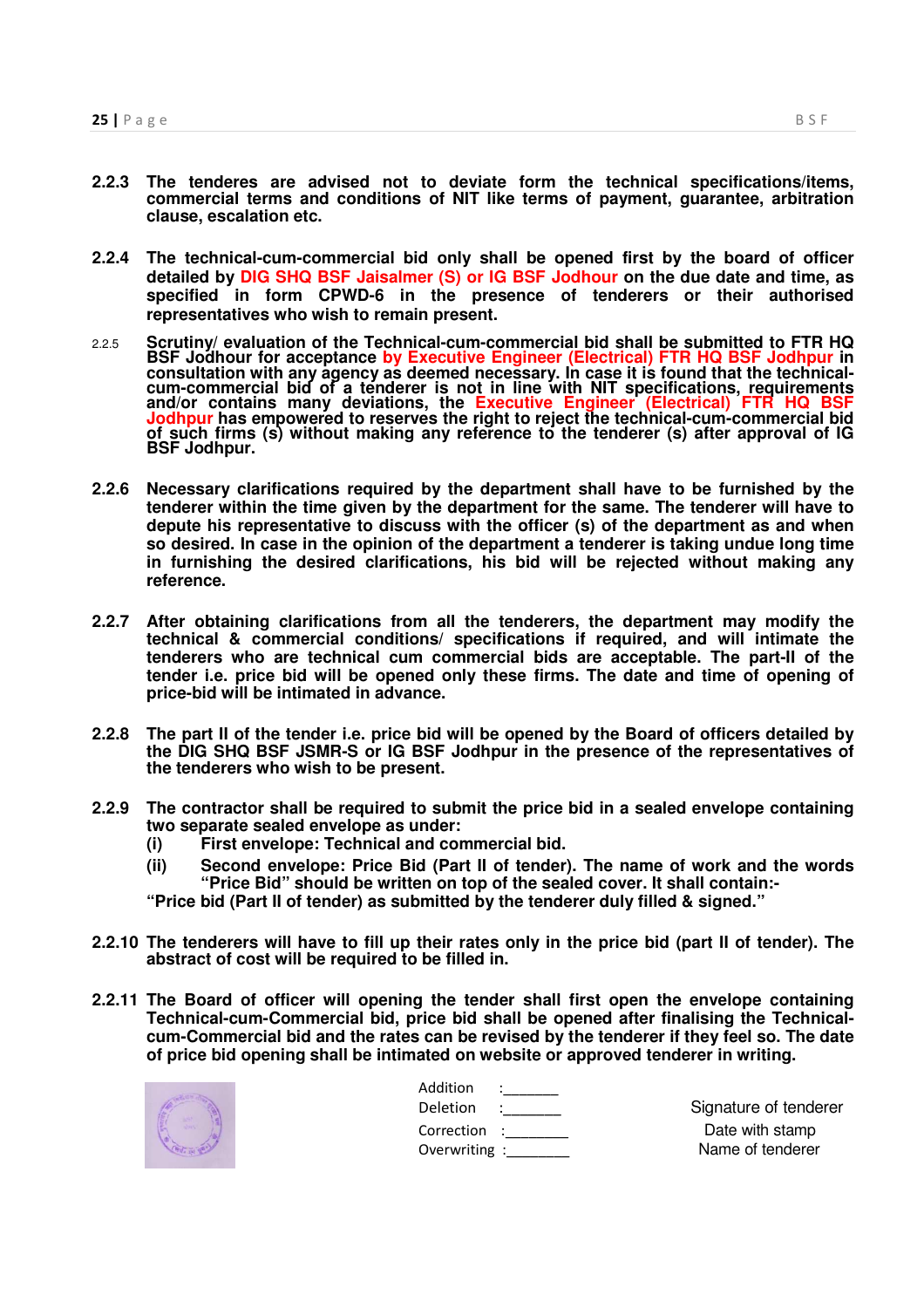- **2.2.12 In the price bid, there shall be no conditions whatsoever. In case any tenderer mentions any condition including conditional rebates in their price part, tender shall be rejected forthwith.**
- **2.2.13 A tenderer will also not be allowed to withdraw or modify any condition at a time after the technical bids have been accepted and the decision to open the price bid has been taken by the department.**
- **2.2.14 The Executive Engineer (Electrical)FTR HQ BSF Jodhpur has reserves the right Accept or reject any or all the price bids and call of fresh prices/ tenders as the case may be without assigning any reason after taking consent by the IG BSF Jodhpur.**
- **3.0 Terms of Payment The following percentage of contract rates for the various items included in the contract shall be payable against the stage of work shown herein.**
- **3.1 30% completion of installation in all respect of work, first running bill is prepared for making payment to the firm & handing over to the department for beneficial use.**
- **3.2 Next 30% completion of installation in all respect of work first running bill is prepared for making payment to the firm & handing over to the department for beneficial use..**
- **3.3 Balance 40% will be paid after completion of installation in all respect of work & handing over to the department for beneficial use.**
- **3.4 Security Deposit : Security Deposit shall be deducted form each running bill and the final bill to the extent of 10% of the gross amount payable subject to maximum limit of 2.5% of the tendered value of work.**

**The earnest money deposit shall be adjusted against this security deposit. The security deposit shall be releases on the expiry of guarantee period stipulated in the contract.**

- **4.0 Rates:**
- **4.1 The rates quoted by the tenderer, shall be firm and inclusive of all taxes (including works contract taxes), duties and levies and all charges for packing forwarding, insurance, freight and delivery, installation, testing, commissioning etc. at site i/c temporary constructional storage, risks, over head charges general liabilities/ obligations and clearance form local authorities. However, the fee for these inspections shall be borne by the department.**
- **4.2 The contractor has to carry out routine & preventive maintenance for 12 months from the date of handing over. Nothing extra shall be paid.**
- **4.3 Octroi duty shall not be paid separately but octroi exemption certificate can be furnished by the department on demand. However, the department is not liable to reimburse the octroi duty in case exemption certificates are not honoured by the concerned authorities.**

#### **5.0 Completeness of tender :**



| Addition     |  |
|--------------|--|
| Deletion     |  |
| Correction   |  |
| Overwriting: |  |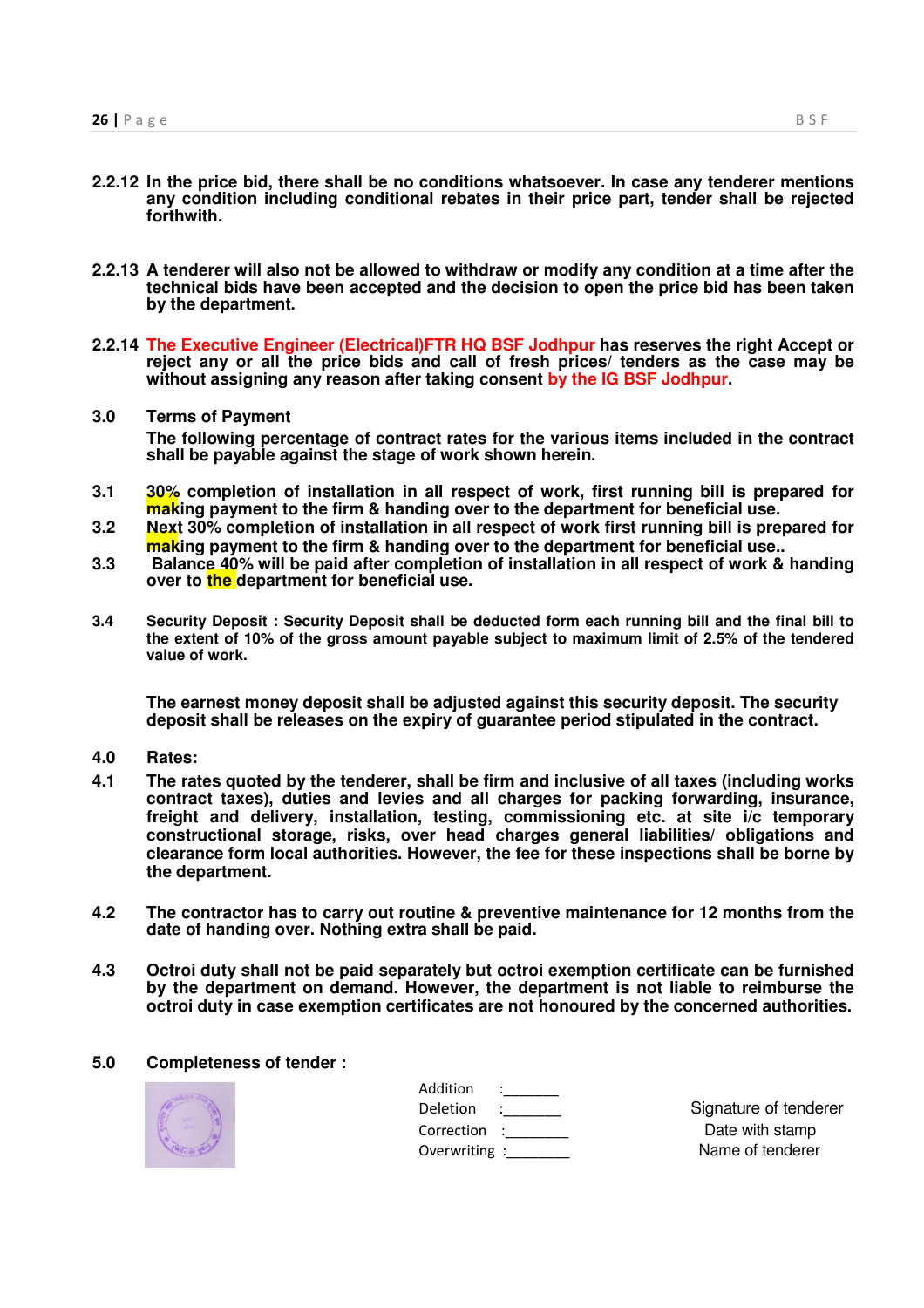**All sundry equipment, fittings, unit assemblies, accessories, hardware items, foundation bolts, termination lugs for electrical connections, and all other items which are useful and necessary for efficient assembly and installation of equipment and components of the work shall be deemed to have been included in the tender irrespectively of the fact whether such items are specifically mentioned in the tender documents or not.** 

- **6.0 For item/ equipment requiring initial inspection at manufacturer's works' the contractor will intimate the date of testing of equipment's at the manufacturer's works before despatch. The department also reserves the right to inspect the fabricating job at factory and the successful tenderer has to also reserve the right to inspect the fabrications job at factory and the successful tenderer has to make the arrangement for the same. The successful tenderer shall give a sufficient advance notice regarding the dates proposed for such tests/ inspection to the department's representative(s) to facilities his presence during testing/ fabrication. The Engineer-in-charge at his discretion may witness such testing/ fabrication. The cost of the Engineer's visit to the factory will be borne by the department. Also equipment may be inspected at Manufacturer's premises, before despatch to the site by the contractor.**
- **7.0 Storage and custody of materials: The agency has to make his own arrangement. No separate storage accommodation shall be provided by the department. Watch and ward of the stores and their safe custody shall be the responsibility of the contractor till the final taking over of the installation by the department.**
- **8.0 Care of Land and Building:**

**Care shall be taken by the contractor while handling and installing the various equipments and components of the work to avoid damage to the Land and building. He shall be responsible for repairing all damages and restoring the same to their original finish at his cost. He shall be also remove at his cost all** 

**Unwanted and waste materials arising out of the installation from the site of work.** 

**9.0 Completion of period** 

**The completion period of 2 months indicated in the tender documents is for the entire work of planning, designing, supplying, installation, testing, commissioning and handing over of the entire system to the satisfaction of the Engineer-in-charge.** 

- **10.0 Performance Guarantee:**
- **10.1 The tender shall guarantee among other things, the following (a) Quality, strength and performance of the materials used. (b) Safe mechanical and electrical stress on all parts under all specified conditions of operation. (c ) satisfactory maintenance/replacement during the maintenance period.**
- **10.2 The successful tenderer shall submit an irrevocable performance guarantee of 5% of the tendered amount in addition to other deposits mentioned elsewhere in the contract for his proper performance of the contract agreement within 15 days of issue of letter of intent. This guarantee shall be in the form of government securities or fixed deposit receipts or guarantee bonds of any scheduled band or the State Bank of India in specified format. The performance guarantee shall be initially valid up to the stipulated date of completion plus 365 days beyond. This bank guarantee kept valid till the recording of completion certificate for the work by the competent authority.**



| e for the work by the competent authority. |         |                    |
|--------------------------------------------|---------|--------------------|
| Addition                                   |         |                    |
| Deletion                                   | 2.00000 | Signature of tende |
| Correction :                               |         | Date with stamp    |
| Overwriting :                              |         | Name of tenderer   |

Deletion : Signature of tenderer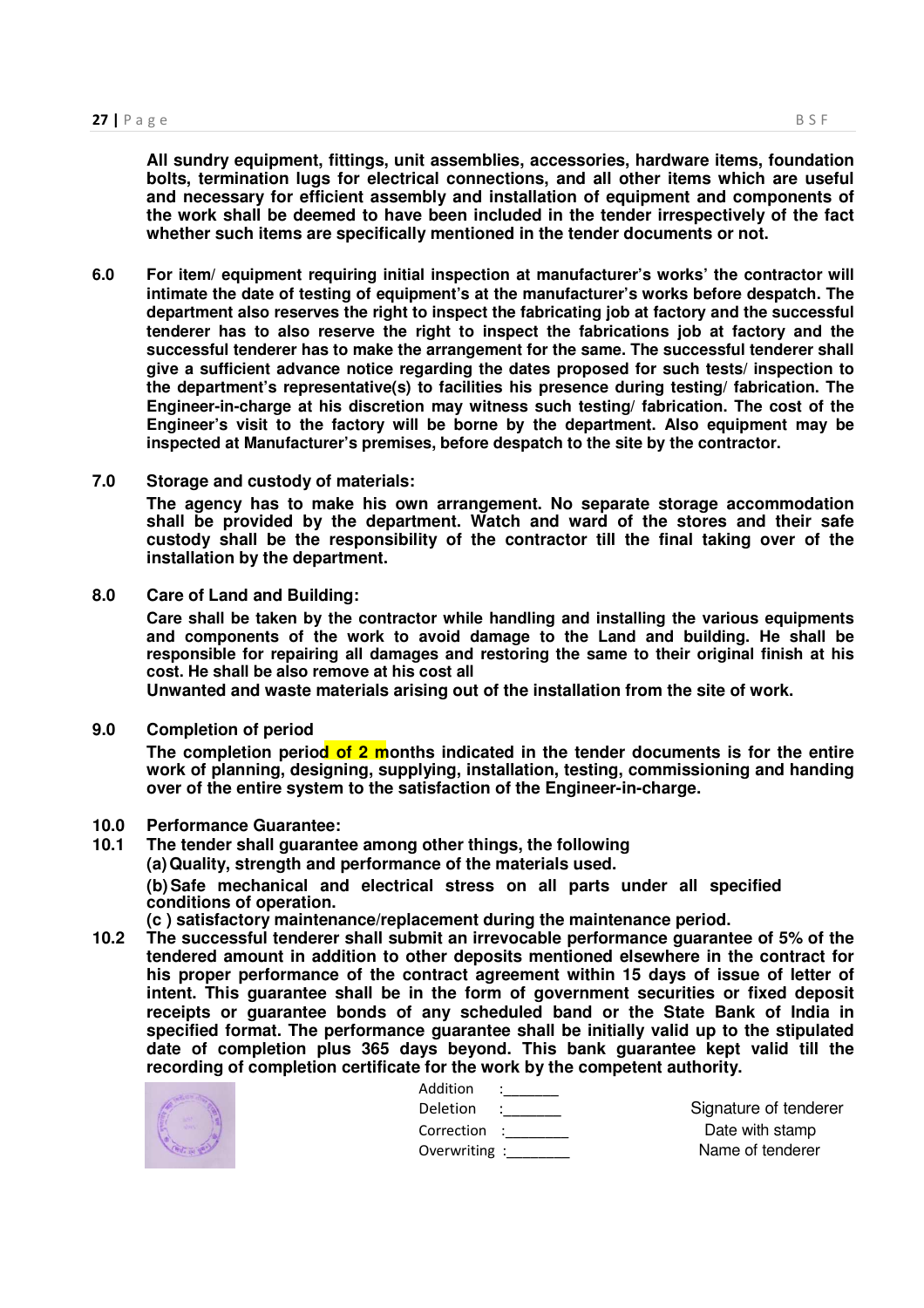#### **11.0 Guarantee/Warranty**

**All equipment's shall be guaranteed/warranty separately for LED Solar street lights with lithium ion phosphate battery for 60 month guarantee and 60 month warrantee from the date of taking over the installation by the department against unsatisfactory performance and/or break down due to defective design, workmanship of material. The equipment's of components, or any part thereof, so found defective during guarantee period shall be forthwith repaired or replaced free of cost, to the satisfaction of the Engineer-in-charge. In case it is felt by the department that undue delay is being caused by the contractor in doing this, the same will be got done by the department at the risk and cost of the contractor. The decision of the Engineer-in-Charge in this regard shall be final.** 

#### **12.0 Power Supply**

**Electric service connection of 415 V, 3 phases, 4 wires, 50 Hz, Ac supply shall be provided by the Deptt. for installation purpose free of charge.** 

#### **13.0 Water Supply Water supply shall be made available by the department at one point,.**

- **14.0 Data Manual and Drawings to be furnished by the tenderers:**
- **14.1 With Tender: The tenderer shall furnish along with the tender, detailed technical literature, pamphlets and performance data for appraisal and evaluation of the offer.**
- **14.2 After Award of work** 
	- **(i) The successful tenderer would be required to submit the following drawings within a month of award of work for approval before commencement of installation.** 
		- **(a) All general arrangement drawings.**
		- **(b) Details of foundations for the equipment, load data, location etc. of various assembled equipment as may be needed generally by other agencies for purpose of their work.**
		- **(c) Complete layout dimensions for every unit/ group of units with dimensions required for erection purposes.**
		- **(d) Any other drawing/ information not specifically mentioned above but deemed to be necessary for the job by the contractor.**
- **15.0 The successful tenderer should furnish well in advance three copies of detailed instructions and manuals of manufacturers for all items of equipment's regarding installation, adjustments operation and maintenance i/c preventive maintenance & trouble shooting together with all the relevant data sheets, spare parts catalogue and workshop procedure for repairs, assembly and adjustment etc. all in triplicate.**
- **16.0 Extent of work**
- **16.1 The work shall comprise of entire labour including supervision and all materials necessary to make a complete installation and such tests and adjustments and commissioning as may be required by the department. The term complete installation**



| Addition     |                   |                       |
|--------------|-------------------|-----------------------|
| Deletion     | <b>STATISTICS</b> | Signature of tenderer |
| Correction : |                   | Date with stamp       |
| Overwriting: |                   | Name of tenderer      |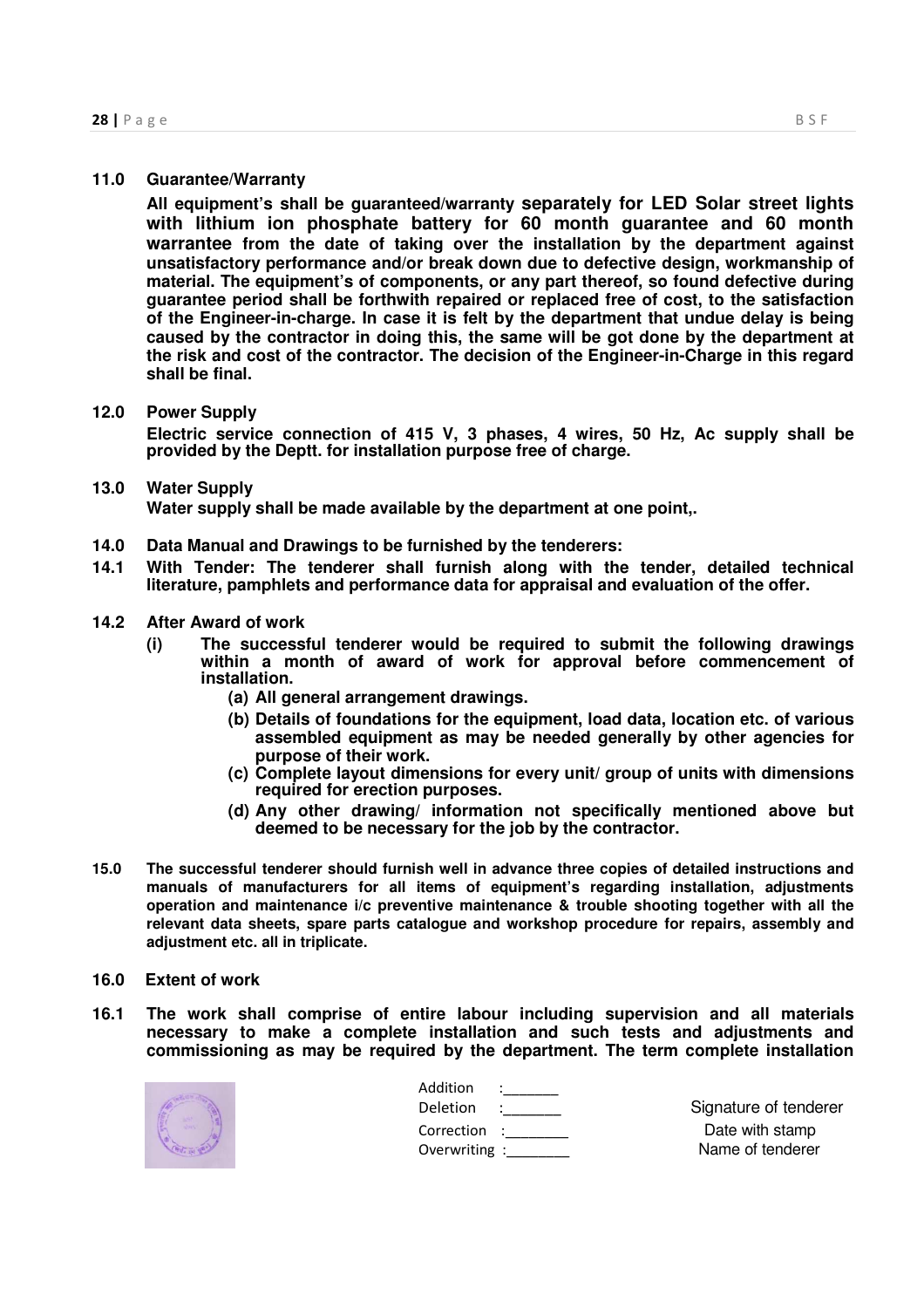**shall not only mean major items of the work and equipment's covered by specifications but all incidental sundry components necessary for complete execution and satisfactory performance of installation with all layout charts whether or not those have been mentioned in details in the tender document in connecting with this contract.** 

- **16.2 Minor building works necessary for installation of equipment, foundation, making of opening in walls or in floors and restoring to their original condition, finish and necessary grouting etc. as required.**
- **16.3 Maintenance (Routine & preventive for one year from date of completion and handing over.**
- **16.4 The work is turn key project. Any item required for completion of the project but left in schedule shall be executed with-in the quoted rates.**
- **17.0 Inspection and testing:**
- **17.1 Copies of all documents of routine and type of test certificates of the equipment, carried out at the manufacturers premises shall be furnished to the Engineer-in-charge and consignee.**
- **17.2 After completion of the work in all respect of the contractor shall offer the installation for testing and operation.**

#### **18.0 Validity**

**Tenders shall be valid for acceptance for a period of 90 days from the date of opening of price bid.** 

- **19.0 Compliance with Regulations and Indian standards**
- **19.1 All works shall be carried out in accordance with relevant regulating, both statutory and those specified by the Indian Standards related to the works covered by this specifications. In particular, the equipment and installation will comply with the following:** 
	- **(i) Factories Act.**
	- **(ii) Indian Electricity Rules**
	- **(iii) I.S & BS Standards as applicable**
	- **(iv) Workmen's compensation Act**
	- **(v) Statutory norms prescribed by local bodies etc.**
- **19.2 Nothing in this specification shall be construed to relieve the successful tenderer of his responsibility for the design, manufacture and installation of the equipment with all accessories in accordance with currently applicable statutory regulations and safety codes.**
- **19.3 Successful tenderer shall arrange for compliance with statutory provisions of safety regulations and departmental requirements of safety codes in respect of labour employed on the work by the tenderer. Failure to provide such safety requirement would make the tenderer liable for penalty of Rs. 5000/- for each default. In addition, the department will be at liberty to make arrangement for the safety requirements at cost of tenderer and recover the cost thereof from him.**



| cui iluiil Illiii. |                               |                       |
|--------------------|-------------------------------|-----------------------|
| Addition           | <u>in the second property</u> |                       |
| Deletion :         |                               | Signature of tenderer |
| Correction :       |                               | Date with stamp       |
|                    | Overwriting :                 | Name of tenderer      |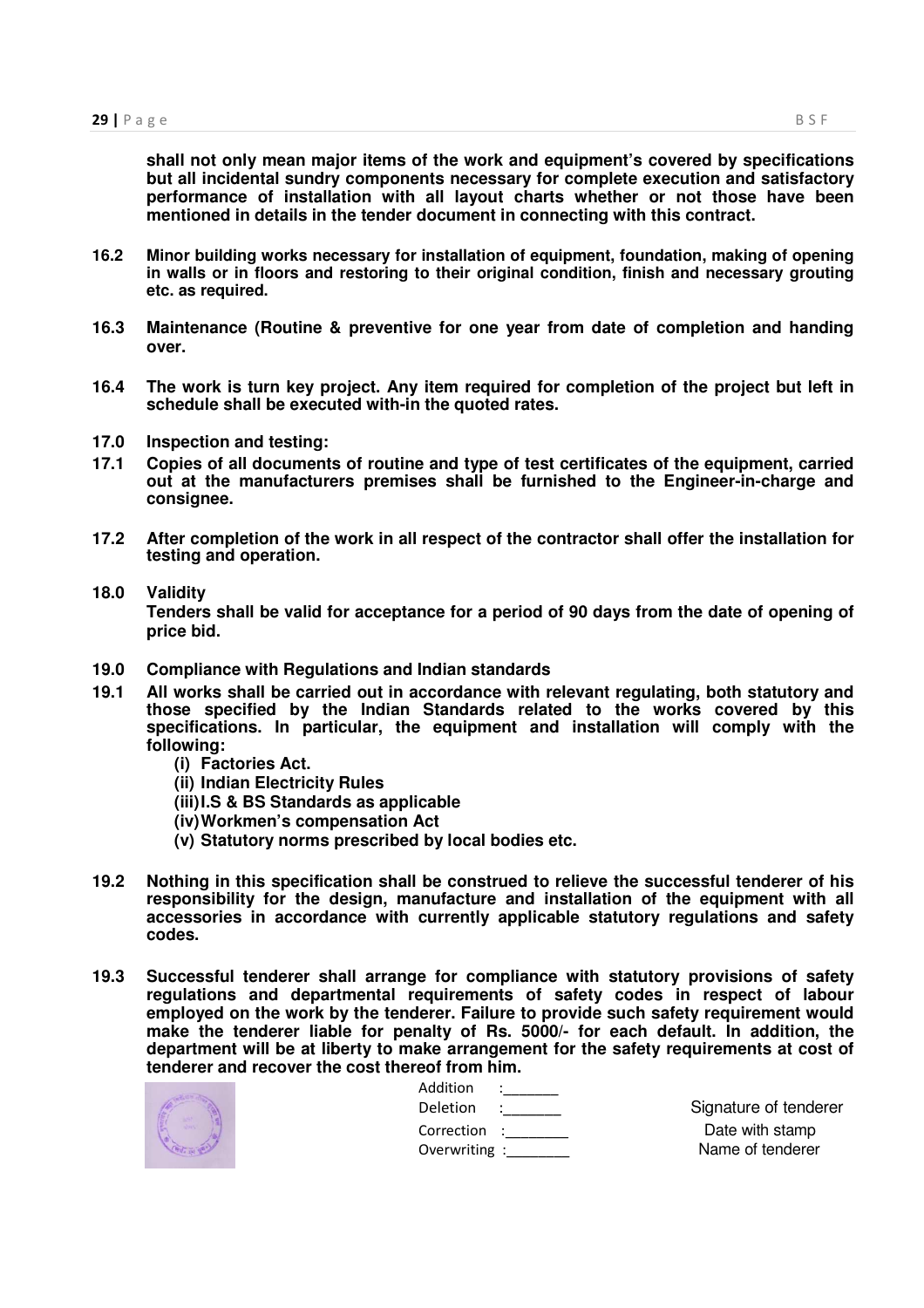#### **20.0 Indemnity**

**The successful tenderer shall at all times indemnify the department, consequent on this works contract. The successful tenderer shall be liable, in accordance with the Indian Law and Regulations for any accident occurring due to any cause and the department shall not be responsible for any accident or damage incurred or claims arising there from during the period of erection, construction and putting into operation the equipments and ancillary equipment under the supervision of the successful tenderer in so far as the latter is responsible. The successful tenderer shall also provide all insurance including third party insurance as may be necessary to cover the risk. No extra payment would be made to the successful tenderer due to the above.**

#### **21.0 Erection Tools**

**No tools and tackles either for unloading or for shifting the equipmets for erection purpose would be made available by the department. The successful tenderer shall make his own arrangement for all these facilities.** 

#### **22.0 Cooperation with other agencies**

**The successful tender shall co-ordinate with other contractors and agencies engaged in the construction of building, if any, and exchange freely all technical information so as to make the execution of this works contract smooth. No remuneration should be claimed from the department for such technical cooperation. If any unreasonable hindrance is caused to other agencies and any completed portion of the work has to be dismantled and re-done for want of cooperation and coordination by the successful tenderer during the course of work, such expenditure incurred will be recovered from the successful tenderer if the restoration work to the original condition or specification of the dismantled portion of the work was not undertaken by the successful tenderer himself.** 

#### **23.0 Mobilization Advance**

**No mobilization advance shall be paid for this work.** 

#### **24.0 Insurance and Storage**

**All consignments are to be duly insured upto the destination from warehouse to warehouse at the cost of the supplier. The insurance covers shall be valid till the equipment is handed over duly installed, tested and commissioned.** 

#### **25.0 Verification of correctness of Equipment at Destination**

**The contractor shall have to produce all the relevant records to certify that the genuine equipment from the manufacturers has been supplied and erected.** 

#### **26.0 Painting**

**This shall include cost of painting of entire exposed iron work complete in the installation. All equipments works shall be painted at the works before despatch to the site.** 

#### **27.0 Training**

**The scope of works includes on job technical training of two persons at site. Nothing extra shall be payable on this account.** 

#### **28.0 Maintenance**



| Addition      |  |
|---------------|--|
| Deletion      |  |
| Correction    |  |
| Overwriting : |  |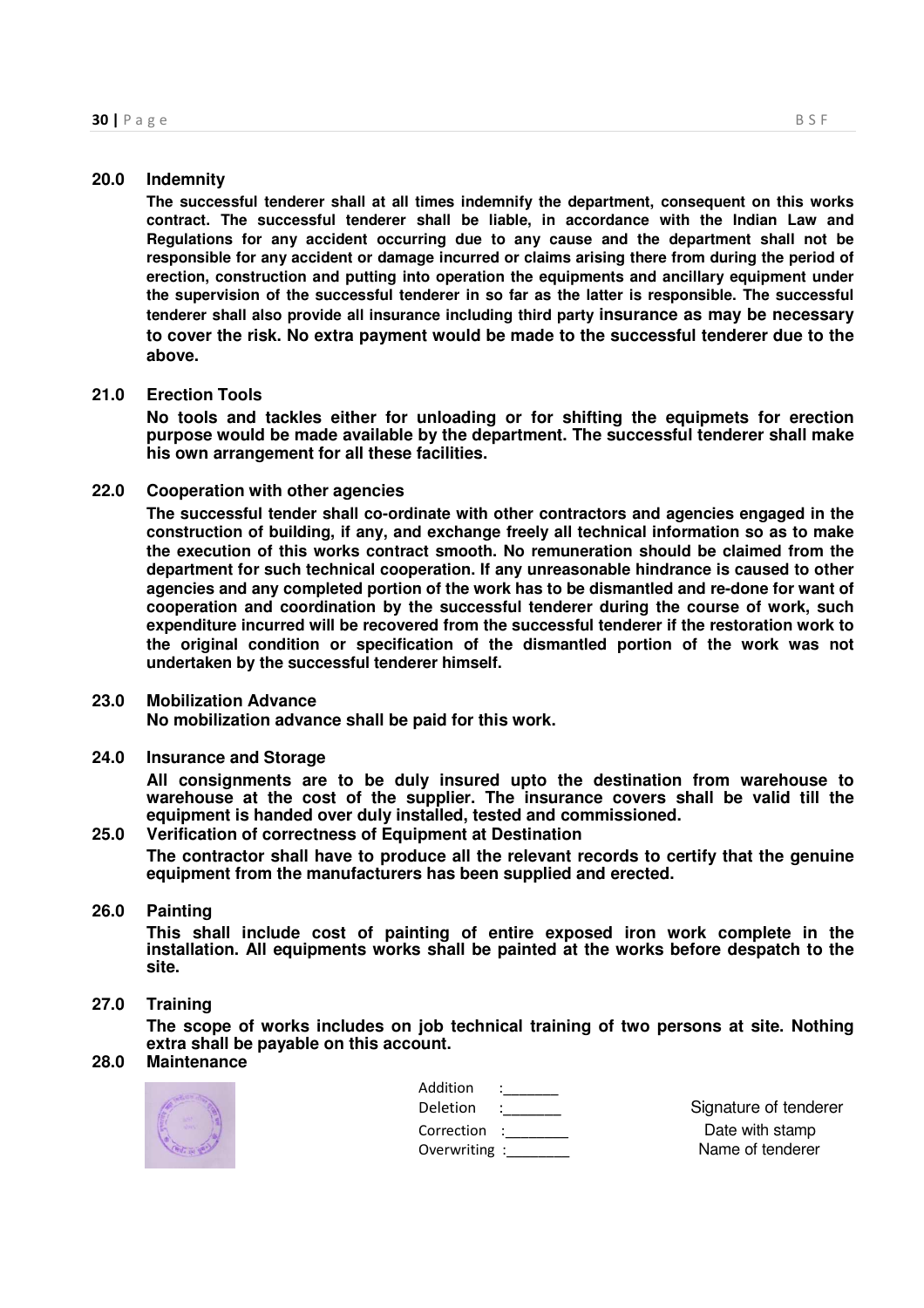- **28.1 Sufficient trained and experienced staff shall be made available to meet any exigency of work during the guarantee period of one year from the handing over of the installation.**
- **28.2 The maintenance, routine as well as preventive for one year from the date of taking over the installation as per manufacturers recommendation shall be carried out and the record of the same shall have to be maintained.**
- **29.0 Interpreting Specifications**

**In interpreting the specifications, the following order of deceasing importance shall be followed in case of contradictions :** 

- **(a) Schedule of quantities**
- **(b) Technical specifications**
- **(c) Drawing (if any)**
- **(d) General Specifications**
- **(e) Relevant IS or other international code in case IS code is not available.**



| Addition      |  |
|---------------|--|
| Deletion      |  |
| Correction    |  |
| Overwriting : |  |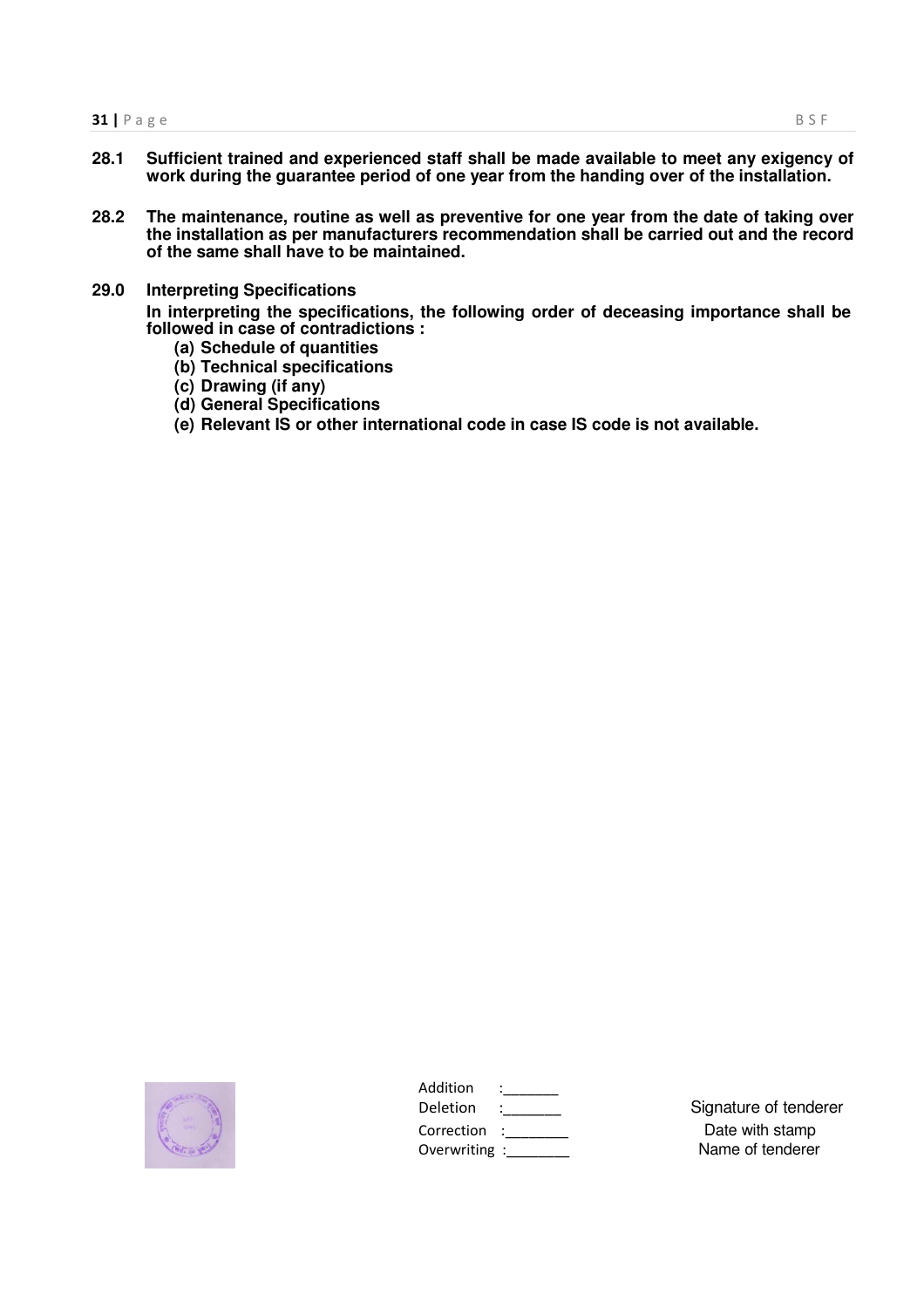### **Schedule –VIII**

# **GENERAL TERMS AND CONDITIONS**

**Name of Work:- Providing of solar security light at Indo-Pak border in stretch at BOP khara in shifting sand dunes area of 194 BN BSF UNDER SHQ BSF Jaisalmer (south)** 

**The work shall be carried out in accordance with CPWD/Manufacturer specification and as per direction of Engineering In charge. All installation shall comply with the requirement of Indian Electricity Rules -1956 as amended up to date and as per instruction of Engineer-in-charge.** 

- **2. All the materials to be used on the work by the contractor shall be got approved from the Engineer-in-charge or his authorized representative before use on the work. The rejected materials shall have to be replaced by the contractor at his own cost and the same should to be removed from the site immediately.**
- **3. Bad workmanship is liable to be rejected in total.**
- **4. Only ISI marked steel conduits, wires, cables, switches, socket outlets, ceiling roses, lamp holders shall be used the these shall be got approved from the Engineer-in charge before use at work.**
- **5. The contractor is advised to visit the site before quoting this tender to apprise himself about the site environments and other conditions.**
- **6. The contractor is bound to sign the site order book as and when required by the Engineer-incharge and shall carry out the instructions recorded therein.**
- **7. Any damage done to the building while executing the electric work should be makes good the satisfaction of the department. The chases, holds etc. cut in the walls and roofs should be filled within two days. All malba should be removed on the same day use gunny bag/mats for collection of malba. In case of failure to do so it will be got done by the Engineer-in-charge or his authorized representative at contractor's risk and cost.**
- **8. All the hidden works shall be carried out in the presence of Engineer-in-charge or his authorized representative.**
- **9. The contractor shall make his own arrangements for storing the materials and watch & ward at his own cost, even for the installation till the completion of the work and handing over of the work after complete installations.**
- **10. The contractor shall make his own arrangement for all general and electrical tools and plants required for the work at his own cost.**
- **11. Issue of materials to the contractor wherever stipulated will be regulated to the need from time to time depending upon the progress of the work. These materials shall be issued to him at BSF store JSMR(S) and all transit to the site of the work, their safe custody till the completed work is handed over, shall be the responsibility of the contractor without any extra cost. Any damage transit/storage shall be on contractor's account.**
- **12. The rates quoted by firm/contractor shall be inclusive of all taxes such as VAT, CST, Excise duty etc. and nothing extra shall be paid on this account. The quoted rates shall be firmed.**
- **13. The work will be executed in a manner so that no inconvenience will be the occupants. No claim for idle labour shall be entertained under this agreement.**
- **14. The earth connection to main switches/boards etc. shall be done with lugs/thimbles properly soldered or with crimping tool within the tendered rates and nothing extra shall be paid on this account.**
- **15. If the material to be used is not covered by any one of the above specification, it should be got approved from the Engineer-in-charge before use at work.**
- **16. Laying of the conduits, position of switches, fittings and cable routes etc. should be got approved**



| Addition     |                    |
|--------------|--------------------|
| Deletion     | Signature of tende |
| Correction : | Date with stamp    |
| Overwriting: | Name of tenderer   |

Deletion : Signature of tenderer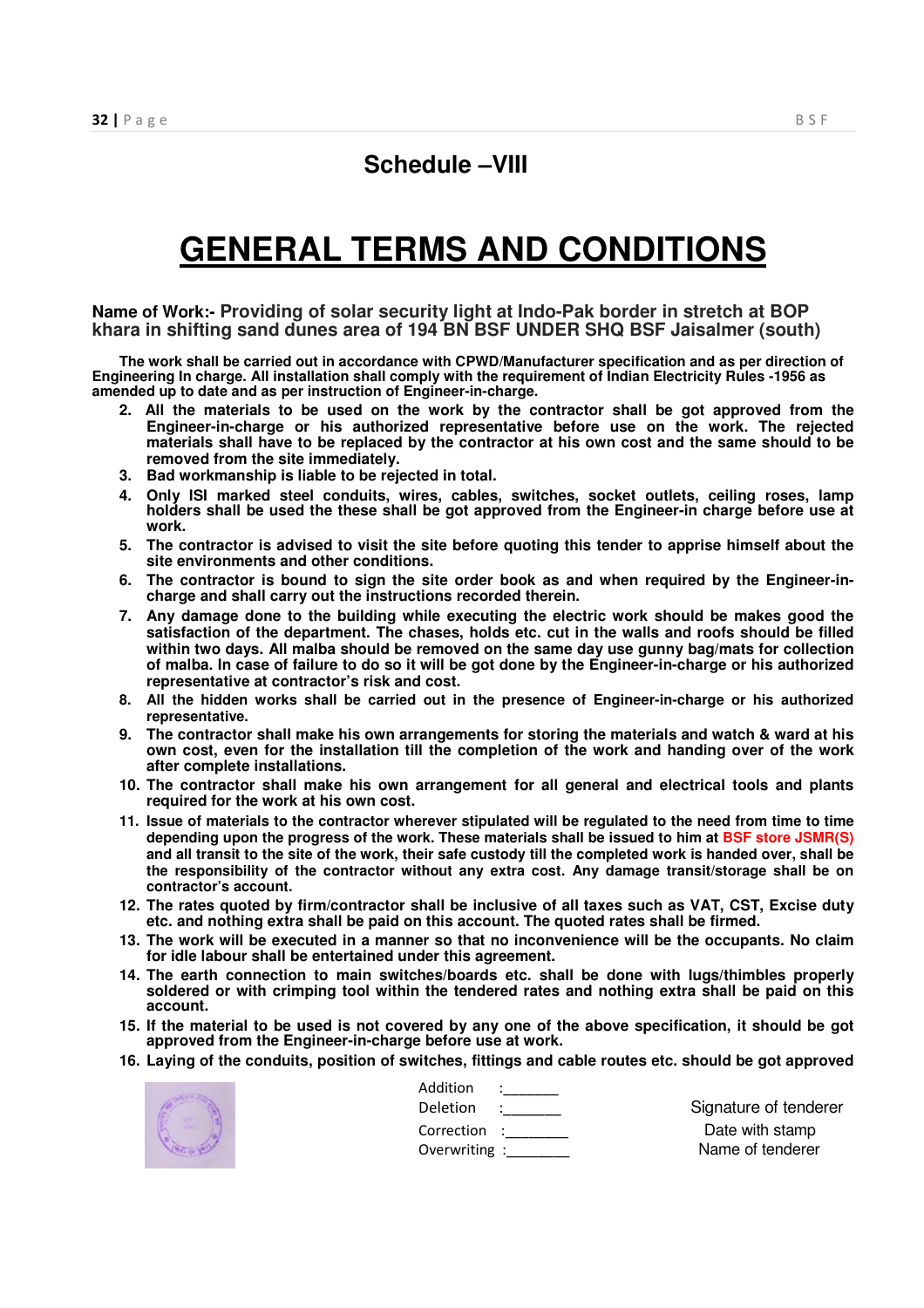**by the Engineer-in charge or his authorized representative. It will be in the interest of the contractor to mark the above layout at site and get it approved before actual execution of the work otherwise it will have to get it redone which no extra payment will be made.** 

- **17. Persons execution electrical work should have valid electrical licence as required under I.E.Act.**
- **18. All inter-connections in the switch-boards shall be carried out with suitable cables commensurate with the current carrying capacity.**
- **19. All the MCB,s & isolators (DP's & FP's) etc. shall be of the same make as of the make of MCB DB, irrespective of description of time.**
- **20. All I.C. switches and DBs where-ever required will be numbered and marked with paint and nothing will be paid extra on this account.**
- **21. If any condition's is put by the contractor, which is not as per CPWD specification/terms and conditions of NIT, his tender is liable to be rejected.**
- **22. All screws/nuts bolts should be galvanized/cadmium plated shall be use at site.**
- **23. Contractor will have to abide by the instructions contained in CPWD manual volume-II (up to date) applicable to him.**
- **24. If any accident occurs during the execution of work the firm/contractor will be responsible for all and no compensation will be paid by the department.**



| Addition        |                       |
|-----------------|-----------------------|
| <b>Deletion</b> | Signature of tenderer |
| Correction :    | Date with stamp       |
| Overwriting:    | Name of tenderer      |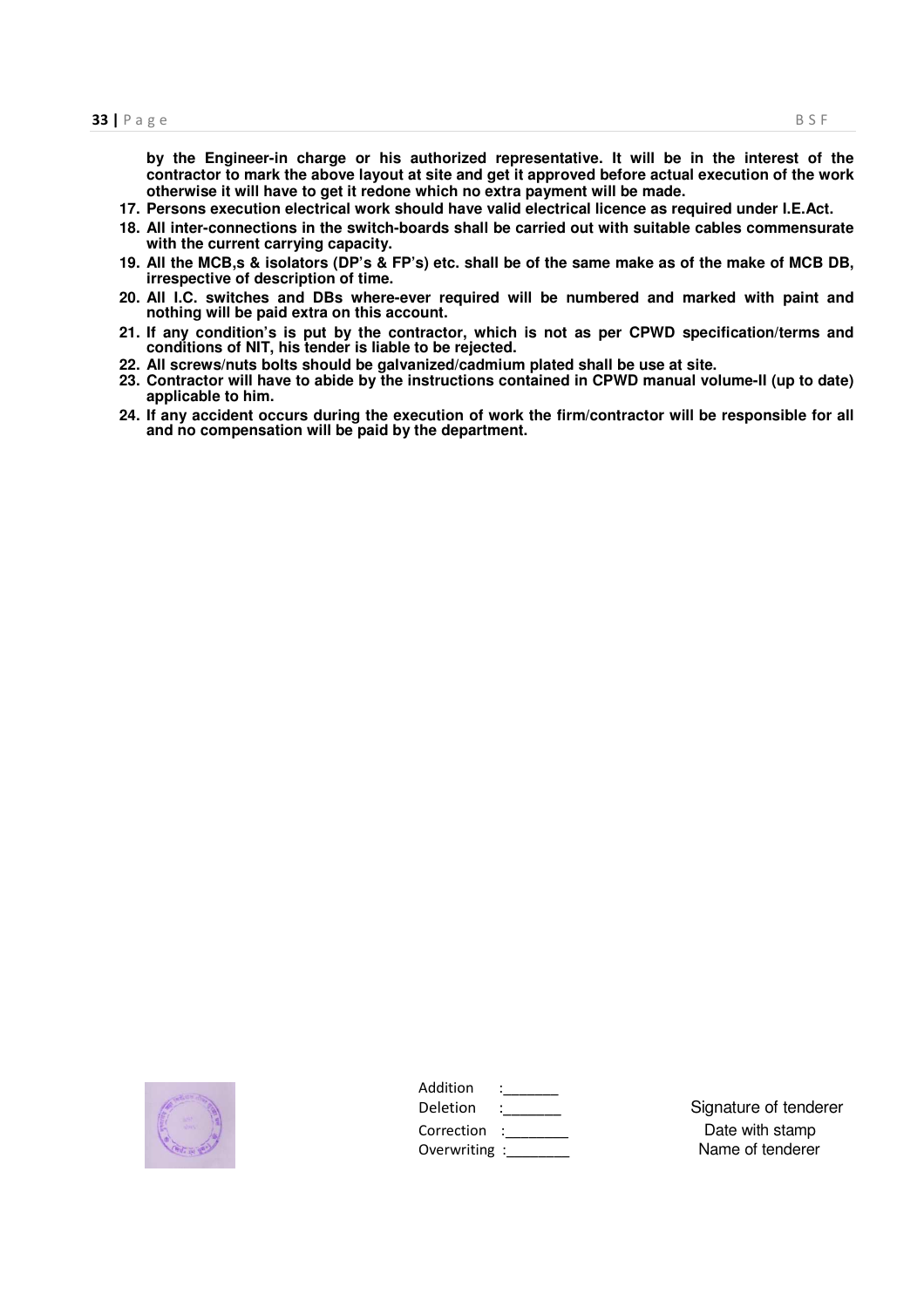### **Schedule –IX**

### INTEGRITY PACT BSF

To, …………………………, ……………………….., ……………………………

Sub: NIT No. **02/EE(E)/BSF/JSMR-S/2015-16** for the work : Providing of solar security light at Indo-Pak border in stretch at BOP khara in shifting sand dunes area of 194 BN BSF under SHQ BSF Jaisalmer (south)

Dear Sir,

It is here by declared that BSF is committed to follow the principle of transparency, equity and competitiveness in public procurement.

The subject Notice Inviting Tender (NIT) is an invitation to offer made on the condition that the Bidder will sign the integrity Agreement, which is an integral part of tender/bid documents, failing which the tenderer/bidder will stand disqualified from the tendering process and the bid of the bidder would be summarily1w rejected.

This declaration shall form part and parcel of the Integrity Agreement and signing of the same shall be deemed as acceptance and signing of the Integrity Agreement on behalf of the BSF

Yours faithfully

Executive Engineer (E) FTR HQ BSF JODHPUR



| Addition      |  |
|---------------|--|
| Deletion      |  |
| Correction    |  |
| Overwriting : |  |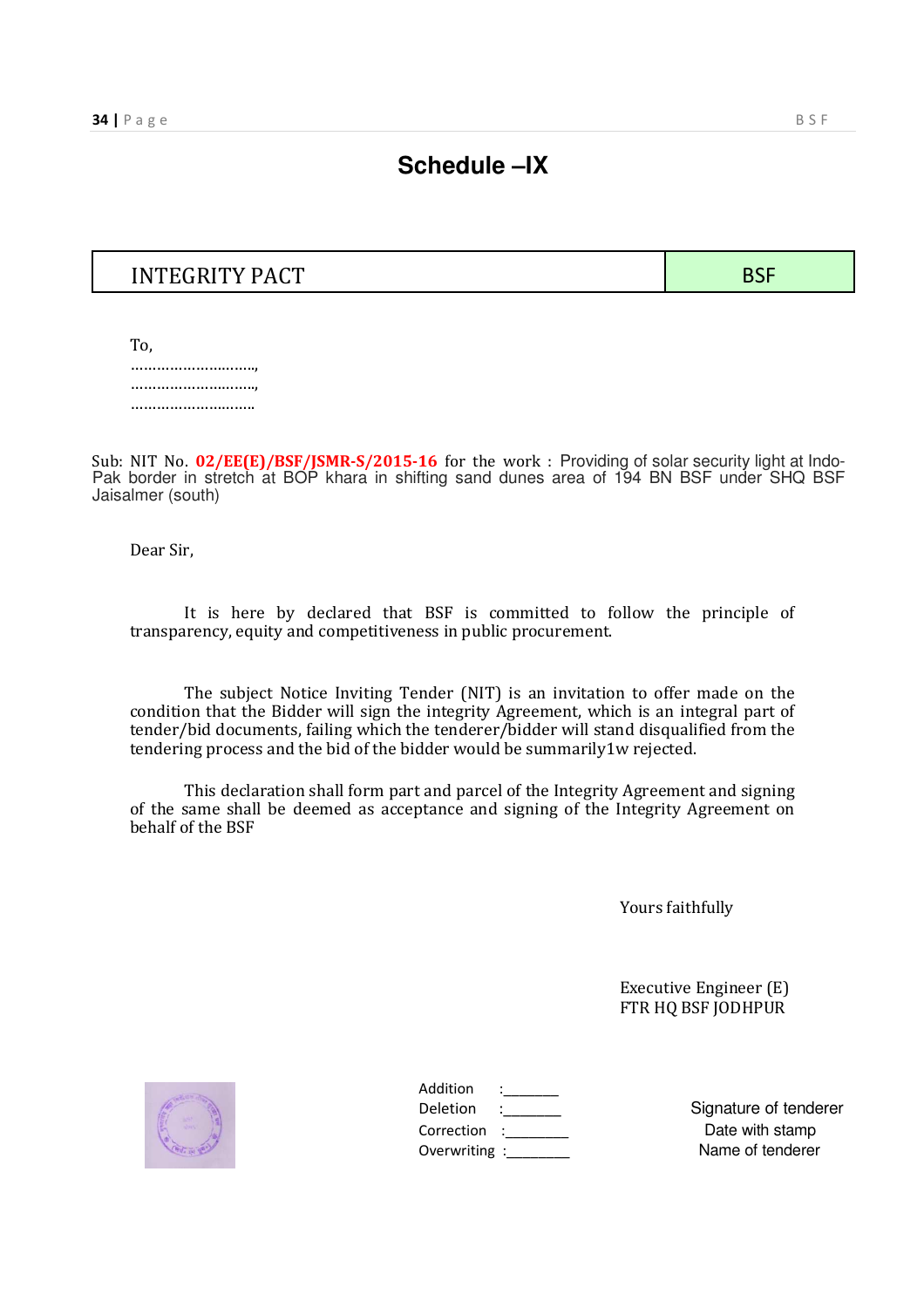#### INTEGRITY PACT SERVICES IN THE BSF

To,

**The Executive Engineer (E), Ftr HQ BSF Mandore Road, Jodhpur, Rajasthan**

Sub: Submission of Tender for the work of "Providing of solar security light at indo pak border in stretch at BOP khara in shifting sand dunes area of 194 BN BSF UNDER SHQ BSF Jaisalmer (south)

Dear Sir,

I/We acknowledge that BSF is committed to follow the principles thereof as enumerated in the Integrity Agreement enclosed with the tender/bid document.

I/We agree that the Notice Inviting Tender (NIT) is an invitation to offer made on the condition that I/We will sign the enclosed integrity Agreement, which is an integral part of tender documents, failing which I/We will stand disqualified from the tendering process. I/We acknowledge that THE MAKING OF THE BID SHALL BE REGARDED AS AN UNCONDITIONAL AND ABSOLUTE ACCEPTANCE of this condition of the NIT.

I/We confirm acceptance and compliance with the Integrity Agreement in letter and spirit and further agree that execution of the said Integrity Agreement shall be separate and distinct from the main contract, which will come into existence when tender/bid is finally accepted by BSF. I/We acknowledge and accept the duration of the Integrity Agreement, which shall be in the line with Article 1 of the enclosed Integrity Agreement.

I/We acknowledge that in the event of my/our failure to sign and accept the Integrity Agreement, while submitting the tender/bid, BSF shall have unqualified, absolute and unfettered right to disqualify the tenderer/bidder and reject the tender/bid is accordance with terms and conditions of the tender/bid.

Yours faithfully

(Duly authorized signatory of the Bidder)



| Addition      |  |
|---------------|--|
| Deletion      |  |
| Correction    |  |
| Overwriting : |  |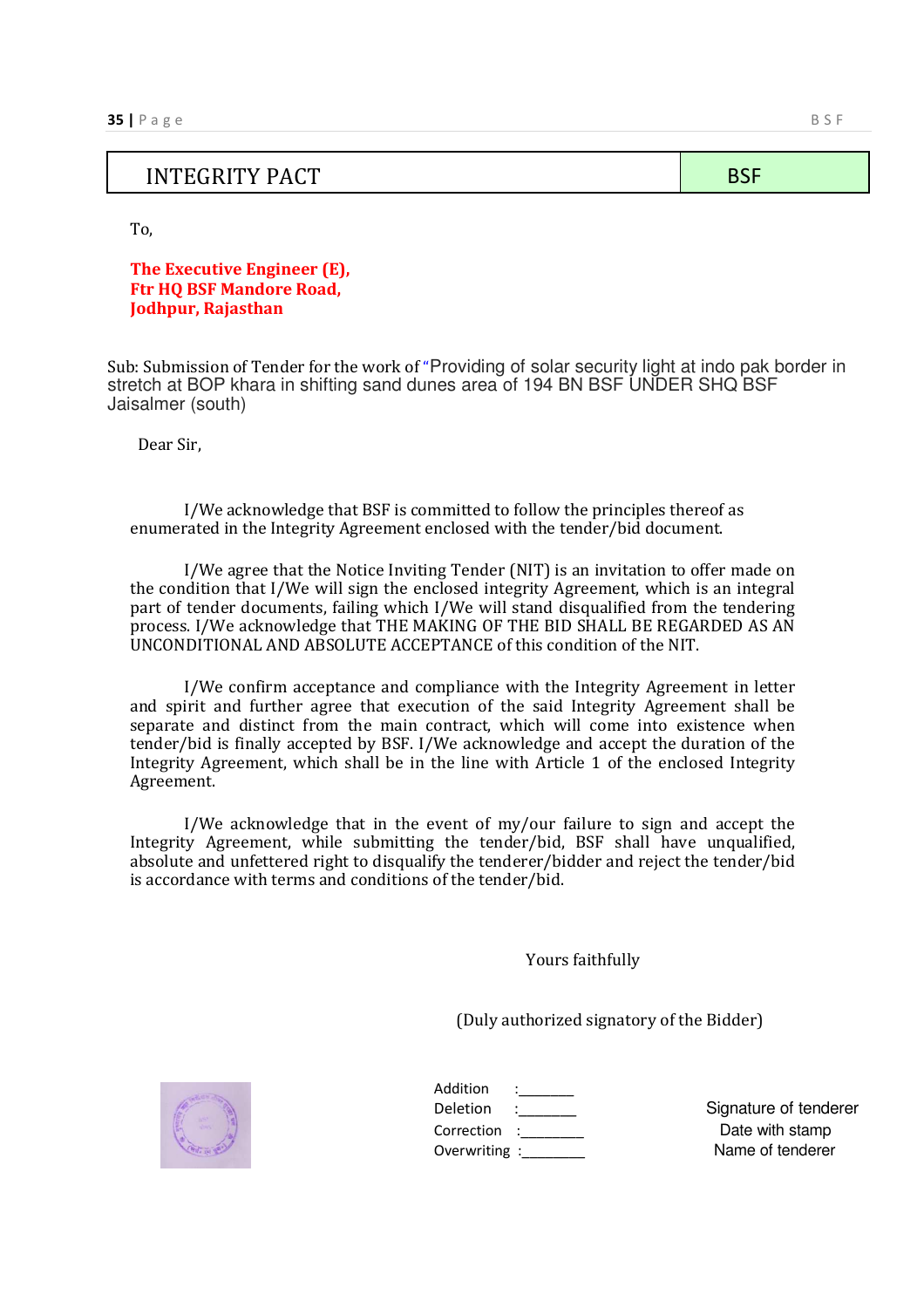### INTEGRITY PACT BSF

#### **To be signed by the bidder and same signatory competent / authorised to sign the relevant contract on behalf of BSF.**

#### **INTEGRITY AGREEMENT**

This Integrity Agreement is made at ................ on this ............ day of ...........20...... **BETWEEN**

President of India represented through **Executive Engineer (E), FTR HQ BSF Mandore Road Jodhpur** (Name of Division)(Hereinafter referred as the

(Address of Division)

'**Principal/Owner**', which expression shall unless repugnant to the meaning or context hereof include its successors and permitted assigns)

**AND**

............................................................................................................. (Name and Address of the Individual/firm/Company) through .................................................................... (Hereinafter referred to as the (Details of duly authorized signatory)

"**Bidder/Contractor**" and which expression shall unless repugnant to the meaning or context hereof include its successors and permitted assigns)

**Preamble** WHEREAS the Principal / Owner has floated the Tender (NIT No. ................................) (hereinafter referred to as "**Tender/Bid**") and intends to award, under laid down organizational procedure, contract for ................................................................................................................................

(Name of work) hereinafter referred to as the "**Contract**".

AND WHEREAS the Principal/Owner values full compliance with all relevant laws of the land, rules, regulations, economic use of resources and of fairness/transparency in its relation with its Bidder(s) and Contractor(s).

AND WHEREAS to meet the purpose aforesaid both the parties have agreed to enter into this Integrity Agreement (hereinafter referred to as "**Integrity Pact**" or "**Pact**"), the terms and conditions of which shall also be read as integral part and parcel of the Tender/Bid documents and Contract between the parties.



| Addition     |  |
|--------------|--|
| Deletion     |  |
| Correction   |  |
| Overwriting: |  |
|              |  |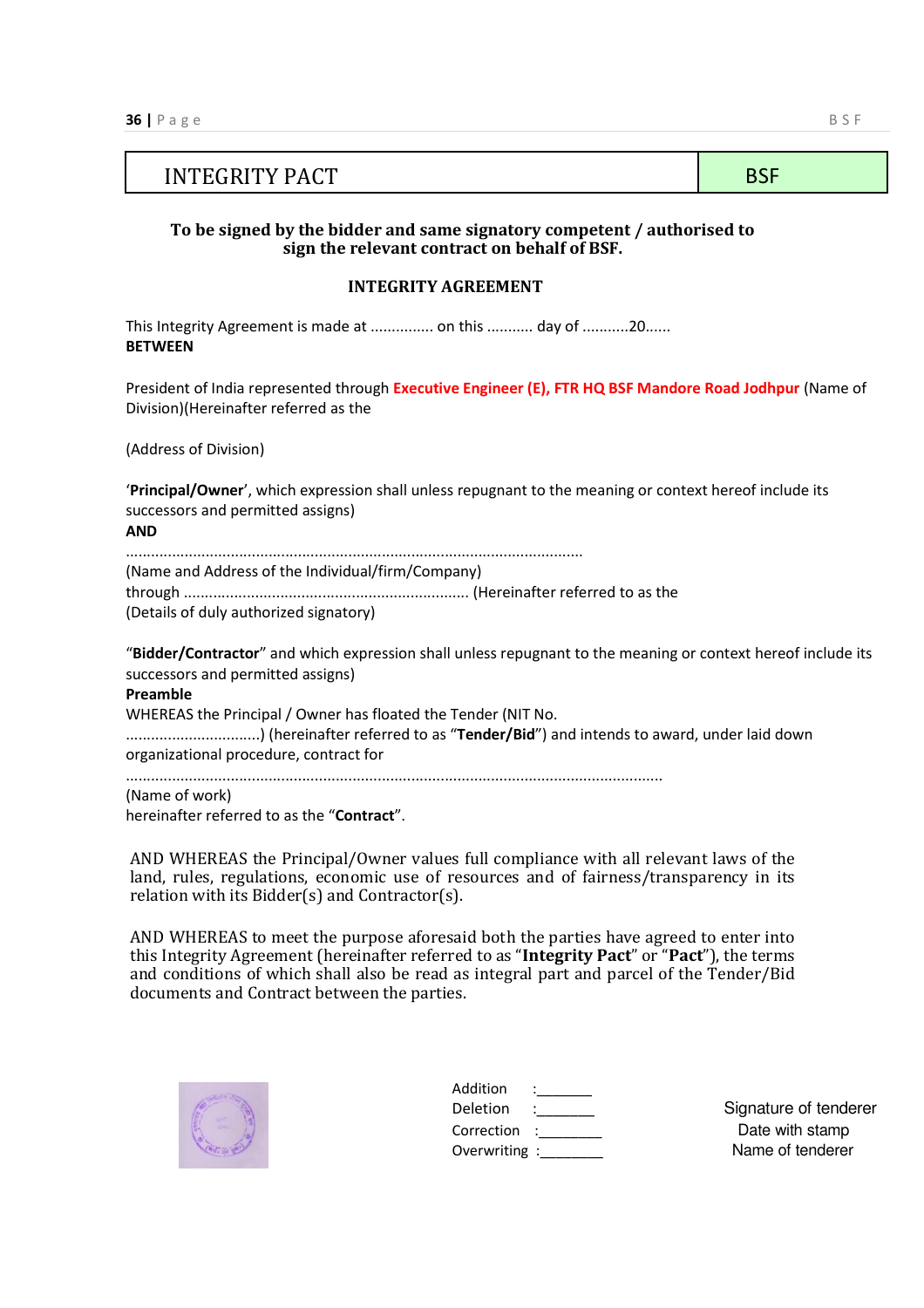## INTEGRITY PACT SERVICES IN THE SERVICE SERVICE SERVICES IN THE BSF

NOW, THEREFORE, in consideration of mutual covenants contained in this Pact, the parties hereby agree as follows and this Pact witnesses as under:

#### **Article 1: Commitment of the Principal/Owner**

1) The Principal/Owner commits itself to take all measures necessary to prevent corruption and to observe the following principles:

(a) No employee of the Principal/Owner, personally or through any of his/her family members, will in connection with the Tender, or the execution of the Contract, demand, take a promise for or accept, for self or third person, any material or immaterial benefit which the person is not legally entitled to.

(b) The Principal/Owner will, during the Tender process, treat all Bidder(s) with equity and reason. The Principal/Owner will, in particular, before and during the Tender process, provide to all Bidder(s) the same information and will not provide to any  $Bidder(s)$  confidential / additional information through which the Bidder(s) could obtain an advantage in relation to the Tender process or the Contract execution.

(c) The Principal/Owner shall endeavour to exclude from the Tender process any person, whose conduct in the past has been of biased nature.

2) If the Principal/Owner obtains information on the conduct of any of its employees which is a criminal offence under the Indian Penal code (IPC)/Prevention of Corruption Act, 1988 (PC Act) or is in violation of the principles herein mentioned or if there be a substantive suspicion in this regard, the Principal/Owner will inform the Chief Vigilance Officer and in addition can also initiate disciplinary actions as per its internal laid down policies and procedures.

#### **Article 2: Commitment of the Bidder(s)/Contractor(s)**

1) It is required that each Bidder/Contractor (including their respective officers, employees and agents) adhere to the highest ethical standards, and report to the Government / Department all suspected acts of **fraud or corruption or Coercion or Collusion** of which it has knowledge or becomes aware, during the tendering process and throughout the negotiation or award of a contract.



| Addition<br>Deletion         | <b>Contractor</b> | Signature of tenderer               |
|------------------------------|-------------------|-------------------------------------|
| Correction :<br>Overwriting: |                   | Date with stamp<br>Name of tenderer |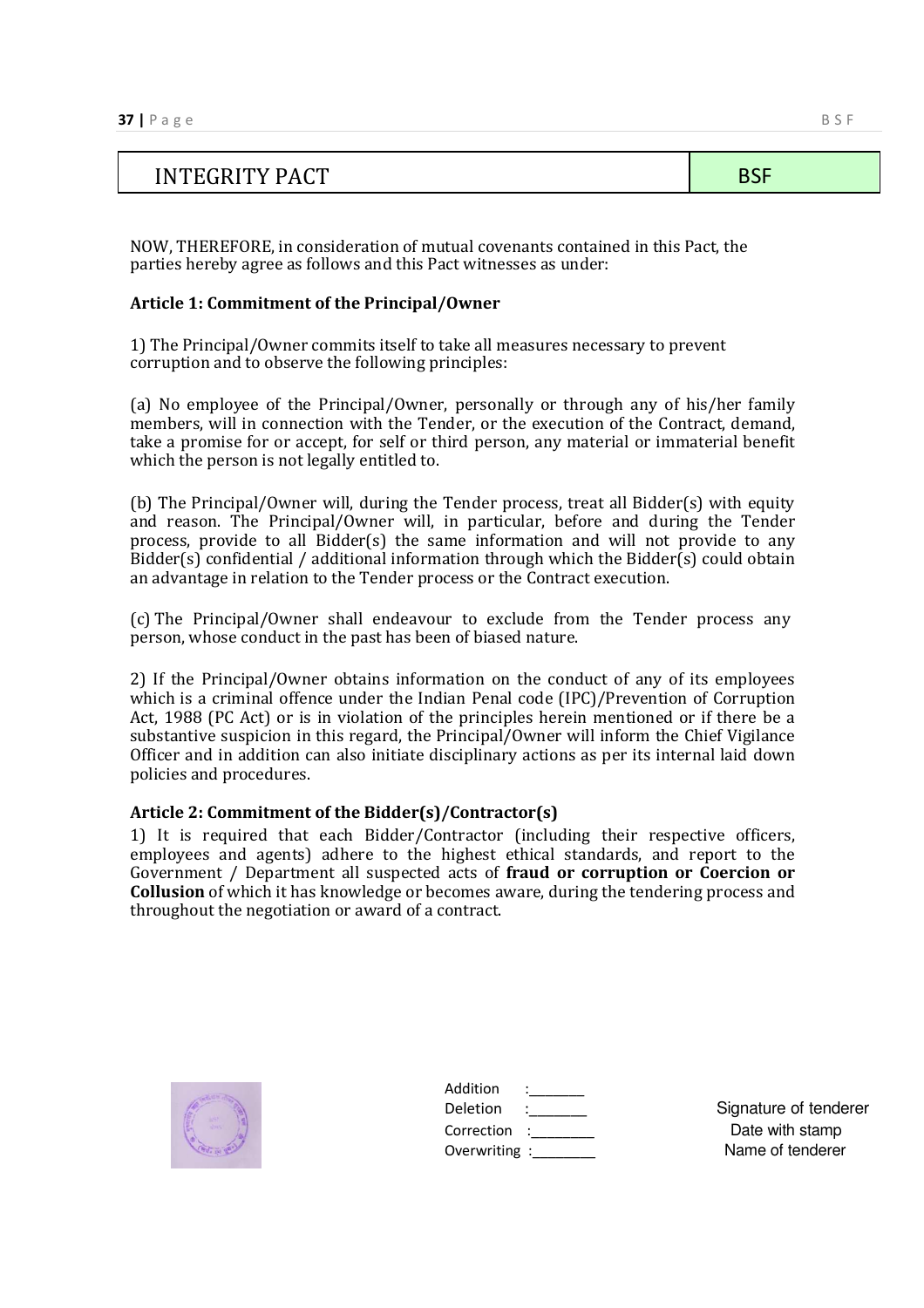| <b>INTEGRITY PACT</b> |  |
|-----------------------|--|

2) The Bidder(s)/Contractor(s) commits himself to take all measures necessary to prevent corruption. He commits himself to observe the following principles during his participation in the Tender process and during the Contract execution:

a) The Bidder(s)/Contractor(s) will not, directly or through any other person or firm, offer, promise or give to any of the Principal/Owner's employees involved in the Tender process or execution of the Contract or to any third person any material or other benefit which he/she is not legally entitled to, in order to obtain in exchange any advantage of any kind whatsoever during the Tender process or during the execution of the Contract.

b) The Bidder(s)/Contractor(s) will not enter with other Bidder(s) into any undisclosed agreement or understanding, whether formal or informal. This applies in particular to prices, specifications, certifications, subsidiary contracts, submission or non-submission of bids or any other actions to restrict competitiveness or to cartelize in the bidding process.

c) The Bidder(s)/Contractor(s) will not commit any offence under the relevant IPC/PC Act. Further the Bidder(s)/Contract(s) will not use improperly, (for the purpose of competition or personal gain), or pass on to others, any information or documents provided by the Principal/Owner as part of the business relationship, regarding plans, technical proposals and business details, including information contained or transmitted electronically.

d) The Bidder(s)/Contractor(s) of foreign origin shall disclose the names and addresses of agents/representatives in India, if any. Similarly Bidder(s)/Contractor(s) of Indian Nationality shall disclose names and addresses of foreign agents/representatives, if any. Either the Indian agent on behalf of the foreign principal or the foreign principal directly could bid in a tender but not both. Further, in cases where an agent participate in a tender on behalf of one manufacturer, he shall not be allowed to quote on behalf of another manufacturer along with the first manufacturer in a subsequent/parallel tender for the same item.

e) The Bidder(s)/Contractor(s) will, when presenting his bid, disclose any and all payments he has made, is committed to or intends to make to agents, brokers or any other intermediaries in connection with the award of the Contract.



| Addition      |  |
|---------------|--|
| Deletion      |  |
| Correction    |  |
| Overwriting : |  |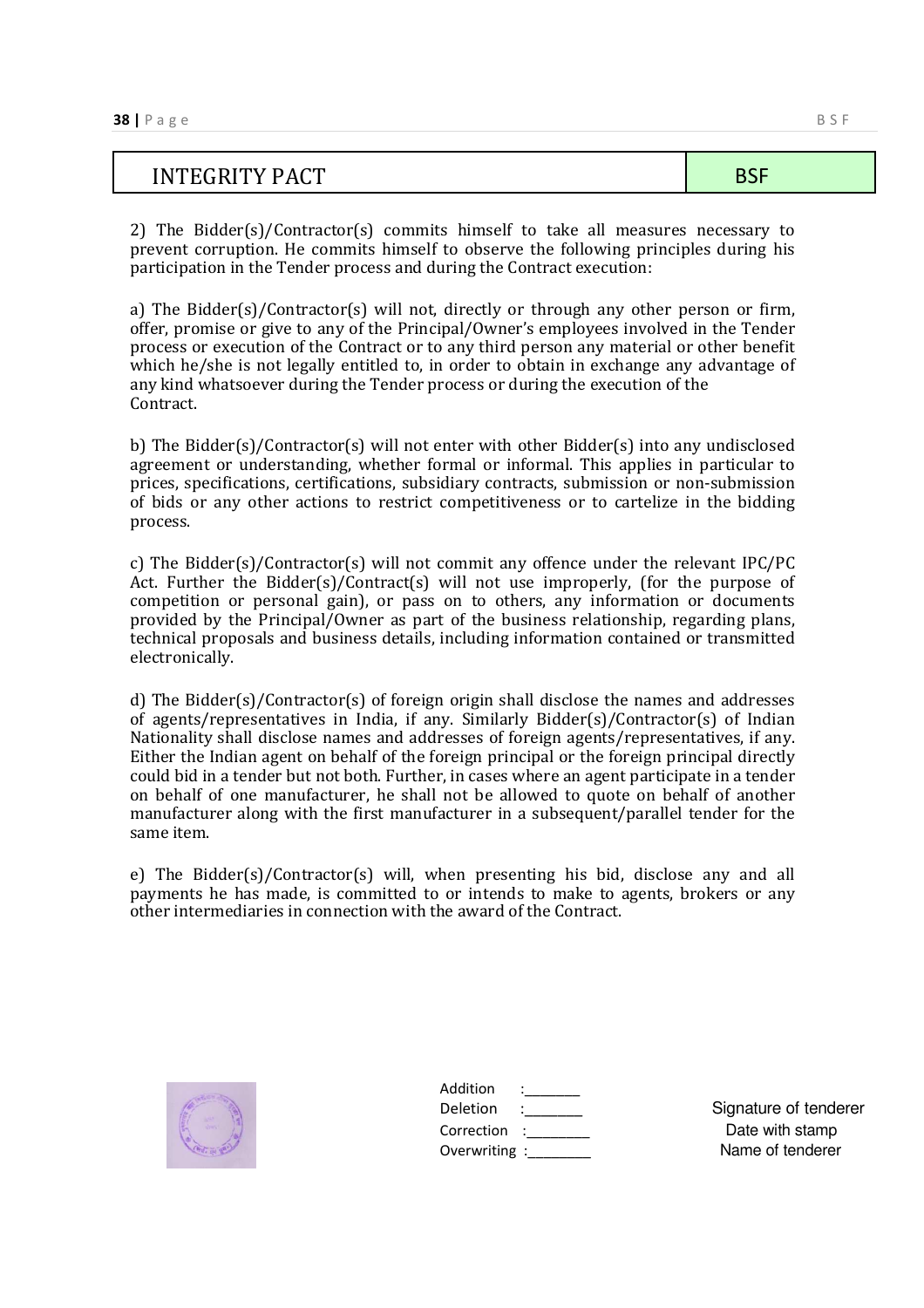| <b>INTEGRITY PACT</b> | ., |
|-----------------------|----|
|                       |    |

3) The Bidder(s)/Contractor(s) will not instigate third persons to commit offences outlined above or be an accessory to such offences.

#### 4) The Bidder(s)/Contractor(s) will not, directly or through any other person or firm indulge in fraudulent practice **means a wilful misrepresentation or omission of facts or submission of fake/forged documents in order to induce public official to act in reliance thereof, with the purpose of obtaining unjust advantage by or causing damage to justified interest of others and/or to influence the procurement process to the detriment of the Government interests.**

5) The Bidder(s)/Contractor(s) will not, directly or through any other person or firm use Coercive Practices (means the act of obtaining something, compelling an action or influencing a decision through intimidation, threat or the use of force directly or indirectly, where potential or actual injury may befall upon a person, his/ her reputation or property to influence their participation in the tendering process).

#### **Article 3: Consequences of Breach**

Without prejudice to any rights that may be available to the Principal/Owner under law or the Contract or its established policies and laid down procedures, the Principal/Owner shall have the following rights in case of breach of this Integrity Pact by the Bidder(s)/Contractor(s) and the Bidder/ Contractor accepts and undertakes to respect and uphold the Principal/Owner's absolute right:

1) If the Bidder(s)/Contractor(s), either before award or during execution of Contract has committed a transgression through a violation of Article 2 above or in any other form, such as to put his reliability or credibility in question, the Principal/Owner after giving 14 days notice to the contractor shall have powers to disqualify the Bidder(s)/Contractor(s) from the Tender process or terminate/determine the Contract, if already executed or exclude the Bidder/Contractor from future contract award processes. The imposition and duration of the exclusion will be determined by the severity of transgression and determined by the Principal/Owner. **Such exclusion may be forever or for a limited period as decided by the Principal/Owner.** 

**2) Forfeiture of EMD/Performance Guarantee/Security Deposit**: If the Principal/Owner has disqualified the Bidder(s) from the Tender process prior to the award of the Contract or terminated/determined the Contract or has accrued the right to terminate/determine the Contract according to Article 3(1), the Principal/Owner apart from exercising any legal rights that may have accrued to the Principal/Owner, may in its considered opinion forfeit the entire amount of Earnest Money Deposit, Performance Guarantee and Security Deposit of the Bidder/Contractor.



| Addition<br>Deletion          | المستخدمات<br>$\mathcal{L}=\mathcal{L}$ | Signature of tenderer               |
|-------------------------------|-----------------------------------------|-------------------------------------|
| Correction :<br>Overwriting : |                                         | Date with stamp<br>Name of tenderer |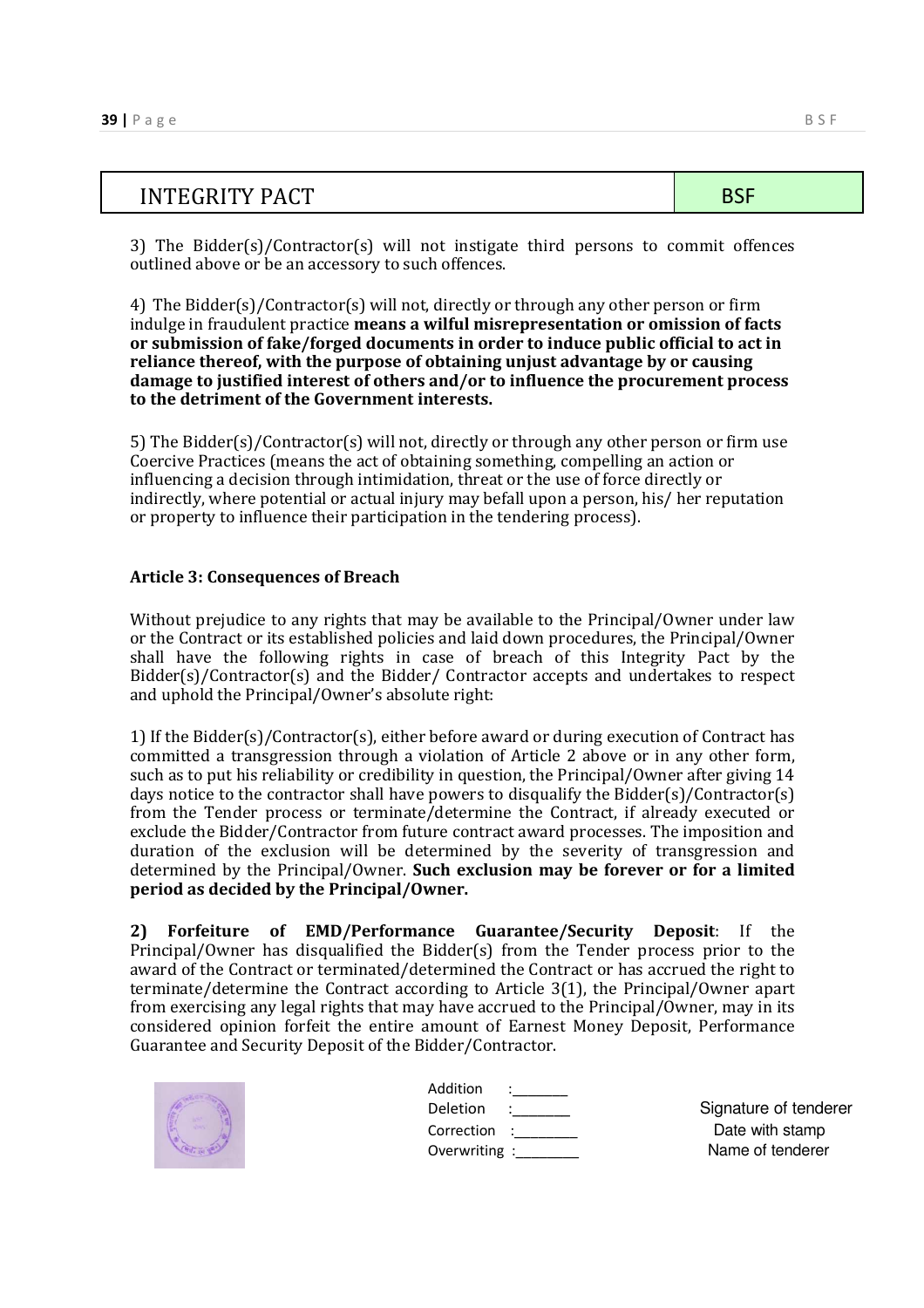# INTEGRITY PACT SERVICES IN THE SERVICE SERVICE SERVICES IN THE BSF

3) **Criminal Liability:** If the Principal/Owner obtains knowledge of conduct of a Bidder or Contractor, or of an employee or a representative or an associate of a Bidder or Contractor which constitutes corruption within the meaning of IPC Act, or if the Principal/Owner has substantive suspicion in this regard, the Principal/Owner will inform the same to law enforcing agencies for further investigation.

#### **Article 4: Previous Transgression**

1) The Bidder declares that no previous transgressions occurred in the last 5 years with any other Company in any country confirming to the anticorruption approach or with Central Government or State Government or any other Central/State Public Sector Enterprises in India that could justify his exclusion from the Tender process.

2) If the Bidder makes incorrect statement on this subject, he can be disqualified from the Tender process or action can be taken for banning of business dealings/ holiday listing of the Bidder/Contractor as deemed fit by the Principal/ Owner.

3) If the Bidder/Contractor can prove that he has resorted / recouped the damage caused by him and has installed a suitable corruption prevention system, the Principal/Owner may, at its own discretion, revoke the exclusion prematurely.

#### **Article 5: Equal Treatment of all Bidders/Contractors/Subcontractors**

1) The Bidder(s)/Contractor(s) undertake(s) to demand from all subcontractors a commitment in conformity with this Integrity Pact. The Bidder/Contractor shall be responsible for any violation(s) of the principles laid down in this agreement/Pact by any of its Subcontractors/ sub-vendors.

2) The Principal/Owner will enter into Pacts on identical terms as this one with all Bidders and Contractors.

3) The Principal/Owner will disqualify Bidders, who do not submit, the duly signed Pact between the Principal/Owner and the bidder, along with the Tender or violate its provisions at any stage of the Tender process, from the Tender process.



| Overwriting: |
|--------------|
|              |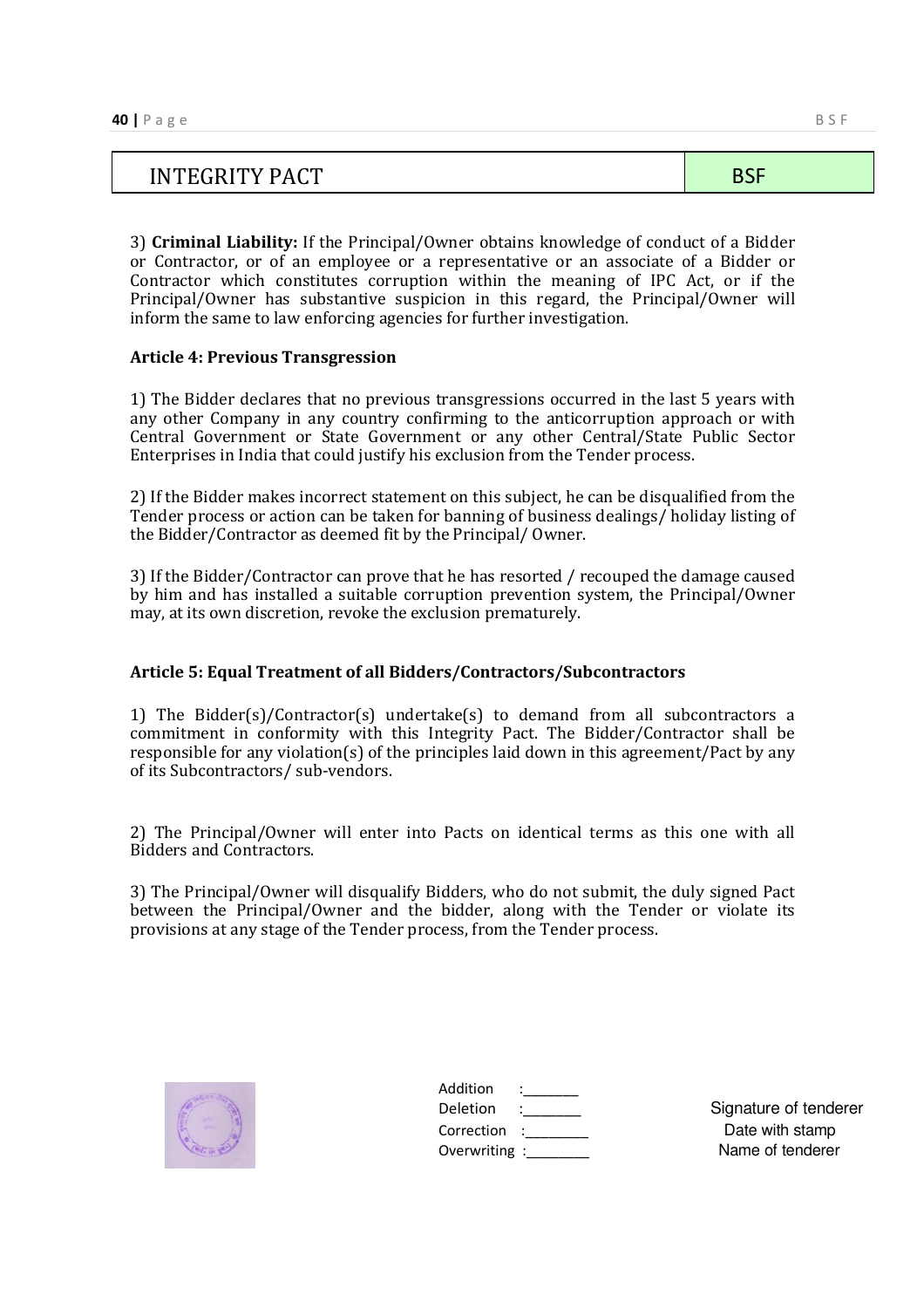### INTEGRITY PACT BSF

#### **Article 6- Duration of the Pact**

This Pact begins when both the parties have legally signed it. It expires for the Contractor/Vendor 12 months after the completion of work under the contract or till the continuation of defect liability period, whichever is more and for all other bidders, till the Contract has been awarded.

If any claim is made/lodged during the time, the same shall be binding and continue to be valid despite the lapse of this Pacts as specified above, unless it is discharged/determined by the Competent Authority, CPWD.

#### **Article 7- Other Provisions**

1) This Pact is subject to Indian Law, place of performance and jurisdiction is the **Head quarters of the Division** of the Principal/Owner, who has floated the Tender.

2) Changes and supplements need to be made in writing. Side agreements have not been made.

3) If the Contractor is a partnership or a consortium, this Pact must be signed by all the partners or by one or more partner holding power of attorney signed by all partners and consortium members. In case of a Company, the Pact must be signed by a representative duly authorized by board resolution.

4) Should one or several provisions of this Pact turn out to be invalid; the remainder of this Pact remains valid. In this case, the parties will strive to come to an agreement to their original intensions.

5) It is agreed term and condition that any dispute or difference arising between the parties with regard to the terms of this Integrity Agreement / Pact, any action taken by the Owner/Principal in accordance with this **Integrity Agreement/ Pact or interpretation thereof shall not be subject to arbitration.** 



| Addition      |  |
|---------------|--|
| Deletion      |  |
| Correction    |  |
| Overwriting : |  |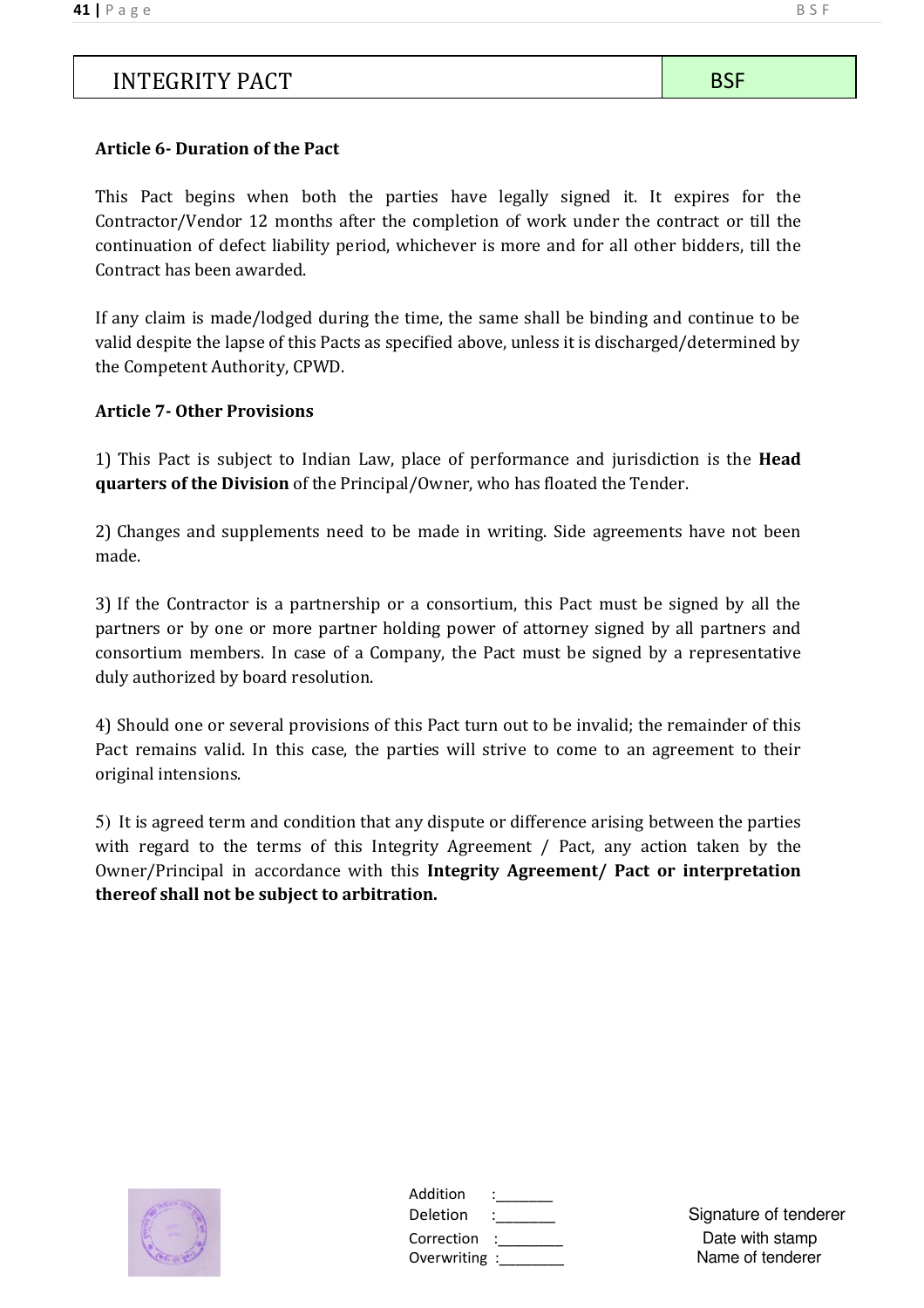### INTEGRITY PACT BSF

#### **Article 8- LEGAL AND PRIOR RIGHTS**

All rights and remedies of the parties hereto shall be in addition to all the other legal rights and remedies belonging to such parties under the Contract and/or law and the same shall be deemed to be cumulative and not alternative to such legal rights and remedies aforesaid. For the sake of brevity, both the Parties agree that this Integrity Pact will have precedence over the Tender/Contact documents with regard any of the provisions covered under this Integrity Pact.

IN WITNESS WHEREOF the parties have signed and executed this Integrity Pact at the place and date first above mentioned in the presence of following witnesses:

...............................................................

(For and on behalf of Principal/Owner)

.................................................................

(For and on behalf of Bidder/Contractor)

WITNESSES:

1. .............................................. (signature, name and address)

2. ............................................... (signature, name and address)

Place:

Dated



| Addition     |  |
|--------------|--|
| Deletion     |  |
| Correction   |  |
| Overwriting: |  |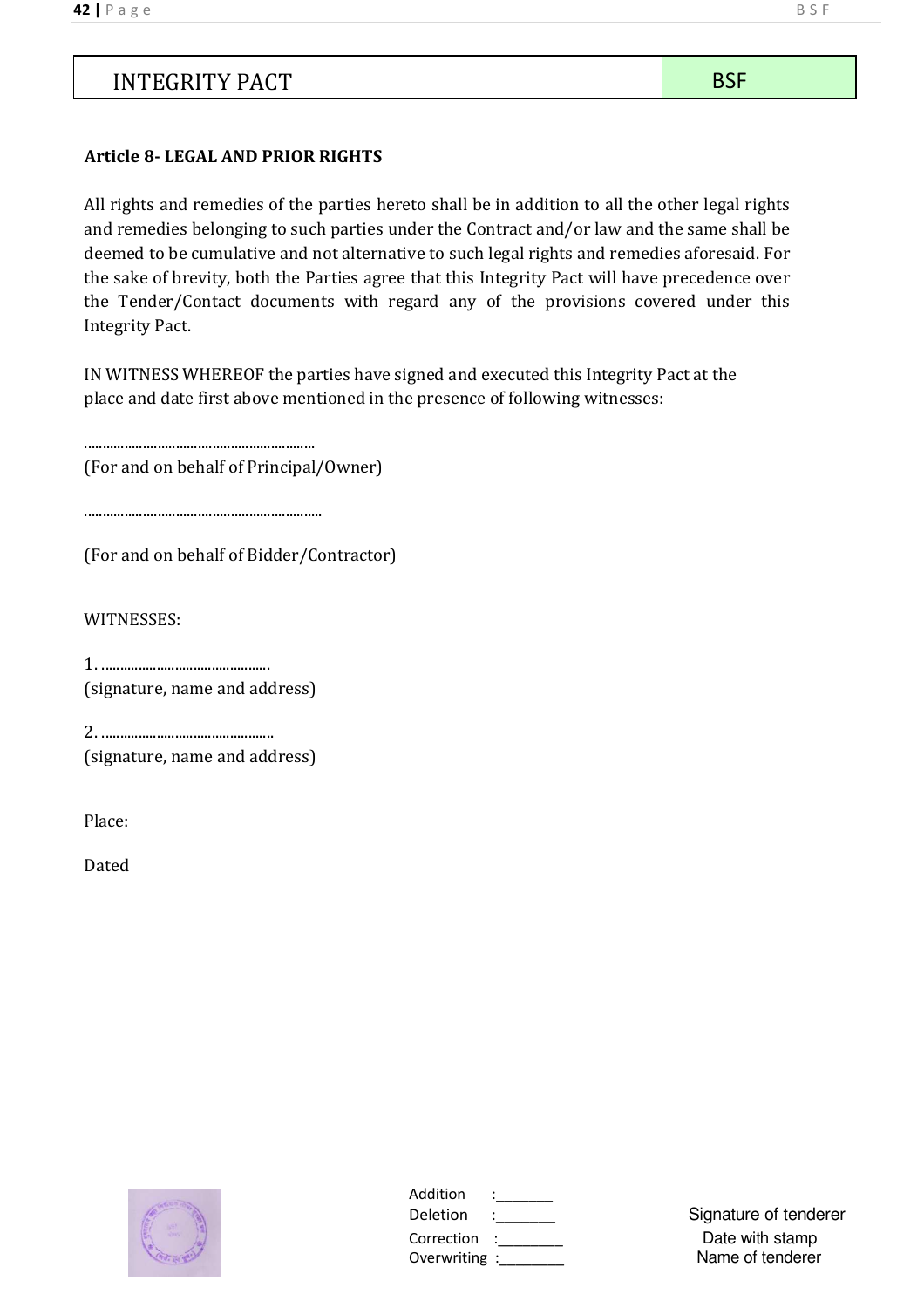#### SCHEDULE OF COST

Name of work - Providing of solar security light at indo pak border in stretch at BOP khara in shifting sand dunes area of 194 BN BSF under SHQ BSF JSMR (South)

| S/N          | DOL UNGL JUN DOL JOMK (JOHN)<br>Description of items                                                                                                                 | Unit | Qty | Rate | Amount |
|--------------|----------------------------------------------------------------------------------------------------------------------------------------------------------------------|------|-----|------|--------|
| $\mathbf{1}$ | Supplying/Installation, testing and commissioning of following 40 watt 12 volt,                                                                                      |      |     |      |        |
|              | DC with 4400 lumene system out put with LED driver should have $> 90\%$                                                                                              |      |     |      |        |
|              | efficiency pressure die cast aluminium housing heat resistant toughted glass with<br>frame IP 65 protection LED solar street light, (lumen output should not be more |      |     |      |        |
|              | than 40 watt and lumen and power consumption should not be more than 40 watt                                                                                         |      |     |      |        |
|              | and minimum 20 lux on ground from 6 mtr height ) 150 WP high efficiency mono                                                                                         |      |     |      |        |
|              | crystalline modules solar panels certified ICE 61215 and separately 12.8 Volt 75<br>AH for lithium ion phosphate (LiFePo4) the battery shall not be discharge        |      |     |      |        |
|              | beyond 95% the capacity of charge controller shall be with 90% efficiency and                                                                                        |      |     |      |        |
|              | the charge controller shall provided all safety protection and temperature                                                                                           |      |     |      |        |
|              | compensated charging of the battery, alongwith supplying and errection of GI<br>pole of 6 mtr length and dia 65 mm thickness 3 mm welded base plate of size 220      |      |     |      |        |
|              | mm X 220 mm X 12 mm in the bottom of the pole and pole mounted on the 04                                                                                             |      |     |      |        |
|              | Nos foundation bolt of size 20 mm dia and bolt length 700 mm long anchor bolts,                                                                                      |      |     |      |        |
|              | The complete work shall be supervised and certified by the manufacturers for<br>satisfactory supply, erection, testing and commissioning.                            |      |     |      |        |
|              | Detailed specifications                                                                                                                                              |      |     |      |        |
|              | 1. LED LAMPS (LED make Philips/CG/Bajaj/other MNRE approved)                                                                                                         |      |     |      |        |
|              | (i) Operating Voltage<br>: 12 Volt                                                                                                                                   |      |     |      |        |
|              | (ii) Power consumption : 40 W                                                                                                                                        |      |     |      |        |
|              | (iii) LED Lamp Efficiency : >90 % (LED efficiency 120 Lumen/watt)                                                                                                    |      |     |      |        |
|              | : 4400 lm (LED efficiency 95LM/watt)<br>(iv) Illumination (E)                                                                                                        |      |     |      |        |
|              | (vi) Working Temperature : -20 to 60 degree Centigrade                                                                                                               |      |     |      |        |
|              | (viii) Light body & lamp shade: Aluminum alloy + Tempered glass                                                                                                      |      |     |      |        |
|              | 2. PHOTOVOLTAIC MODULE                                                                                                                                               |      |     |      |        |
|              | (i) Module Rating : ICE61215 EN 61730 1 & 2 150WP 12 V                                                                                                               |      |     |      |        |
|              | Module Type<br>: mono Crystalline                                                                                                                                    |      |     |      |        |
|              | (ii) Cell Efficiency : Min 15% to 18%                                                                                                                                |      |     |      |        |
|              | (iii) Encapsulation : mono crystaline solar panel                                                                                                                    |      |     |      |        |
|              | (v) Module Manufacturing line : Automatic / semi- Automatic                                                                                                          |      |     |      |        |
|              | (vii) Makes : wari/Luminius/axxon/and other MNRE approved make.                                                                                                      |      |     |      |        |
|              | 3. CHARGE CONTROLLER<br>(make war/Luminius/Tapan/axxon)                                                                                                              |      |     |      |        |
|              | (i) System Voltage<br>: 12.8 volt                                                                                                                                    |      |     |      |        |
|              | (ii) Charge Controller : 10 Amps to 20 amps                                                                                                                          |      |     |      |        |
|              | 4. BATTERY (Evolute/prime/axxon                                                                                                                                      |      |     |      |        |
|              | (i) Nominal Voltage<br>: 12.8 Volt.<br>(ii) Nominal Capacity : 75 AH lithium ion phosphate (LiFePo4) life cycle 1500                                                 |      |     |      |        |
|              | 2000 LVD 9.2 V, HVD 15.6 volt weight 12 kg cell balancing function, short                                                                                            |      |     |      |        |
|              | circuit over load protections with in built PCB, compliant to BIS                                                                                                    |      |     |      |        |
|              | 5. POLE                                                                                                                                                              |      |     |      |        |
|              | (i) Height<br>$: 6 \text{ m}$                                                                                                                                        |      |     |      |        |
|              | : 3 mm 65 mm dia GI pipe medium class make tata/ Jindal<br>(ii) Thickness                                                                                            |      |     |      |        |
|              | <b>6. POLE FOUNDATION</b>                                                                                                                                            |      |     |      |        |
|              | (i) base Plate of size $220$ mm $X$ $220$ mm $X$ $12$ mm                                                                                                             |      |     |      |        |
|              | (ii) Foundation Bolt of 20 mm dia and reg bolt length 700 mm                                                                                                         |      |     |      |        |
|              | (iii) Long anchor bolt CC Foundation M-20 grade (1:1.5:3)                                                                                                            |      |     |      |        |
|              | 7. BATTERY BOX                                                                                                                                                       |      |     |      |        |
|              | (i) Make : As per approved specifications by the Engineering In-charge                                                                                               |      |     |      |        |
|              | (ii) Thickness In case of MS Sheet :0.70 mm                                                                                                                          |      |     |      |        |
|              | (iii) Thickness In case of injection : 2.25 mm                                                                                                                       |      |     |      |        |
|              | LED Solar Street light with lithium ion phasphate battery system                                                                                                     | Each | 10  |      |        |



Addition :\_\_\_\_\_\_\_<br>Deletion :\_\_\_\_\_\_\_\_ Deletion :\_\_\_\_\_\_\_\_ Signature of tenderer Correction :\_\_\_\_\_\_\_\_\_\_\_ Date with stamp

Overwriting :\_\_\_\_\_\_\_\_ Name of tenderer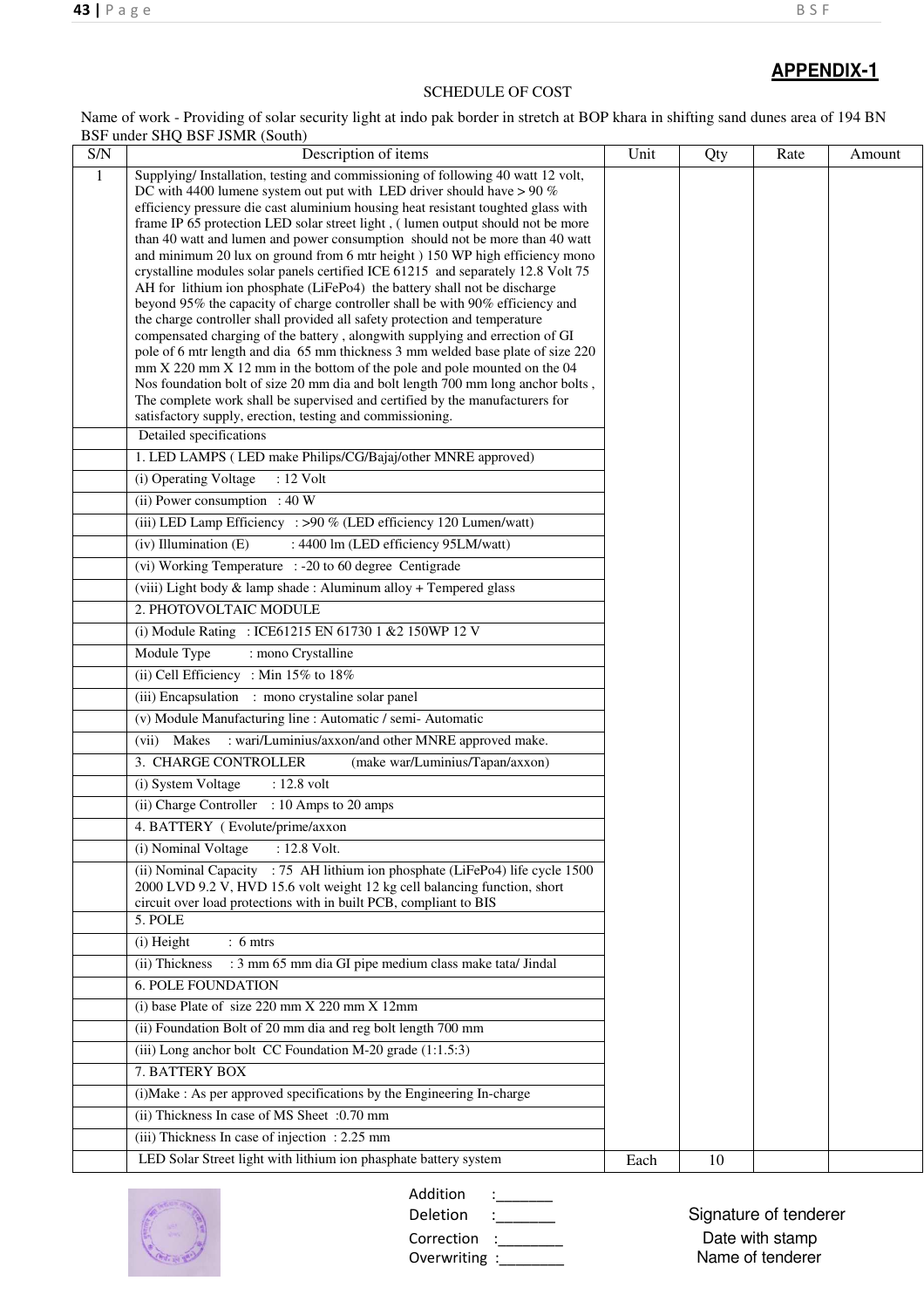

| Addition      |  |
|---------------|--|
| Deletion      |  |
| Correction    |  |
| Overwriting : |  |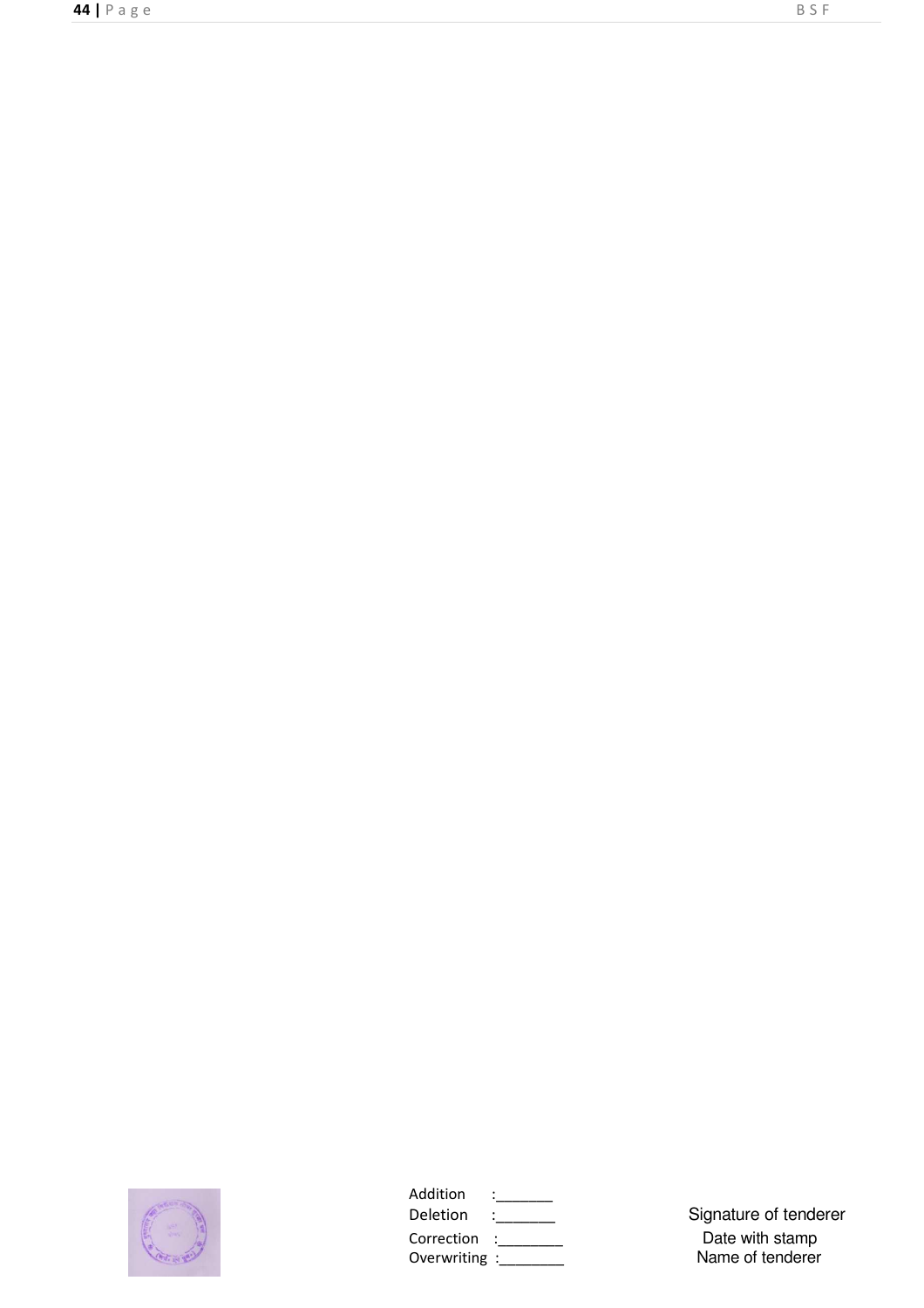### **Under taking by the contractor**

**Full name and address of the Tenderer in addition to post Box No., if any, should be quoted in all communications to this office**

From :

\_\_\_\_\_\_\_\_\_\_\_\_\_\_\_\_\_\_\_\_\_\_\_\_\_\_\_\_\_\_\_\_\_\_\_\_\_\_\_\_

\_\_\_\_\_\_\_\_\_\_\_\_\_\_\_\_\_\_\_\_\_\_\_\_\_\_\_\_\_\_\_\_\_\_\_\_\_\_\_\_

Name of Work :- Providing of solar security light at indo pak border in stretch at BOP khara in shifting sand dunes area of 194 BN BSF UNDER SHQ BSF Jaisalmer (south)

#### **TENDER NO.**

Dear Sir,

 I/We hereby offer to items detailed in the schedule hereto or such portion thereof as you may specify in the acceptance of Tender at the price given in the said schedule and agree to hold this offer open till **hold** this offer open till **we shall be bound by a communication of acceptance** within the prescribed time.

2. I/We have understood all the instructions to Tenderers in the Tender Enquiry and have thoroughly examined the specification drawing and/or pattern quoted in the schedule hereto and am/are fully aware of the nature of the stores required and my/our offer is to supply stores strictly in accordance with the requirements.

- 3. I have understood all the tender condition in the Tender Enquiry and will comply with them.
- 4. All the schedules & appendices have been submitted duly filled in & signed.
- 5. The following pages from page No.1 to Page No.\_\_\_\_ have been added to and will form the part of this tender .

Yours faithfully

| (SIGNATURE OF TENDERER) |
|-------------------------|
| DATED                   |
| <b>ADDRESS</b>          |
| SIGNATURE OF WITNESS    |
| ADDRESS                 |
| DATED                   |



| Addition    |  |
|-------------|--|
| Deletion    |  |
| Correction  |  |
| Overwriting |  |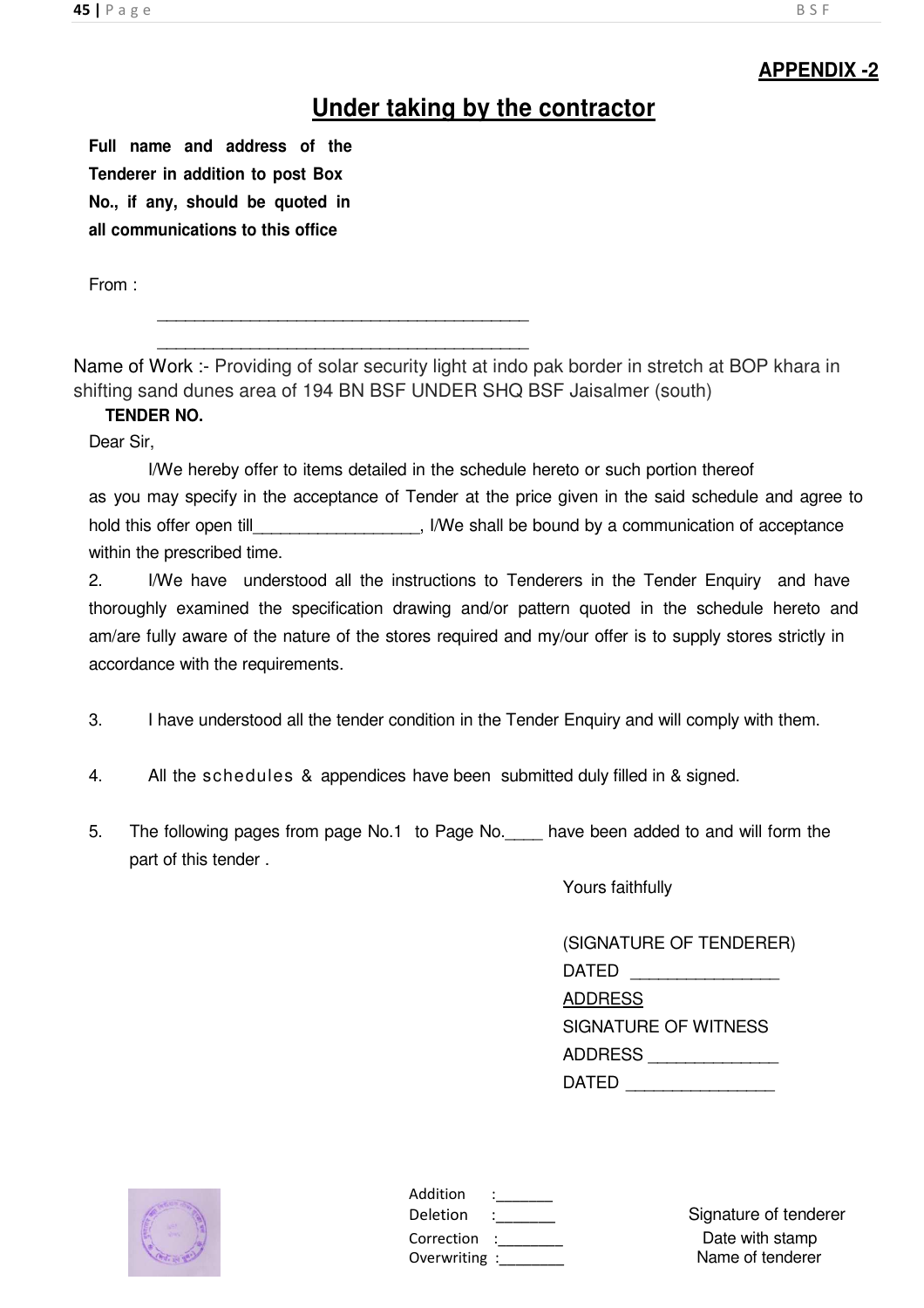## **EXPERIENCE / PAST PERFORMANCE STATEMENT**

Name of Firm <u>expression and the set of the set of the set of the set of the set of the set of the set of the set of the set of the set of the set of the set of the set of the set of the set of the set of the set of the se</u>

Details of works executed/completed in last 07 years:-

| $\overline{\mathsf{s}}$ | Order                                                                 |                 |                      |       |                       |                                     | <b>Quality executed</b>                                       |                                                | <b>Remarks (To</b>                                                                    |
|-------------------------|-----------------------------------------------------------------------|-----------------|----------------------|-------|-----------------------|-------------------------------------|---------------------------------------------------------------|------------------------------------------------|---------------------------------------------------------------------------------------|
| No                      | Placed by<br>whom<br>with<br>Order<br><b>No. &amp;</b><br><b>Date</b> | Details of work | $\widetilde{\sigma}$ | Value | completion<br>Time of | Period for<br>completion of<br>wrok | $\overline{\mathsf{In}}$<br>original<br>Time of<br>completion | $\overline{\mathsf{In}}$<br>extended<br>Period | include<br><b>Reasons for</b><br>Delay/<br>Cancellation/<br><b>Complaints</b><br>etc. |
| $\overline{1}$          |                                                                       |                 |                      |       |                       |                                     |                                                               |                                                |                                                                                       |
| $\overline{2}$          |                                                                       |                 |                      |       |                       |                                     |                                                               |                                                |                                                                                       |
| $\overline{3}$          |                                                                       |                 |                      |       |                       |                                     |                                                               |                                                |                                                                                       |
| $\overline{4}$          |                                                                       |                 |                      |       |                       |                                     |                                                               |                                                |                                                                                       |

**NB** :**Proforma given below be properly filled with correct details, else all supporting documents are liable to be treated as invalid and Bids may become liable for rejection.**



| Addition    |  |
|-------------|--|
| Deletion    |  |
| Correction  |  |
| Overwriting |  |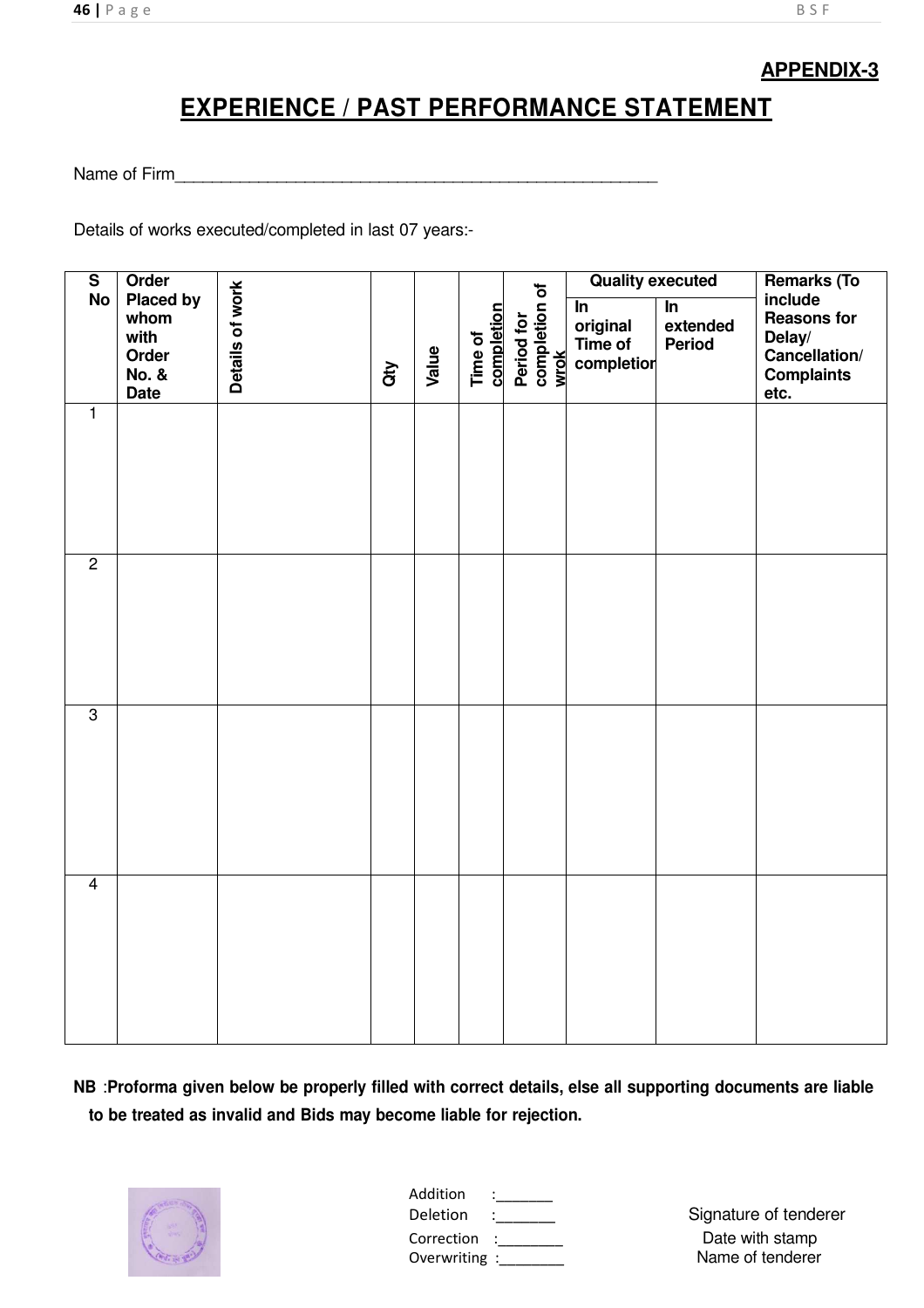### **FORMAT FOR SUBMISSION OF TENDER FEES ( NON REFUNDABLE )**

To,

The DIG SHQ BSF Jaisalmer (S) Rajasthan

Sub:- Submission of Tender fees ( non refundable)

Name of Work :- "Providing of solar security light at indo pak border in stretch at BOP khara in shifting sand dunes area of 194 BN BSF UNDER SHQ BSF Jaisalmer (south)

| I/ were by enclosed Draft/ Banker check NoDated  for Rsof |  |  |
|-----------------------------------------------------------|--|--|
|                                                           |  |  |
|                                                           |  |  |
|                                                           |  |  |

Signature of Contractor Date with stamp Name of tenderer



| Addition      |  |
|---------------|--|
| Deletion      |  |
| Correction    |  |
| Overwriting : |  |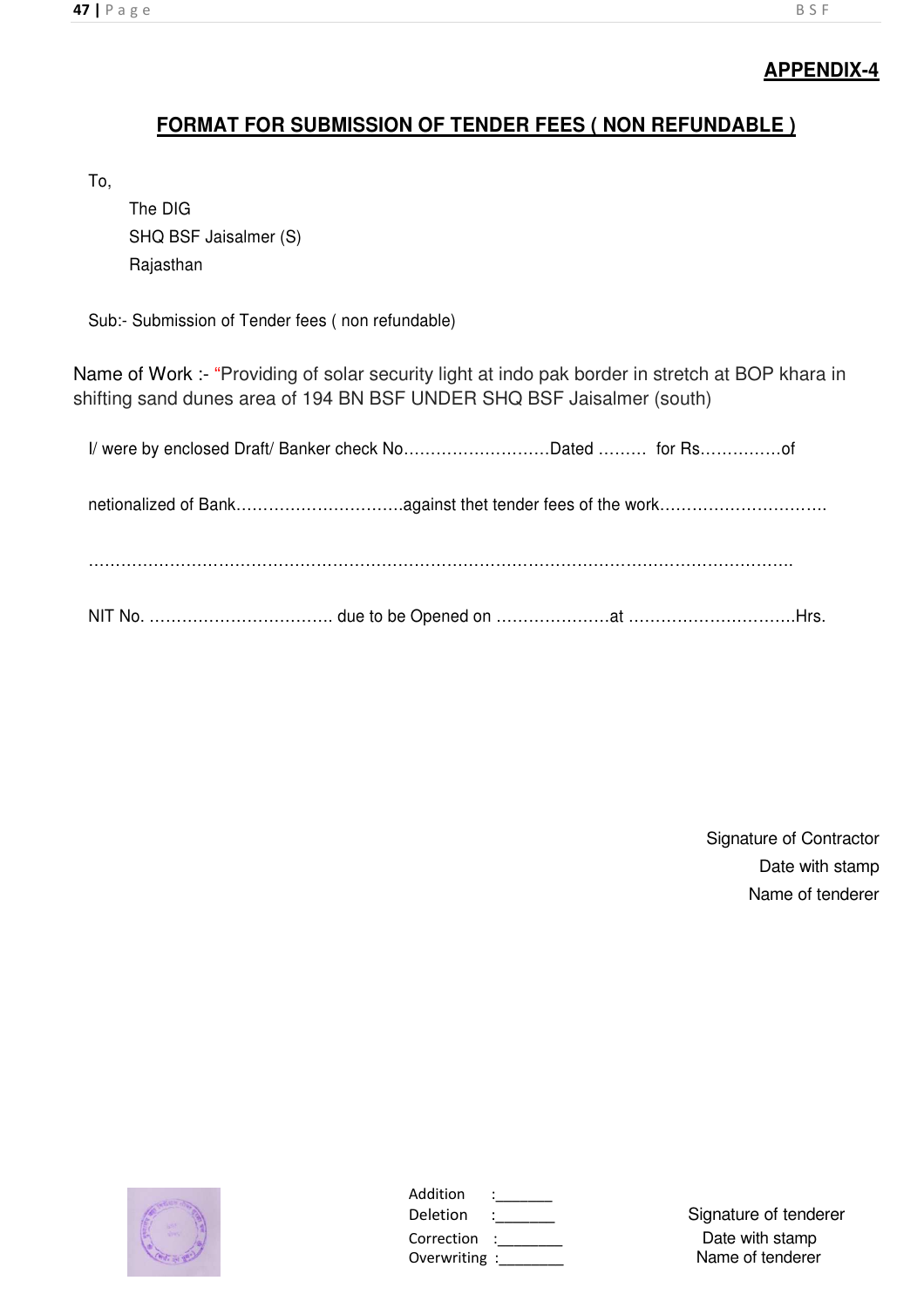### **FORMAT FOR SUBMISSION OF EMD**

To,

 The DIG SHQ BSF Jaisalmer (S) Rajasthan

Sub:- Submission of Tender fees ( non refundable)

Name of Work :- "Providing of solar security light at Indo-Pak border in stretch at BOP khara in shifting sand dunes area of 194 BN BSF UNDER SHQ BSF Jaisalmer (south)

| I/ were by enclosed Draft/ Banker check NoDated  for Rsof |  |  |
|-----------------------------------------------------------|--|--|
|                                                           |  |  |
| netionalized of Bankagainst the EMD of the work           |  |  |
|                                                           |  |  |
|                                                           |  |  |
|                                                           |  |  |
|                                                           |  |  |

Signature of Contractor Date with stamp Name of tenderer



| Addition     |  |
|--------------|--|
| Deletion     |  |
| Correction   |  |
| Overwriting: |  |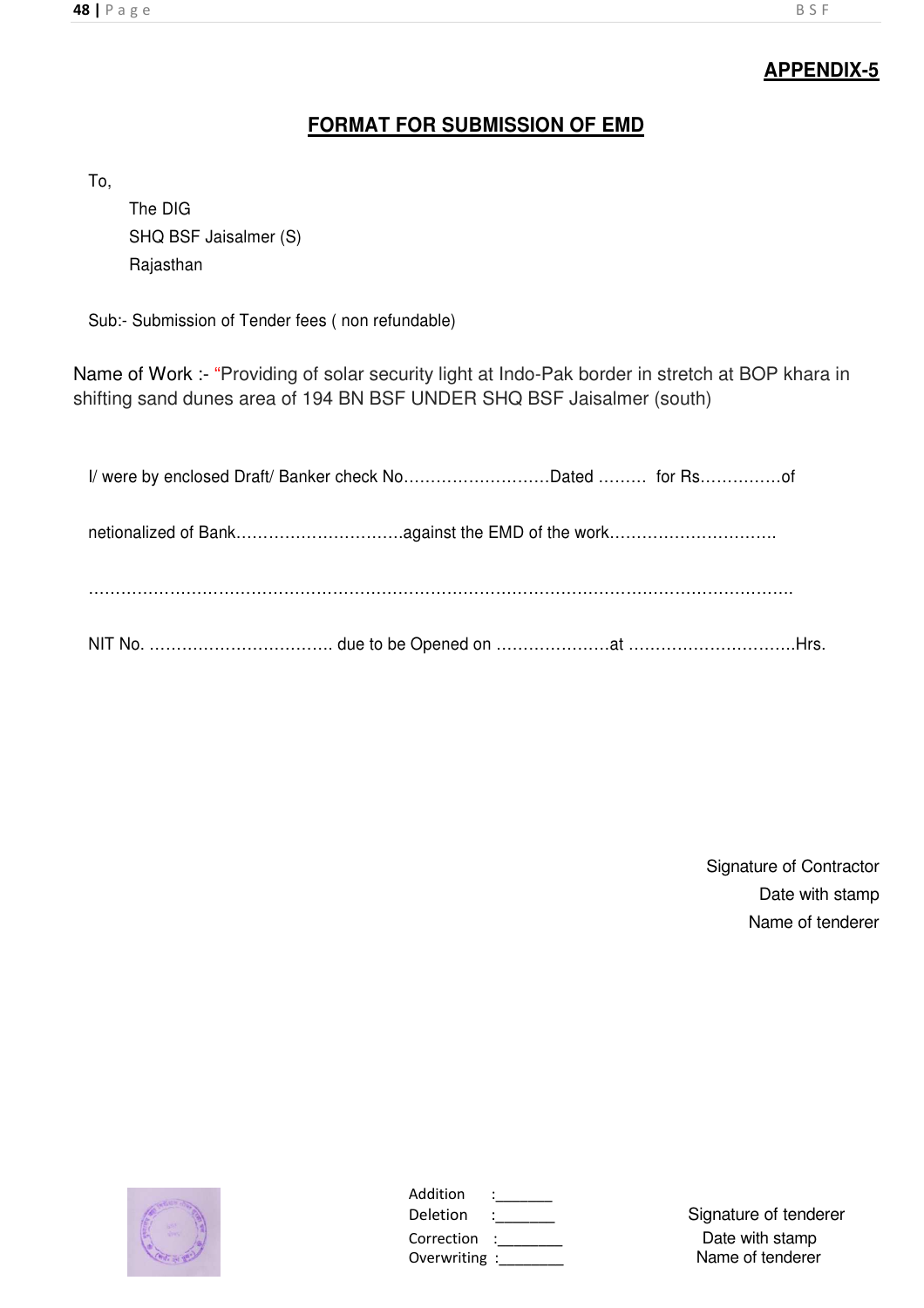### Appendix-6

### **GUARANTEE/WARRANTY OF PRODUCT**

Name of Work :- Providing of solar security light at indo pak border in stretch at BOP khara in shifting sand dunes area of 194 BN BSF UNDER SHQ BSF Jaisalmer (south)

Except as otherwise provided in the invitation to the tender the contractor hereby declares that Separately for LED Solar street light with lithium ion phosphate battery and executed in the BSF under this contract shall of the best quality and workmanship and in all respects and shall be strictly in accordancewith the specifications and particulars contained/mentioned in the contract. The contractor herebyguarantees that the would continue to conform to thedescription and quality aforesaid **for (a) LED Solar street lights with lithium ion phosphate battery for 60 month replacement guarantee f**rom the date of installation/commissioning to the BSF and not with standing the fact that the purchaser (Inspector) may have inspected and/ or approved the said items, if during the aforesaid period of warranty the said be discovered not to confirm to the description and quite aforesaid or not giving satisfactory performance or have deteriorated the decision of the BSF in that behalf shall final and binding on the contractor and the purchaser shall be entitled to call upon the contractor to rectify the items or such portion thereof as is found to be defective by the BSF within a reasonable period or such specified period as may be allowed by the BSF in his discretion on/an application made thereof by the contractor and in such an event, the above mentioned warranty period shall apply to the items rectified from the date of rectification thereof. In case failure of the contractor to rectify or replace the items etc. within specified Time, the purchaser shall be entitled to recover the cost with all expenses from the contractor for such defective items.

The items against an order shall bear warranty of the contractor against defective Material/ workmanship and performance for a period of one year from the date of completion of the work. If during the period the items are found by consignee to be so defective, the same shall be replaced immediately with serviceable stores, without any charges or cost.

In case, Manufacturer□s Standard Guarantee / Warrantee separately for LED Solar Street lights with **lithium ion phosphate battery for 60 month replacement guarantee** is for more than 60 **month**, then it will be applicable to BSF also.Warranty period will start

from the date completion in full and final quantity in satisfactory condition after due inspection and / or on successful installation and commission as Guarantee / Warrantee will be applicable comprehensive i.e. including all spares parts/fault rectifications and will be implemented as under:-

- (a) After intimation to firm, maximum time for repair/replacement the Equipment/ Item/ Store will be 02 weeks.
- (b) Penalty for non repair /replacement beyond the repair time i.e.02 weeks will be @ of 0.5% of the cost of Equipment/Item/Store per week.
- © Bidder must submit test report from the concern manufacturer of all items before installation.



| Addition<br>Deletion      |  |
|---------------------------|--|
| Correction<br>Overwriting |  |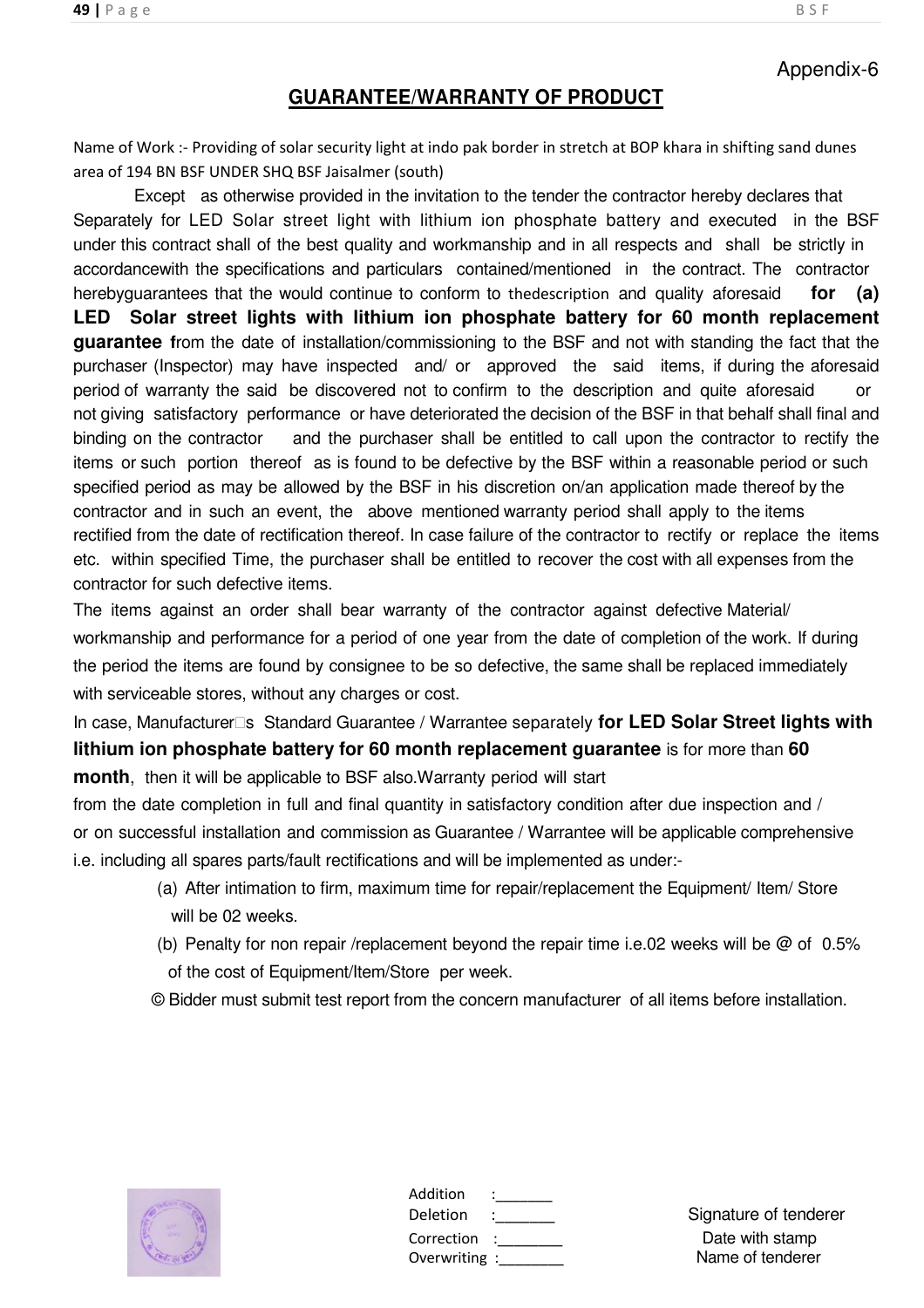### **CHECK LIST FOR TENDERERS**

Name of Work :- "Providing of solar security light at indo pak border in stretch at BOP khara in shifting sand dunes area of 194 BN BSF UNDER SHQ BSF Jaisalmer (south)

Before submission of Tender documents, Tenderers should check they have complied with the following requirements:-

| S.No.          | Requirement to be checked before submission of the Tender                                                       |
|----------------|-----------------------------------------------------------------------------------------------------------------|
| 1.             | Original cost of DD of T ender has been enclosed with Tender document. if<br>downloaded from website.           |
| 2              | Original DD of Earnest Money Deposit (EMD) has been enclosed.                                                   |
| 3              | Copies of valid registration certificate enclosed.                                                              |
| $\overline{5}$ | Complete tender documents have been enclosed, after signature & stamping on<br>all pages.                       |
| 6              | Signatures of witness with full name and address have been added wherever<br>required on tender documents.      |
| $\overline{7}$ | Proposal has been submitted in two bid system-Technical-cum-commercial<br>Bid & Price Bid as per tender enquiry |
| 8              | Offer validity as required in tender has been accepted & clearly mentioned in<br>Tender documents               |
| 9              | Delivery Terms & Period as per Tender has been accepted and mentioned in<br>Tender                              |
| 10             | Payment Terms as per Tender have been accepted and mentioned in Tender.                                         |
| 11             | Performance statement as required in Tender, in the laid down format, has been<br>enclosed.                     |
| 12             | Warranty terms as per Tender accepted.                                                                          |
| 13             | Integrity pact duly filled & signed.                                                                            |



| Addition<br>Deletion |                       |
|----------------------|-----------------------|
|                      |                       |
|                      | Signature of tenderer |
| Correction           |                       |
| Date with stamp      |                       |
| Overwriting :        |                       |
| Name of tenderer     |                       |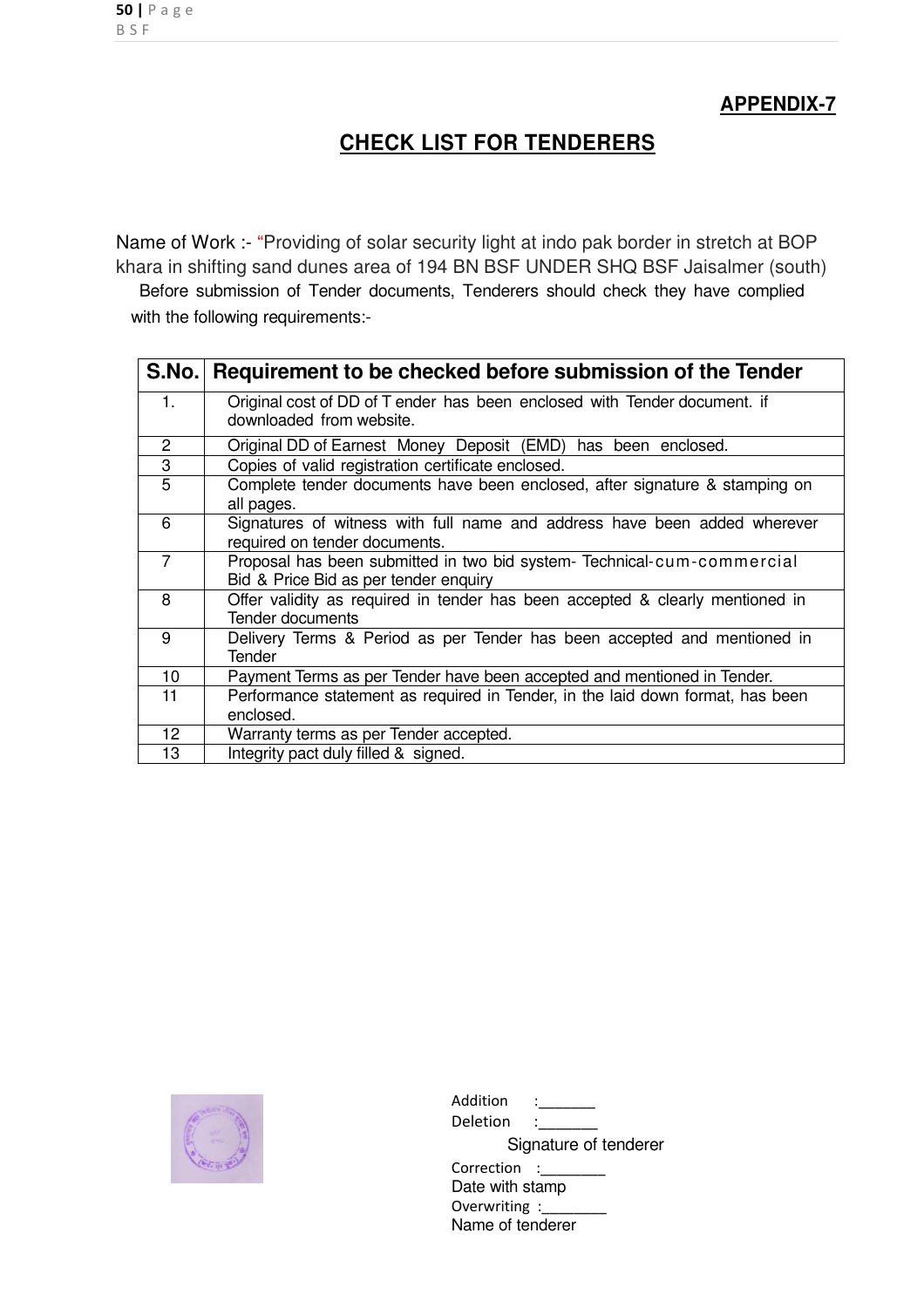#### **Appendix-8**

### **CUSTOMER'S OPTION TO RECEIVE PAYMENTS THROUGH E –PAYMENT (ECS/EFT/ DIRECT CREDIT/RTGS/NEFT/OTHER PAYMENT MECHANISM AS APPROVED BY RBI)**

Name of Work :- "Providing of solar security light at Indo- Pak border in stretch at BOP Khara in shifting sand dunes area of 194 BN BSF UNDER SHQ BSF Jaisalmer (south)

#### **Credit Clearing Mechanism**

| 1. | Customer□s name                    |                                         |        |
|----|------------------------------------|-----------------------------------------|--------|
| 2. | <b>Particulars of Bank Account</b> |                                         | :      |
|    | a.                                 | <b>Bank Name</b>                        | .<br>. |
|    | b.                                 | Branch name                             |        |
|    | $C_{\cdot}$                        | Address                                 |        |
|    |                                    | d. Telephone numbers                    | :      |
|    |                                    | e. IFS code                             | :      |
|    | f.                                 |                                         |        |
|    |                                    | appearing on MICR cheque issued by Bank |        |
|    | g.                                 | <b>Account Type</b>                     |        |
|    |                                    | (SB Account/Current Account or Cash)    |        |
|    |                                    | h. Ledger number                        |        |
|    | i. Ledger Folio number             |                                         | :      |
|    | j. Account number as appearing     |                                         |        |
|    |                                    | on Cheque Book                          |        |

- 3. Please attach a blank cancelled cheque, or, photocopy of a cheque or front page of your savings bank passbook issued by your bank for verification of the above particulars.
- 4. Date of Effect :

"I, hereby, declare that the particulars given above are correct and complete. If the transaction is delayed or not effected at all for reasons of incomplete or incorrect information, I would not hold the user institution responsible. I have read the option invitation letter and agree to discharge the responsibility expected of me as a participant under scheme."

Date:

(……………………)

Signature of Customer

Certified that the particulars furnished above are correct as per our records.

Bank□s Stamp (……………………) cancellation

Date :-

Signature of the Authorized Official from the Bank



| Addition<br>Deletion  |  |  |  |  |
|-----------------------|--|--|--|--|
| Signature of tenderer |  |  |  |  |
| Correction            |  |  |  |  |
| Date with stamp       |  |  |  |  |
| Overwriting :_        |  |  |  |  |
| Name of tenderer      |  |  |  |  |